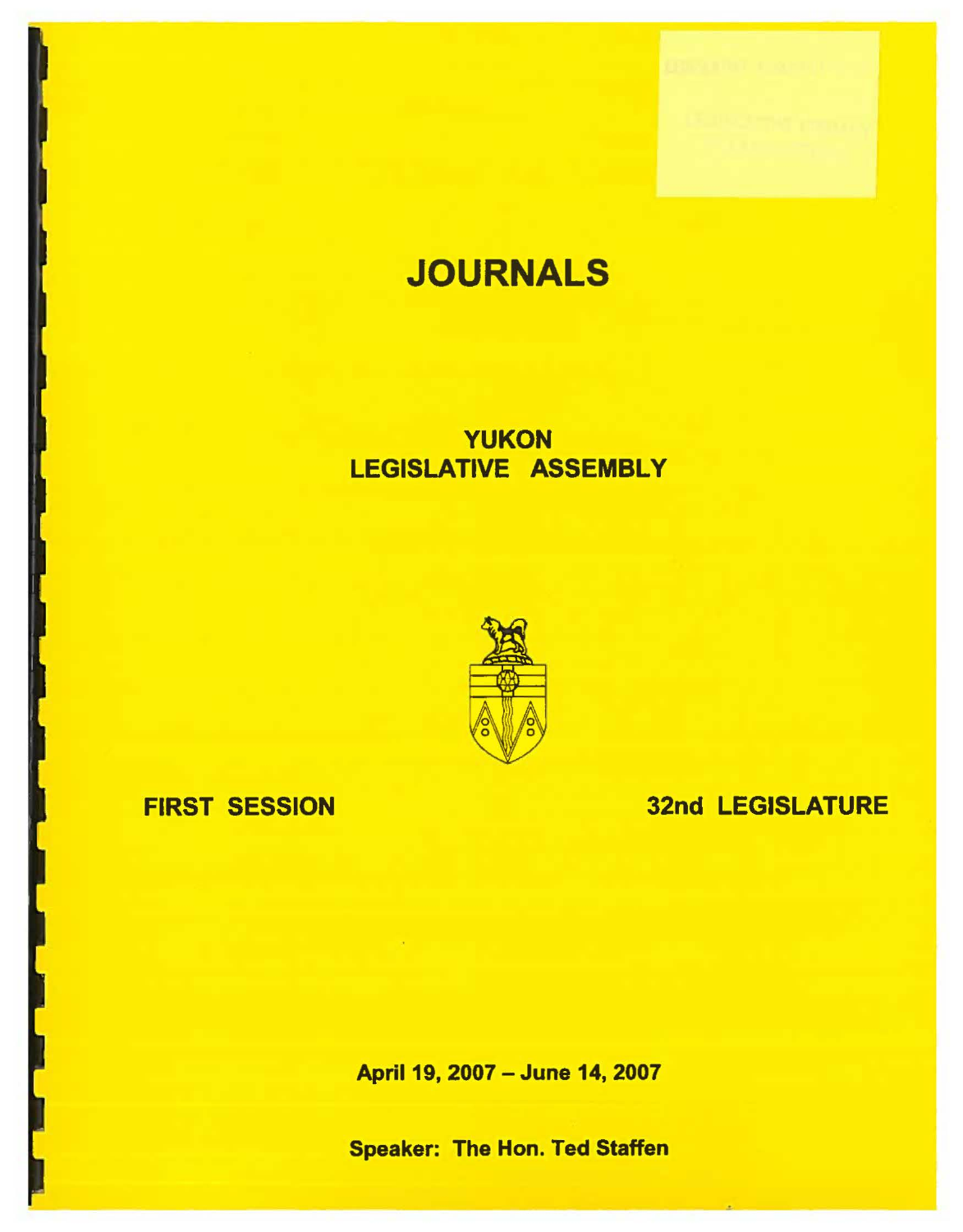## **VOTES AND PROCEEDINGS**

## **of the**

## **YUKON LEGISLATIVE ASSEMBLY**

## **32nd Legislative Assembly First Session**

## Thursday, April 19, 2007

The Speaker took the Chair at 1:00 p.m.

#### **RETIREMENT OF THE CLERK; INTRODUCTION OF TABLE OFFICERS**

 The Speaker informed the House that Patrick Michael had retired as Clerk of the Legislative Assembly on March 30, 2007, after almost 30 years as a Table Officer of the Assembly. The Speaker announced that Floyd McCormick succeeded Mr. Michael as Clerk of the Yukon Legislative Assembly. The Speaker also introduced Douglas Arnott, Senior Committee Clerk in the Ontario Legislative Assembly, who would be serving as Acting Deputy Clerk during the Spring Sitting.

#### **INTRODUCTION OF PAGES**

 The Speaker informed the Assembly that Ben Barrett-Forrest, Alex Bouchard, Aryn Clarke, Will Mahoney, Bryson McLachlan, Molly Purser, Ryan Sutherland and Teresa VanderMeer-Chasse from Vanier Catholic Secondary School would be serving as Pages during the Spring Sitting. Aryn Clark and Will Mahoney were introduced and welcomed to the House.

#### **TRIBUTES**

### **In recognition of Senator Ione Christensen**

 Mr. Mitchell, Leader of the Official Opposition, on behalf of all Members, paid tribute to Senator Ione Christensen and thanked her for her years of dedication, commitment and contributions to Yukon. Best wishes for her retirement were extended.

#### **SPEAKER'S STATEMENT (Re: Changes to the Order Paper- withdrawal of Motions)**

 Prior to proceeding with the Daily Routine, the Speaker informed the House of changes made to the Order Paper. Motion #3, standing in the name of Mr. McRobb, the Member for Kluane, Motion #54, standing in the name of Mr. Cardiff, the Member for Mount Lorne, and Motion #60, standing in the name of Mr. Nordick, the Member for Klondike, had been removed from the Order Paper as they were outdated.

### **INTRODUCTION OF BILLS**

Bill #4 - Third Appropriation Act, 2006-07 -Hon. Mr. Fentie

Bill #5 - Interim Supply Appropriation Act, 2007-08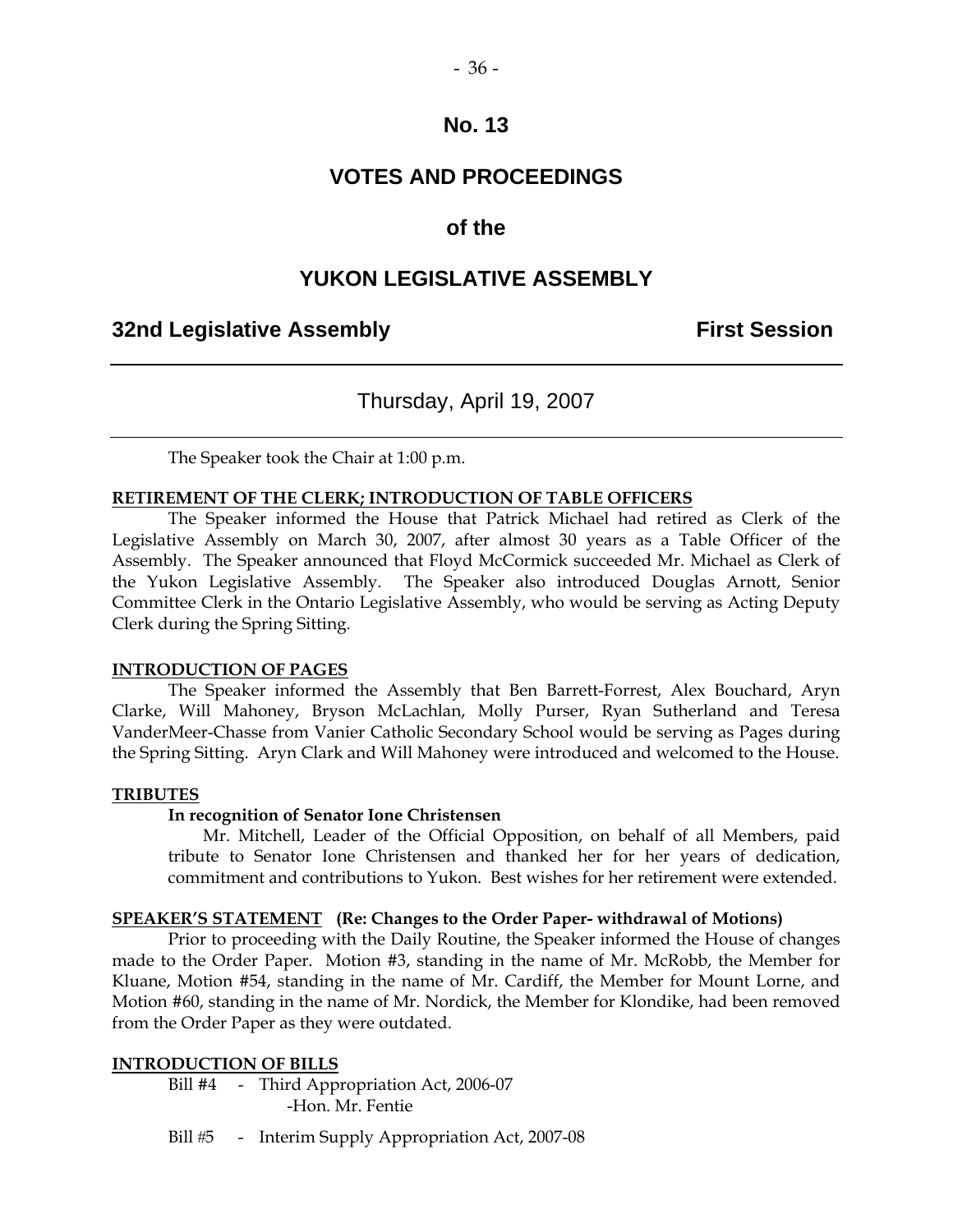-Hon. Mr. Fentie

Bill #6 - First Appropriation Act, 2007-08 -Hon. Mr. Fentie

#### **MONEY MESSAGE**

 Bill #4, Third Appropriation Act, 2006-07, Bill #5, Interim Supply Appropriation Act, 2007-08, and Bill #6, First Appropriation Act, 2007-08, were accompanied by a money message.

#### **GOVERNMENT BILLS (Second Reading)**

The following Bill was called for Second Reading:

Bill #6 - First Appropriation Act, 2007-08 -Hon. Mr. Fentie

Thereupon, the Hon. Mr. Fentie delivered the 2007-08 Budget Speech.

 Moved by Mr. Mitchell, Leader of the Official Opposition: THAT debate be now adjourned.

The question being put on the motion to adjourn debate, it was agreed to.

The Assembly adjourned at 3:47 p.m. until 1:00 p.m., Monday, April 23, 2007.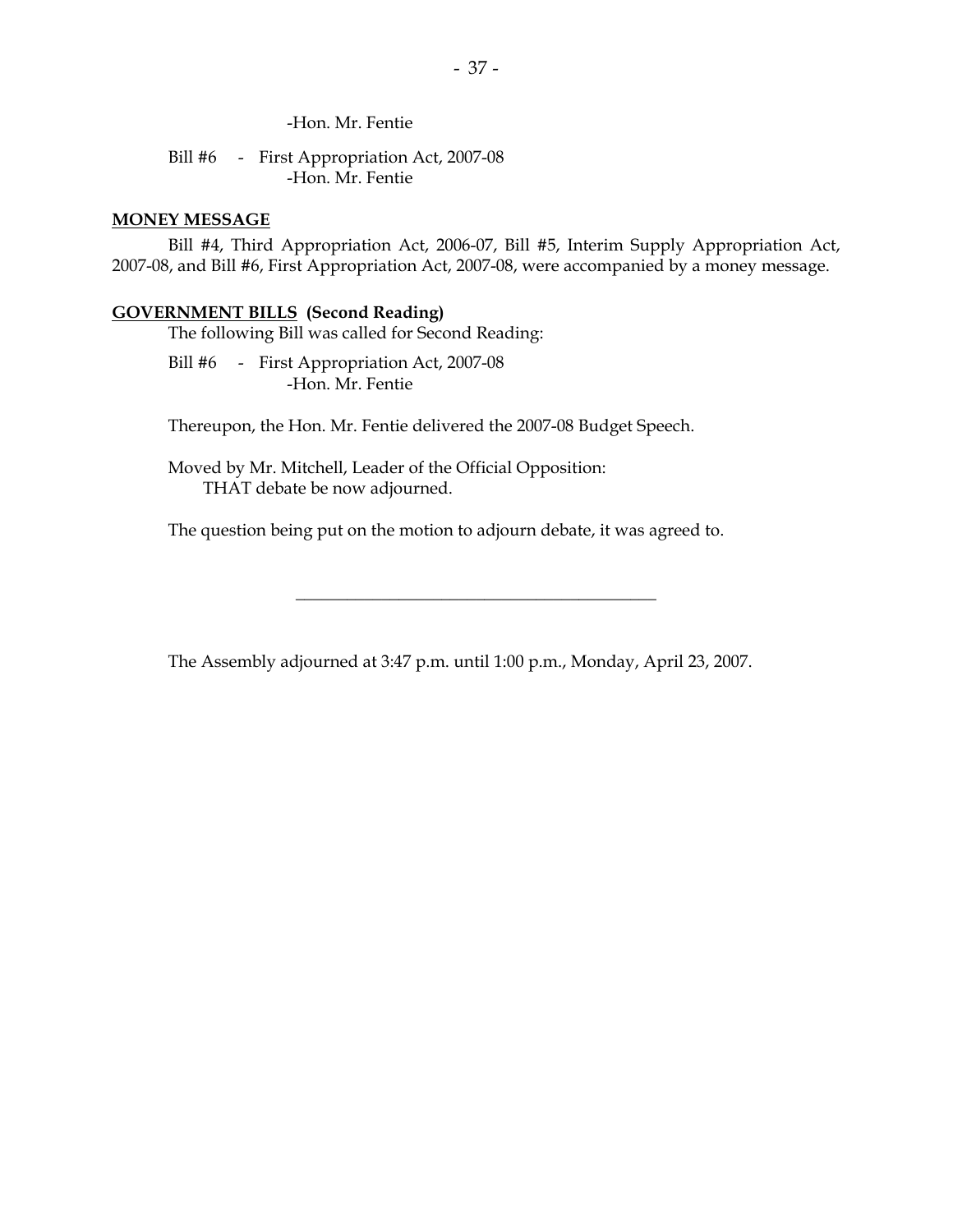## **VOTES AND PROCEEDINGS**

## **of the**

## **YUKON LEGISLATIVE ASSEMBLY**

## **32nd Legislative Assembly The Contract Session**

## Monday, April 23, 2007

The Speaker took the Chair at 1:00 p.m.

### **TABLING RETURNS AND DOCUMENTS**

Hon. Mr. Staffen, Speaker

- General Election 2006: the Report of the Chief Electoral Officer of Yukon

**(Sessional Paper #19)** 

- Auditor General of Canada, Office of the: Transportation Capital Program and Property Management, Department of Highways and Public Works (dated February 2007) **(Sessional Paper #20)**
- Absence of Members from Sittings of the Legislative Assembly and its Committees: Report of the Clerk of the Legislative Assembly (dated April 19, 2007) **(Sessional Paper #21)**

### **PRESENTING REPORTS OF COMMITTEES**

Mr. Mitchell, Chair, Public Accounts Committee

Public Accounts, Standing Committee on: First Report (dated April 2007) (Vol. 17) **(Sessional Paper #22)** 

### **INTRODUCTION OF BILLS**

- Bill #32 Act to Amend the Ombudsman Act and the Public Service Group Insurance Benefit Plan Act -Hon. Mr. Hart
- Bill #33 Act to Amend the Waters Act -Hon. Mr. Fentie
- Bill #34 Act to Amend the Liquor Act -Hon. Mr. Kenyon
- Bill #102 Act to Amend the Human Rights Act -Mr. Inverarity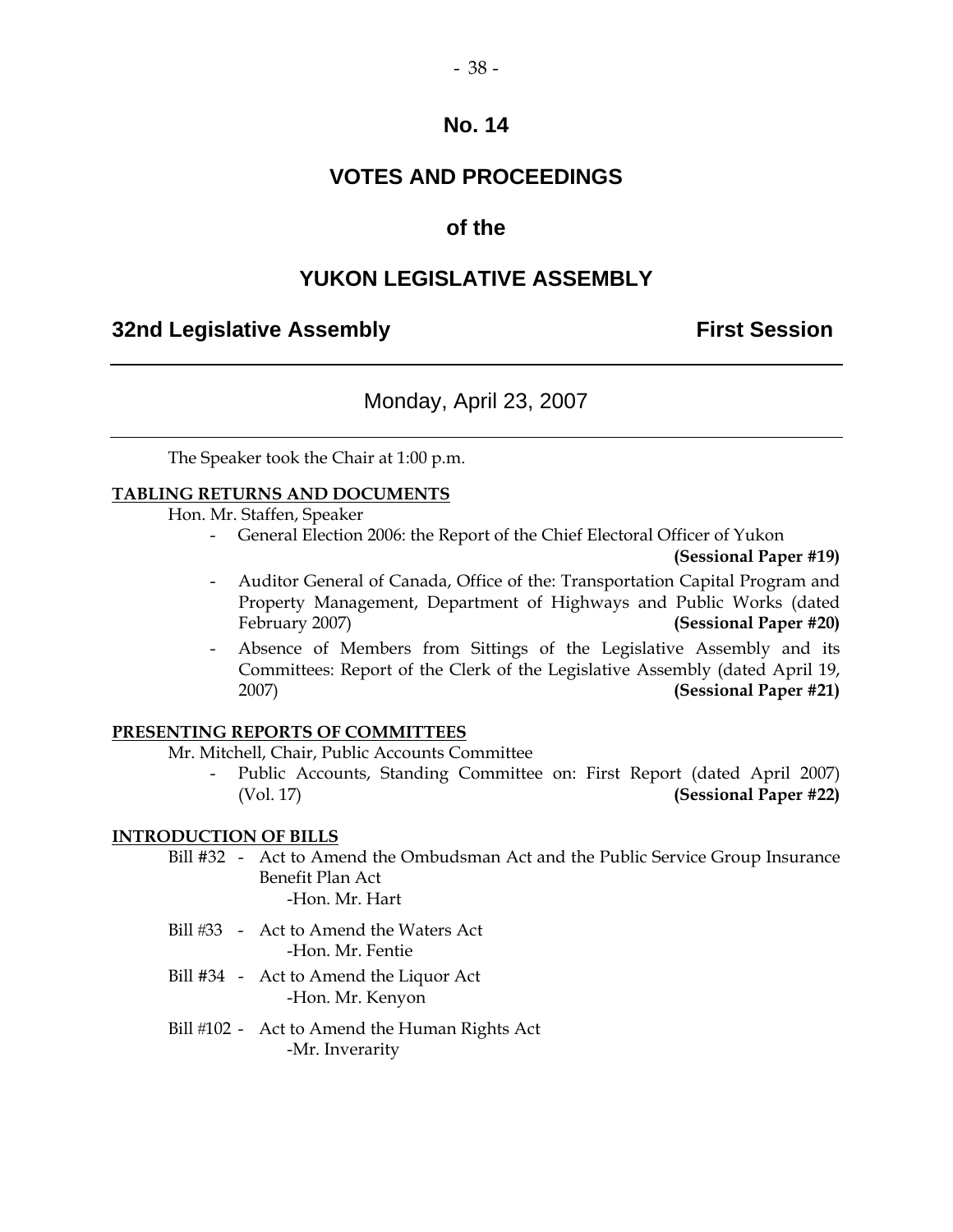#### **SPEAKER'S STATEMENT (Re: Comments made during Question Period)**

 Before proceeding with Question Period, the Chair made the following statement about an event that occurred on April 19, 2007.

"During Question Period, the Leader of the Official Opposition said, 'The idea of announcing major parts of the budget outside the House demonstrates contempt for our political heritage and our elected institutions.' As the Chair of Committee of the Whole pointed out in a statement on December 9, 2003, and the Speaker reiterated on March 30, 2004, contempt for the Legislature is a specific and serious charge. Contempt for the Legislature is a finding that only the Assembly can make after consideration of a substantive motion to that effect. It is not a statement that members are free to inject into debate.

The Chair appreciates that Members have strongly held views that they wish to express. However, the use of the word 'contempt' in the context used by the Leader of the Official Opposition on April 19 is not in order. We will now proceed to Question Period."

#### **GOVERNMENT BILLS (Second Reading)**

The following Bill was called for Second Reading:

Bill #6 - First Appropriation Act, 2007-08 -Hon. Mr. Fentie

 The debate arising on the motion for Second Reading of Bill #6, entitled First Appropriation Act, 2007-08, and the time reaching 5:30 p.m., while the Hon. Mr. Kenyon, Minister of Economic Development, was speaking to it, the Speaker, pursuant to Standing Order 2(2), adjourned the House until 1:00 p.m., Tuesday, April 24, 2007 and debate on the motion was accordingly adjourned.

\_\_\_\_\_\_\_\_\_\_\_\_\_\_\_\_\_\_\_\_\_\_\_\_\_\_\_\_\_\_\_\_\_\_\_\_\_\_\_\_\_\_

The Assembly adjourned at 5:30 p.m. until 1:00 p.m., Tuesday, April 24, 2007.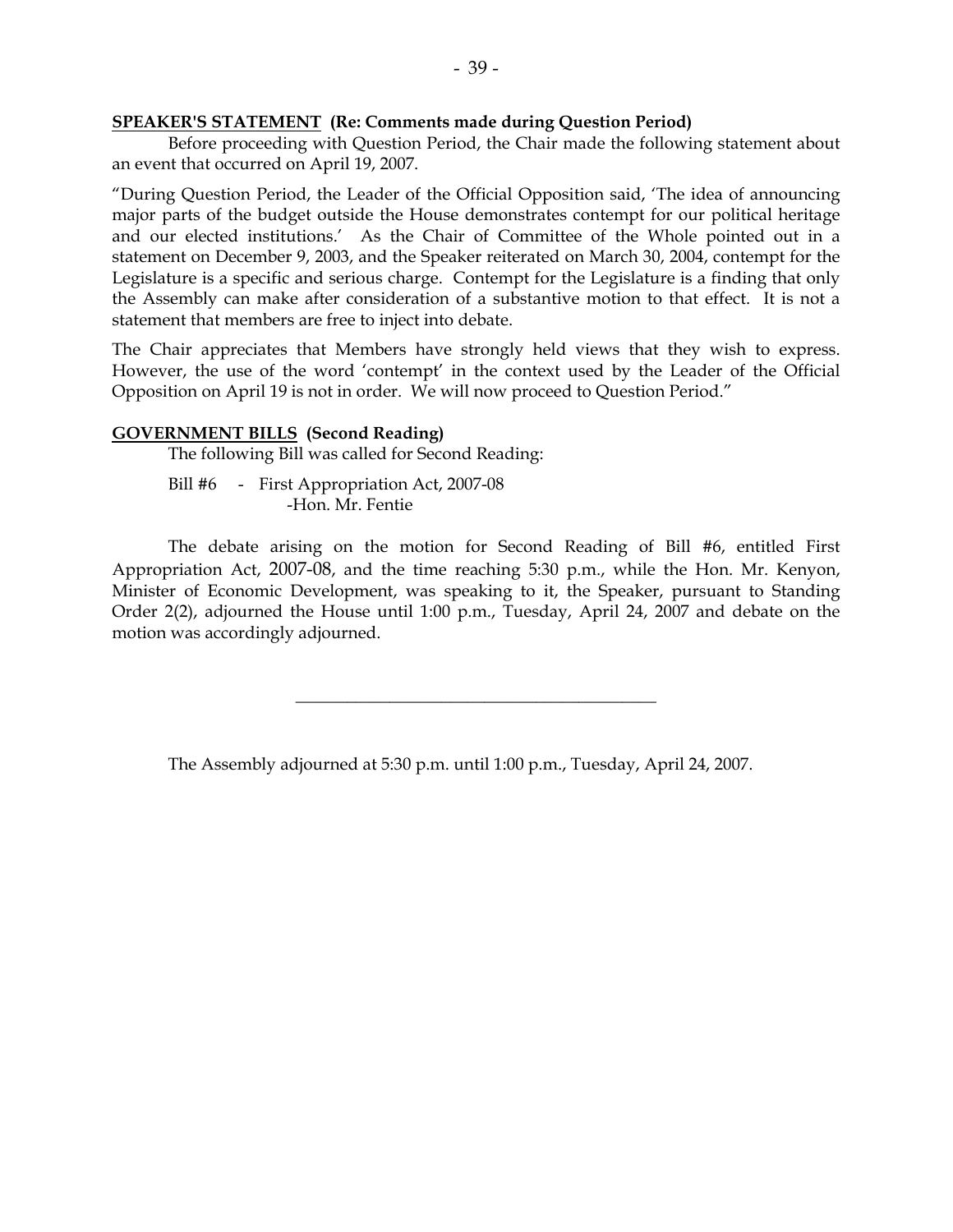## $-40-$

## **No. 15**

## **VOTES AND PROCEEDINGS**

## **of the**

## **YUKON LEGISLATIVE ASSEMBLY**

## **32nd Legislative Assembly The Contract Session**

Tuesday, April 24, 2007

The Speaker took the Chair at 1:00 p.m.

#### **INTRODUCTION OF BILLS**

 Bill #103 - Apology Act - Mr. Inverarity

#### **NOTICE RE OPPOSITION PRIVATE MEMBERS' BUSINESS**

 Pursuant to Standing Order 14.2(3), Mr. McRobb, Official Opposition House Leader, identified Motion #74 as being an item to be called during Opposition Private Members' Business on Wednesday, April 25, 2007.

 Pursuant to Standing Order 14.2(3), Mr. Cardiff, Third Party House Leader, identified Motion #26, and Motion #5, as being items to be called during Opposition Private Members' Business on Wednesday, April 25, 2007.

#### **GOVERNMENT BILLS (Second Reading)**

The following Bill was called for Second Reading:

 Bill #6 - First Appropriation Act, 2007-08 -Hon. Mr. Fentie

 The debate continuing (from April 23, 2007) on the motion for Second Reading of Bill #6, entitled First Appropriation Act, 2007-08, and the time reaching 5:30 p.m., while the Hon. Mr. Cathers, Minister of Health and Social Services, was speaking to it, the Speaker, pursuant to Standing Order 2(2), adjourned the House until 1:00 p.m., Wednesday, April 25, 2007 and debate on Second Reading was accordingly adjourned.

The Assembly adjourned at 5:30 p.m. until 1:00 p.m., Wednesday, April 25, 2007.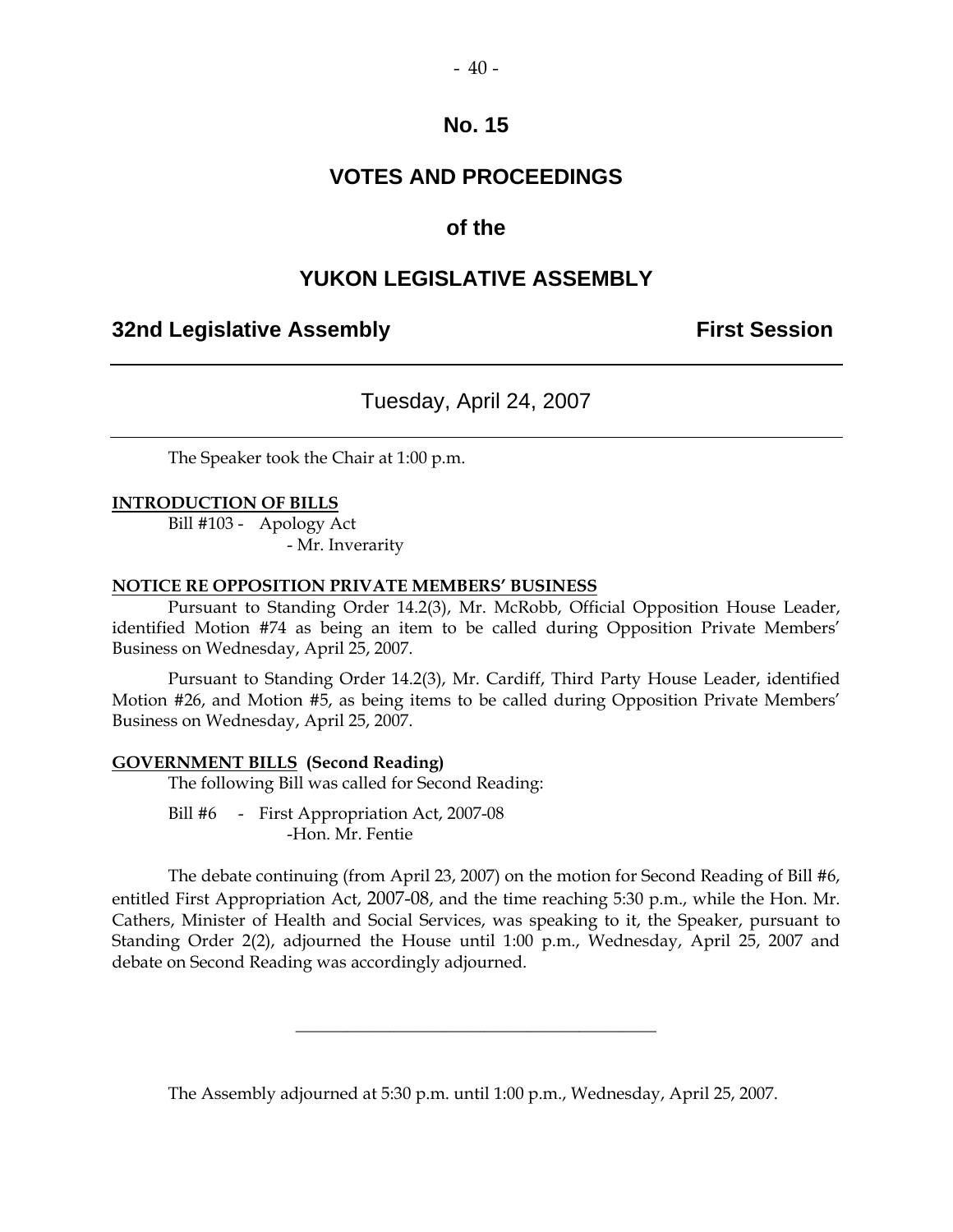$-41-$ 

## **VOTES AND PROCEEDINGS**

## **of the**

## **YUKON LEGISLATIVE ASSEMBLY**

## **32nd Legislative Assembly The Contract Session**

## Wednesday, April 25, 2007

The Speaker took the Chair at 1:00 p.m.

#### **OPPOSITION PRIVATE MEMBERS' BUSINESS**

Moved by Mr. Mitchell, Leader of the Official Opposition:

 THAT this House urges the Government of Yukon to take immediate action to address the serious environmental and economic effects of climate change on the Yukon.

**(Motion #74)** 

 A debate arising on the motion and the question being put, it was agreed to on the following recorded Division:

YEA

|         | .          |            |    |
|---------|------------|------------|----|
| Fentie  | Horne      | Fairclough |    |
| Cathers | Hart       | Inverarity |    |
| Taylor  | Nordick    | Cardiff    | 16 |
| Kenyon  | Mitchell   | Edzerza    |    |
| Rouble  | McRobb     |            |    |
| Lang    | Elias      |            |    |
|         | <b>NAY</b> |            |    |
|         |            |            |    |

Moved by Mr. Edzerza, Member for McIntyre-Takhini:

 THAT this House urge the Yukon government to assign the highest possible priority to expediting the review of the *Children's Act* so that the recommendations from the working group can be embodied in a new Act that reflects Yukoners' concerns without any further delay. **(Motion #26)** 

 A debate arising on the motion and the time reaching 5:30 p.m., while the Hon. Mr. Cathers, Minister of Health and Social Services was speaking to it, the Speaker, pursuant to Standing Order 2(2), adjourned the House until 1:00 p.m., Thursday, April 26, 2007 and debate on the motion was accordingly adjourned.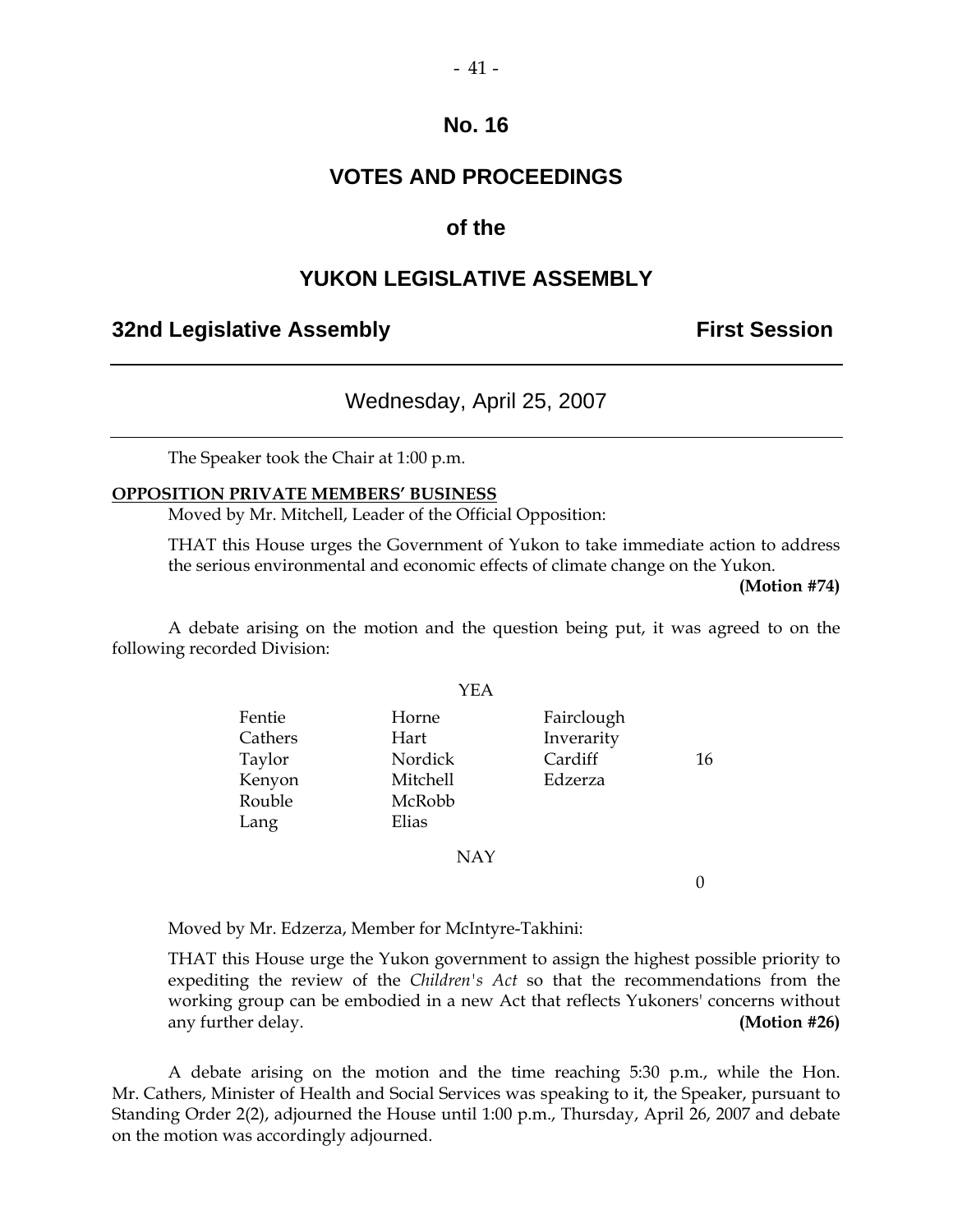$\frac{1}{2}$  , and the set of the set of the set of the set of the set of the set of the set of the set of the set of the set of the set of the set of the set of the set of the set of the set of the set of the set of the set

The Assembly adjourned at 5:30 p.m. until 1:00 p.m., Thursday, April 26, 2007.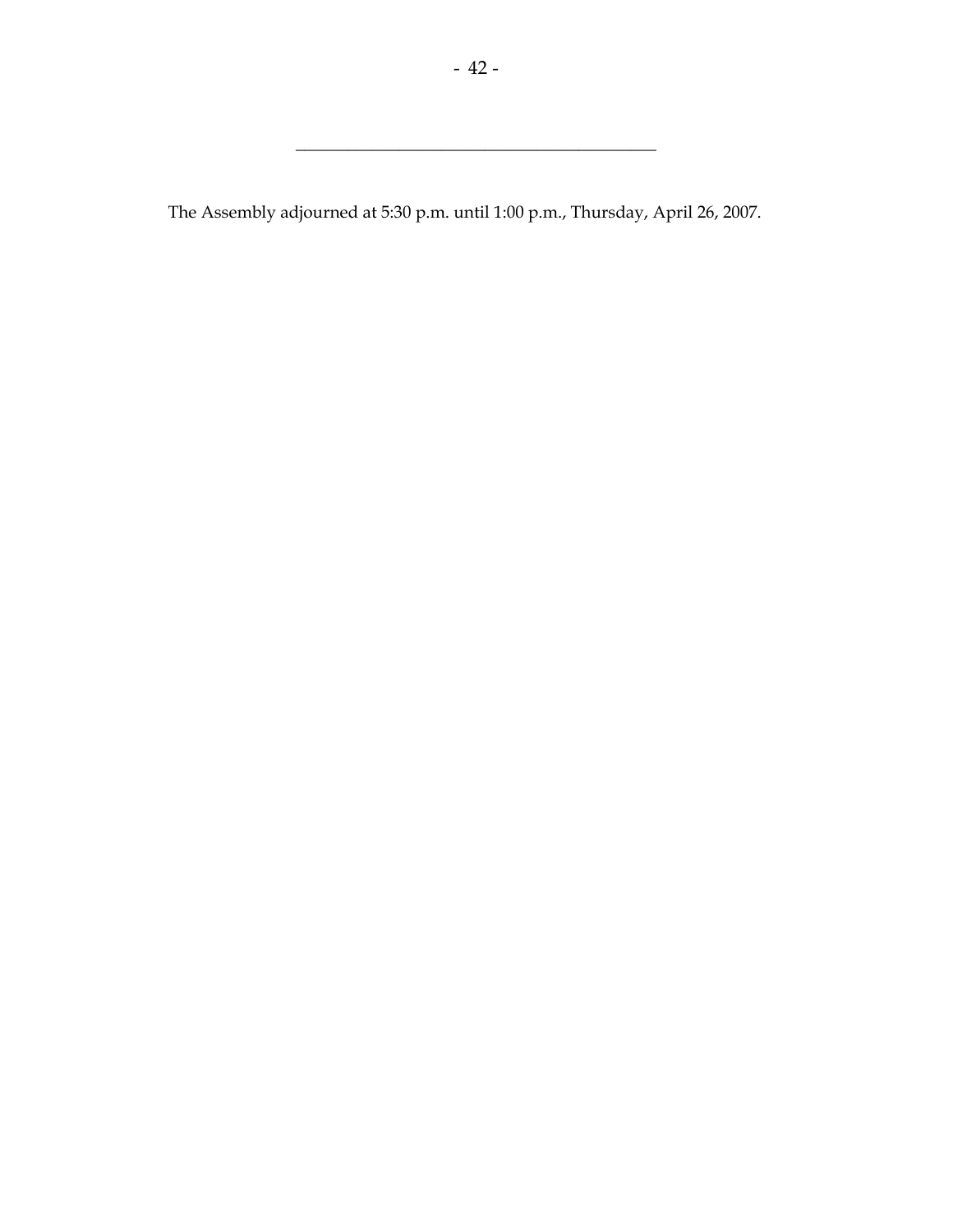## **VOTES AND PROCEEDINGS**

## **of the**

## **YUKON LEGISLATIVE ASSEMBLY**

## **32nd Legislative Assembly The Contract Session**

## Thursday, April 26, 2007

The Speaker took the Chair at 1:00 p.m.

#### **SPEAKER'S STATEMENT (Re: Change to the Order Paper- withdrawal of Motion)**

 Prior to proceeding with the Daily Routine, the Speaker informed the House of a change made to the Order Paper. Motion #90, standing in the name of Mr. Elias, the Member for Vuntut Gwitchin, had been removed from the Order Paper at the request of that Member.

#### **PETITIONS**

Mr. Elias, Member for Vuntut Gwitchin, presented the following Petition:

New community and recreation centre in Old Crow **(Petition #2)** 

#### **GOVERNMENT BILLS (Second Reading)**

The following Bill was called for Second Reading:

Bill #6 - First Appropriation Act, 2007-08 -Hon. Mr. Fentie

 The debate continuing (from April 23, 2006 and April 24, 2007) on the motion for Second Reading of Bill #6, and the question being put, it was agreed to on the following recorded Division:

|                                       | YEA                             |                               |    |
|---------------------------------------|---------------------------------|-------------------------------|----|
| Fentie<br>Cathers<br>Taylor<br>Kenyon | Rouble<br>Lang<br>Horne<br>Hart | Nordick<br>Cardiff<br>Edzerza | 11 |
|                                       | <b>NAY</b>                      |                               |    |
| Mitchell<br>McRobb                    | Elias<br>Fairclough             | Inverarity                    | 5  |

The following Bill was read a second time and referred to Committee of the Whole: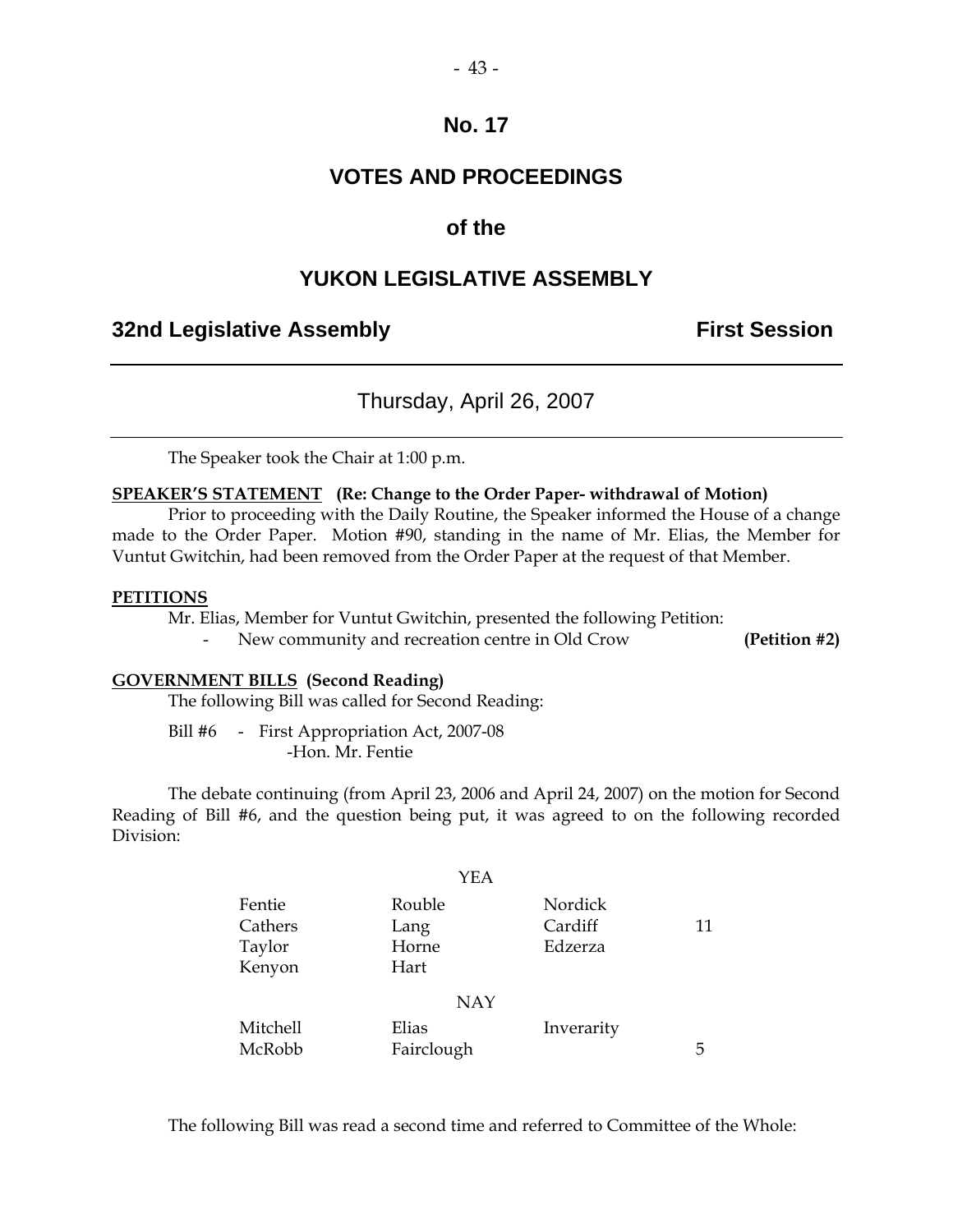Bill #5 - Interim Supply Appropriation Act, 2007-08 -Hon. Mr. Fentie

#### **COMMITTEE OF THE WHOLE**

According to Order, the Assembly resolved into Committee of the Whole.

Progress was reported on the following Bill:

 Bill #6 - First Appropriation Act, 2007-08 -Hon. Mr. Fentie

The following Bill was reported without amendment:

Bill #5 - Interim Supply Appropriation Act, 2007-08 -Hon. Mr. Fentie

The report of the Chair was adopted.

The Assembly adjourned at 5:32 p.m. until 1:00 p.m., Monday, April 30, 2007.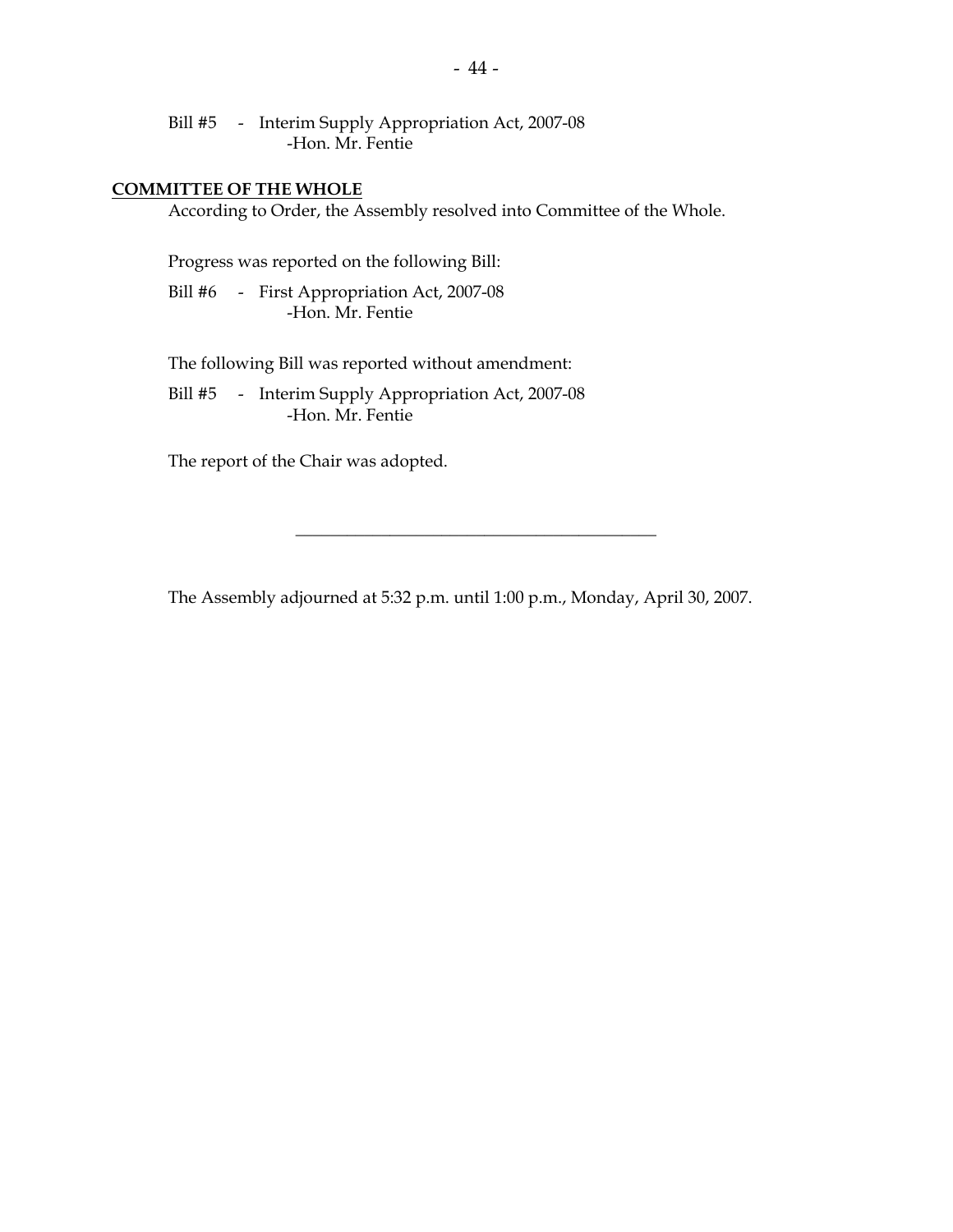## **VOTES AND PROCEEDINGS**

## **of the**

## **YUKON LEGISLATIVE ASSEMBLY**

## **32nd Legislative Assembly The Contract Session**

## Monday, April 30, 2007

The Speaker took the Chair at 1:00 p.m.

#### **PETITIONS**

#### **Report of the Clerk**

The Acting Deputy Clerk reported on Petition #2 as follows:

"Mr. Speaker, and Honourable Members of the Assembly:

 I have had the honour to review a petition, being Petition #2 of the First Session of the 32nd Legislative Assembly, as presented by the Member for Vuntut Gwitchin on April 26, 2007.

 This petition meets the requirements as to form of the Standing Orders of the Yukon Legislative Assembly.

> Floyd McCormick Clerk of the Yukon Legislative Assembly"

 The Speaker ruled that, accordingly, Petition #2 was deemed to have been read and received.

#### **INTRODUCTION OF BILLS**

 Bill #104 - Smoke-free Places Act -Mr. Hardy

#### **GOVERNMENT BILLS (Third Reading)**

The following Bill was read a third time and passed:

Bill #5 - Interim Supply Appropriation Act, 2007-08 -Hon. Mr. Fentie

#### **ASSENT TO BILLS**

 The Assembly received the Commissioner, the Hon. Geraldine Van Bibber, in her capacity as Lieutenant-Governor, to give Assent to a certain Bill passed by the House.

The Commissioner, having entered the Chamber, took her seat in the Speaker's chair.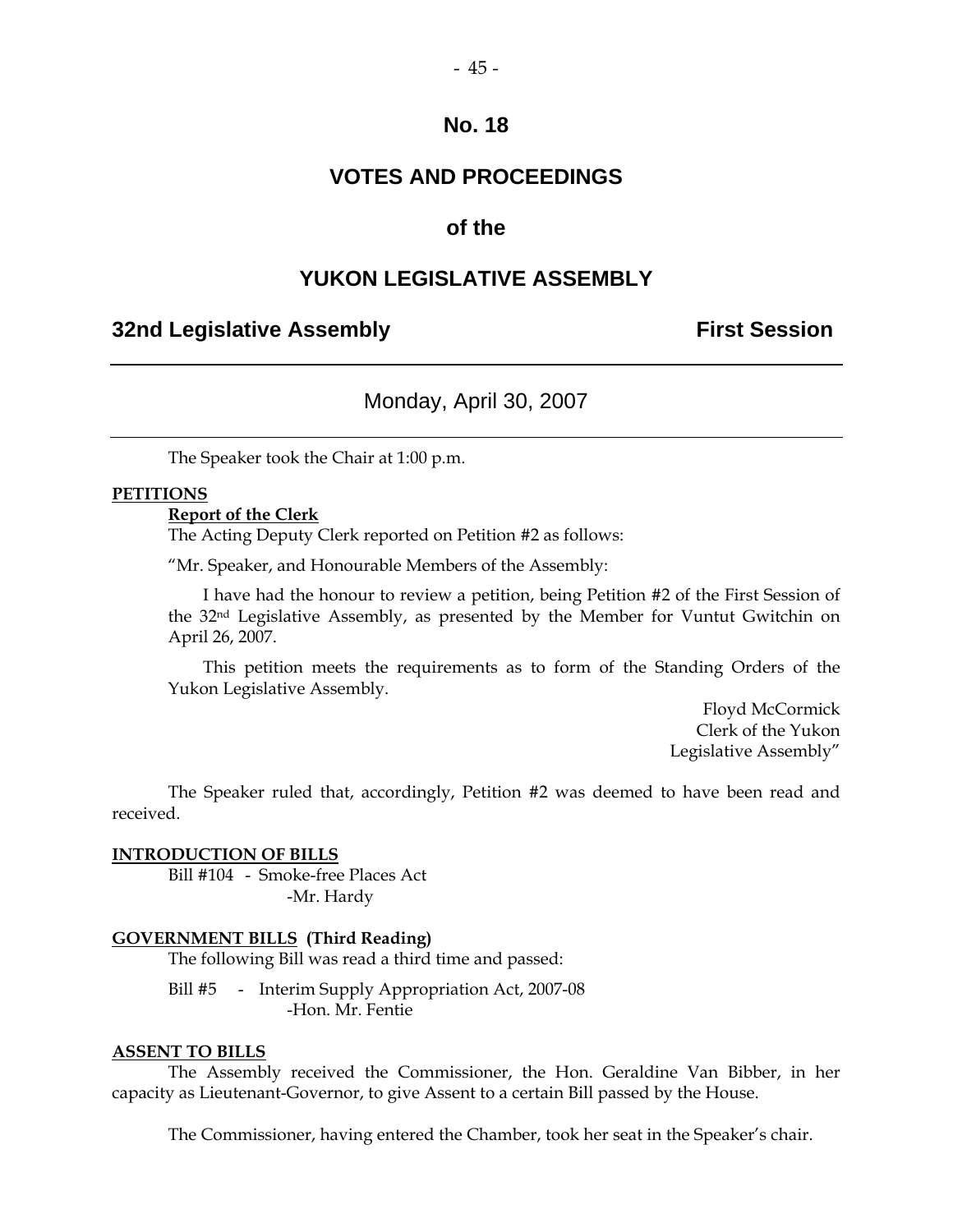The Speaker, the Hon. Ted Staffen, addressed the Commissioner:

"Madam Commissioner, the Assembly has, at its present Session, passed a certain Bill to which, in the name and on behalf of the Assembly, I respectfully request your Assent."

 The Acting Deputy Clerk of the Assembly, Douglas Arnott, then read the title of the Bill which had been passed as follows:

Interim Supply Appropriation Act, 2007-08

 The Commissioner assented the Bill: "I hereby assent to the Bill as enumerated by the Clerk."

### **GOVERNMENT BILLS (Second Reading)**

The following Bill was read a second time:

Bill #4 - Third Appropriation Act, 2006-07 -Hon. Mr. Fentie

#### **COMMITTEE OF THE WHOLE**

According to Order, the Assembly resolved into Committee of the Whole.

Progress was reported on the following Bill:

Bill #6 - First Appropriation Act, 2007-08 -Hon. Mr. Fentie

The report of the Chair was adopted.

The Assembly adjourned at 5:30 p.m. until 1:00 p.m., Tuesday, May 1, 2007.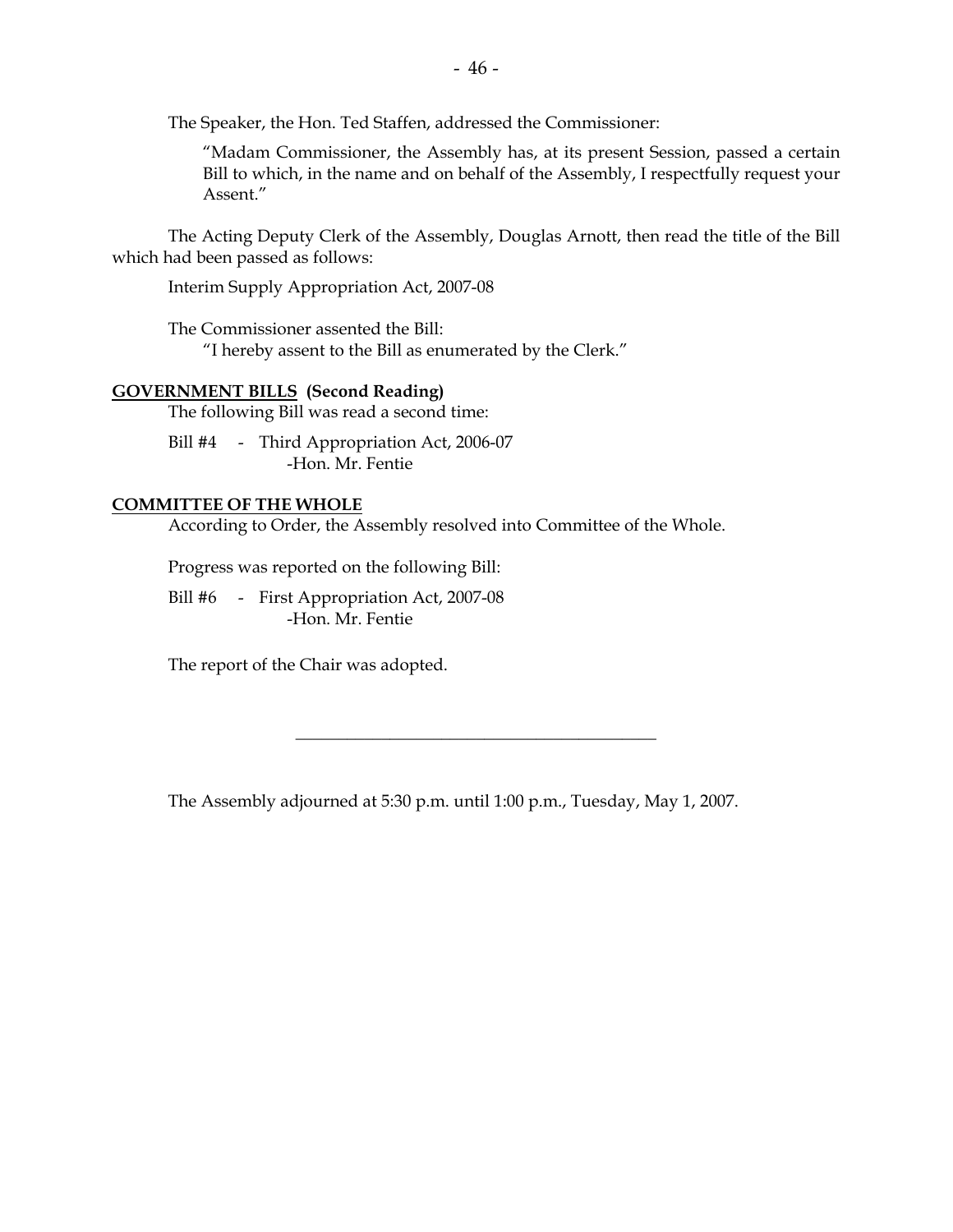## **VOTES AND PROCEEDINGS**

## **of the**

## **YUKON LEGISLATIVE ASSEMBLY**

## **32nd Legislative Assembly The Contract Session**

## Tuesday, May 1, 2007

The Speaker took the Chair at 1:00 p.m.

#### **FILED DOCUMENT**

 During Oral Question Period, the Hon. Mr. Kenyon, Minister responsible for the Yukon Housing Corporation, filed the following document:

 - Social housing eligibility criteria: letter (dated May 1, 2007) from the Hon. Mr. Kenyon, Minister responsible for Yukon Housing Corporation, to Mr. Mitchell, MLA, Copperbelt **(Filed Document #13)** 

#### **GOVERNMENT HOUSE LEADER'S REPORT (Length of Sitting)**

 The Hon. Mr. Cathers, Government House Leader, rose pursuant to Standing Order 75(4) to inform the House that the House Leaders had met for the purpose of achieving agreement on the maximum number of sitting days for the current Sitting. Further, pursuant to Standing Order 75(4), the Hon. Mr. Cathers informed the House that the House Leaders had unanimously agreed that the current sitting should be a maximum of 32 sitting days, with the 32nd sitting day being June 14, 2007.

 The Speaker, pursuant to Standing Order 75(4), declared that the current sitting shall be a maximum of 32 sitting days, with the last sitting day being June 14, 2007.

#### **NOTICE RE GOVERNMENT PRIVATE MEMBERS' BUSINESS**

 Pursuant to Standing Order 14.2(7), the Hon. Mr. Cathers, Government House Leader, identified Motion #28 and Motion #55 as being the items to be called during Government Private Members' Business on Wednesday, May 2, 2007.

#### **GOVERNMENT MOTIONS**

Moved by the Hon. Mr. Fentie, Premier:

 THAT the Yukon Legislative Assembly, pursuant to section 2 of the *Ombudsman Act*, recommends that the Commissioner in Executive Council appoint Tracy-Anne McPhee as the Ombudsman of Yukon for a term of five years, effective April 9, 2007.

**(Motion #96)**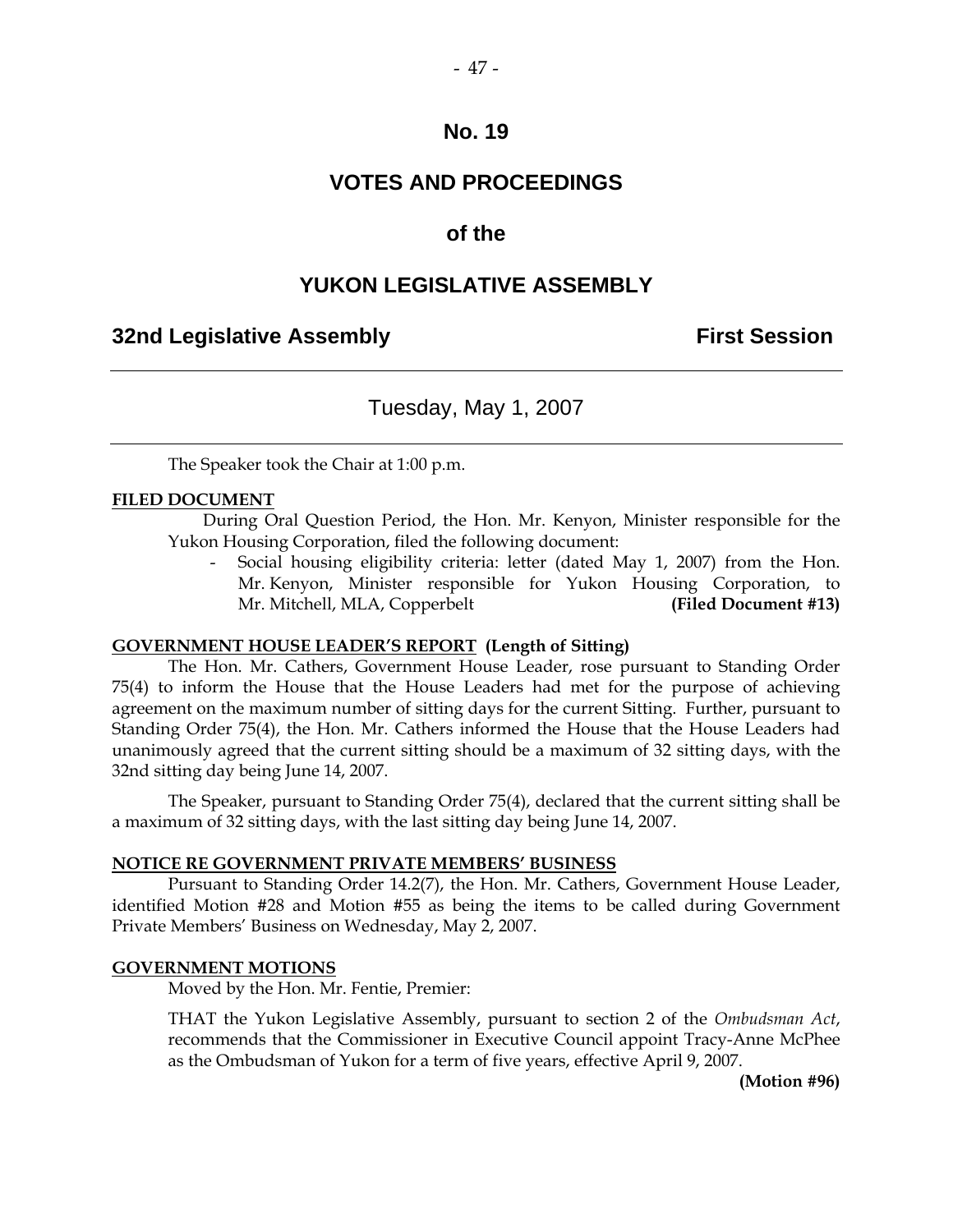#### **Speaker's Call for Recorded Division**

"Before putting the question, the Chair must draw Members' attention to Section 2 of the *Ombudsman Act*. That section requires that the recommendation of the Legislative Assembly to the Commissioner in Executive Council respecting the appointment of an Ombudsman, be supported by at least two-thirds of the Members of the Assembly. The effect of Section 2 is that, for the motion to be carried, at least twelve Members must vote for it. In order to ensure that the requirements of Section 2 of the *Ombudsman Act* are met, the Chair will now call for a recorded Division."

The motion was agreed to on the following recorded Division:

|         | பட்ட     |            |    |
|---------|----------|------------|----|
| Fentie  | Horne    | Fairclough |    |
| Cathers | Hart     | Inverarity |    |
| Taylor  | Nordick  | Cardiff    | 16 |
| Kenyon  | Mitchell | Edzerza    |    |
| Rouble  | McRobb   |            |    |
| Lang    | Elias    |            |    |
|         |          |            |    |

 $VFA$ 

NAY

 $\theta$ 

 The Speaker declared Motion #96 carried by the required support of two-thirds of the Members of the Assembly.

#### **COMMITTEE OF THE WHOLE**

According to Order, the Assembly resolved into Committee of the Whole.

#### **Chair's Ruling (Re: comments made on April 30, 2007)**

 Before proceeding to general debate on Bill #4, *Third Appropriation Act, 2006-07*, the Chair made the following statement:

"Toward the end of yesterday's meeting of Committee of the Whole, a Point of Order was raised by Mr. McRobb, Official Opposition House Leader, with respect to remarks made by the Hon. Mr. Fentie, Premier.

As Chair of the Committee, I undertook to review the matter raised and to provide a ruling. It is the Chair's ruling that there has been no breach of the Standing Orders in this instance. The Chair will, however, exercise ongoing vigilance to maintain decorum and moderate the tenor of the debate.

I would remind all honourable Members that the purpose of our being here is to discuss the budget and the content of the budget. The Chair requests that debate in Committee of the Whole focus on the budget and that Members forego references to past items of the Daily Routine.

I thank Mr. McRobb for raising this matter."

The following Bill was reported without amendment: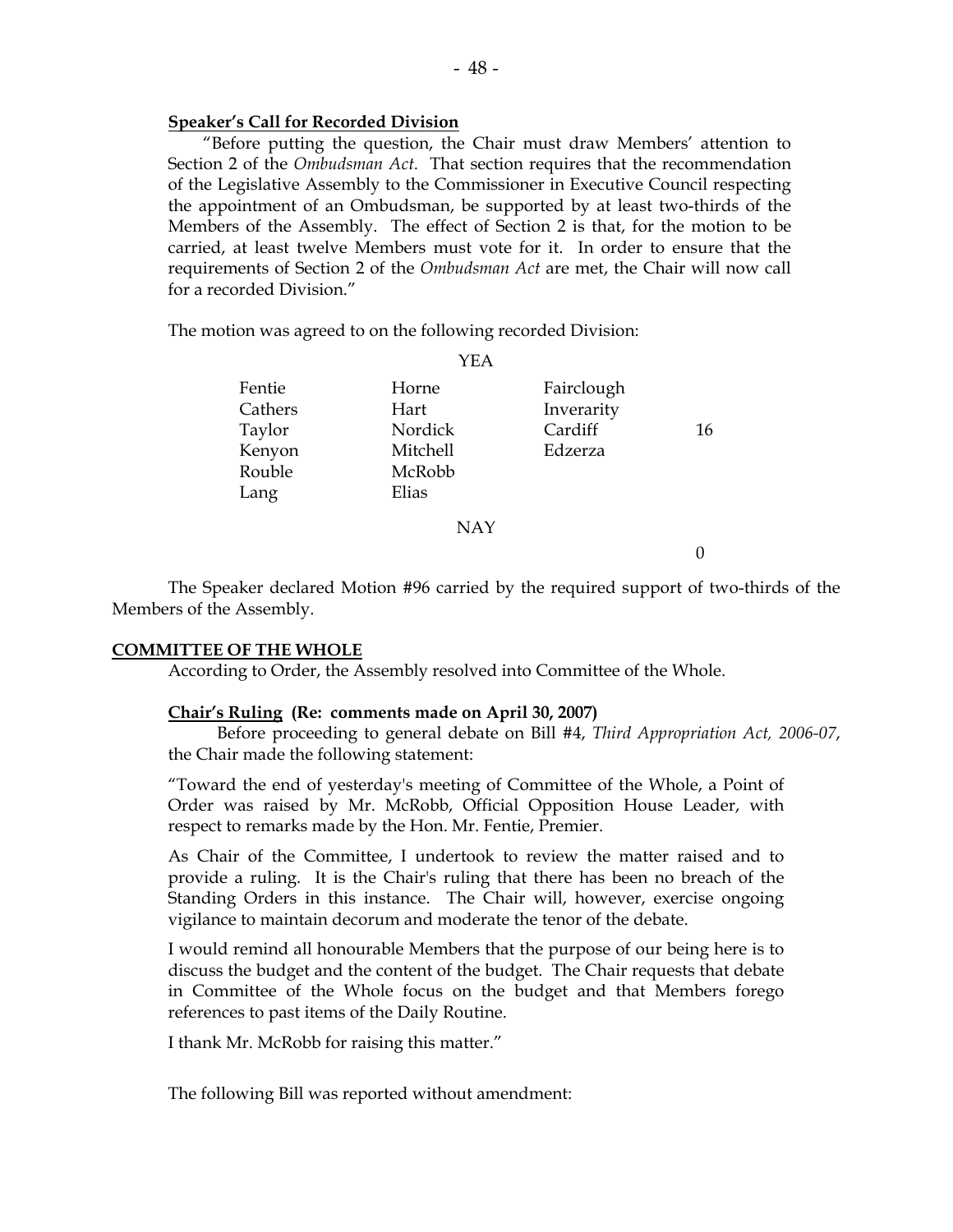Bill #4 - Third Appropriation Act, 2006-07 -Hon. Mr. Fentie

Progress was reported on the following Bill:

 Bill #6 - First Appropriation Act, 2007-08 -Hon. Mr. Fentie

The report of the Chair was adopted.

The Assembly adjourned at 5:30 p.m. until 1:00 p.m., Wednesday, May 2, 2007.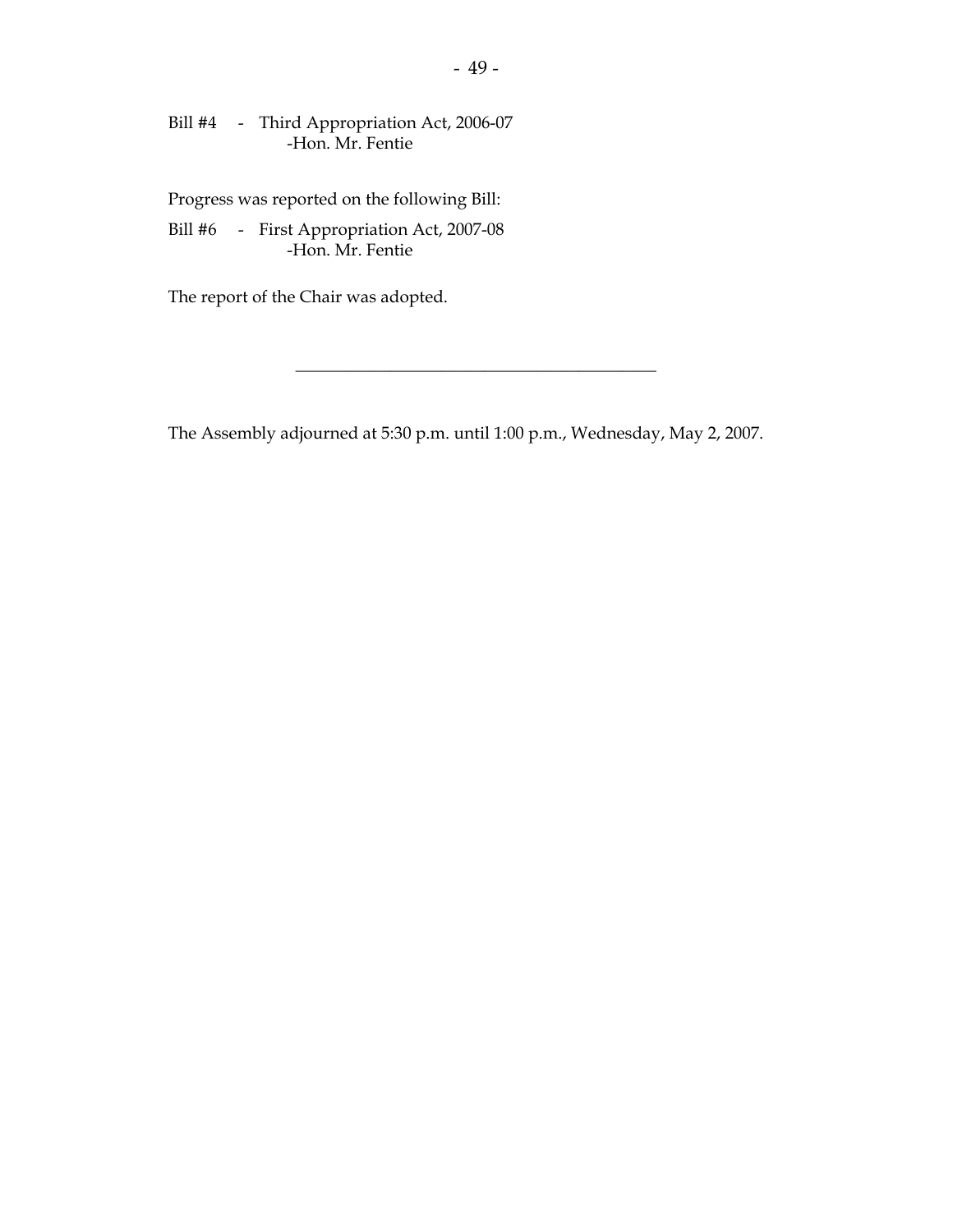## **VOTES AND PROCEEDINGS**

## **of the**

## **YUKON LEGISLATIVE ASSEMBLY**

## **32nd Legislative Assembly Constructed Session**

## Wednesday, May 2, 2007

The Speaker took the Chair at 1:00 p.m.

#### **SPEAKER'S STATEMENT (Re: Change to the Order Paper - withdrawal of Motion)**

 Prior to proceeding with the Daily Routine, the Speaker informed the House of a change made to the Order Paper. Motion #103, standing in the name of Mr. McRobb, the Member for Kluane, had been removed from the Order Paper as the action called for in the motion had been taken.

#### **TABLING RETURNS AND DOCUMENTS**

Hon. Mr. Rouble, Minister of Education

Education Reform Team: letter (dated March 16, 2007) to Mr. Ed Schultz, CYFN Co-Chair, Education Reform, and Dr. Colin Kelly, YTG Co-Chair, Education Reform, from Patrick Rouble, Minister of Education, Chief Joe Linklater, Chair of the Chiefs Committee on Education, and Chief Liard McMillan, Chief, Liard First Nation

#### **(Filed Document #14)**

#### **GOVERNMENT PRIVATE MEMBERS' BUSINESS**

Moved by Mr. Nordick, Member for Klondike:

 THAT this House urges the Government of Yukon to provide new incentives to increase the labour pool for entry-level jobs in the service and retail industries in the short-term:

- (1) for seniors who might wish to take on part-time or full-time work but are discouraged by the higher rates of income taxes they would then pay,
- (2) for stay-at-home parents who are unable to take on work due to the cost of childcare,
- (3) for those on social assistance who would like to supplement their income to help meet their needs, and
- (4) for students, where the cost of introducing these new entrants to the job market may be prohibitive to employers. **(Motion #28)**

 A debate arising on the motion and the question being put, it was agreed to on the following recorded Division: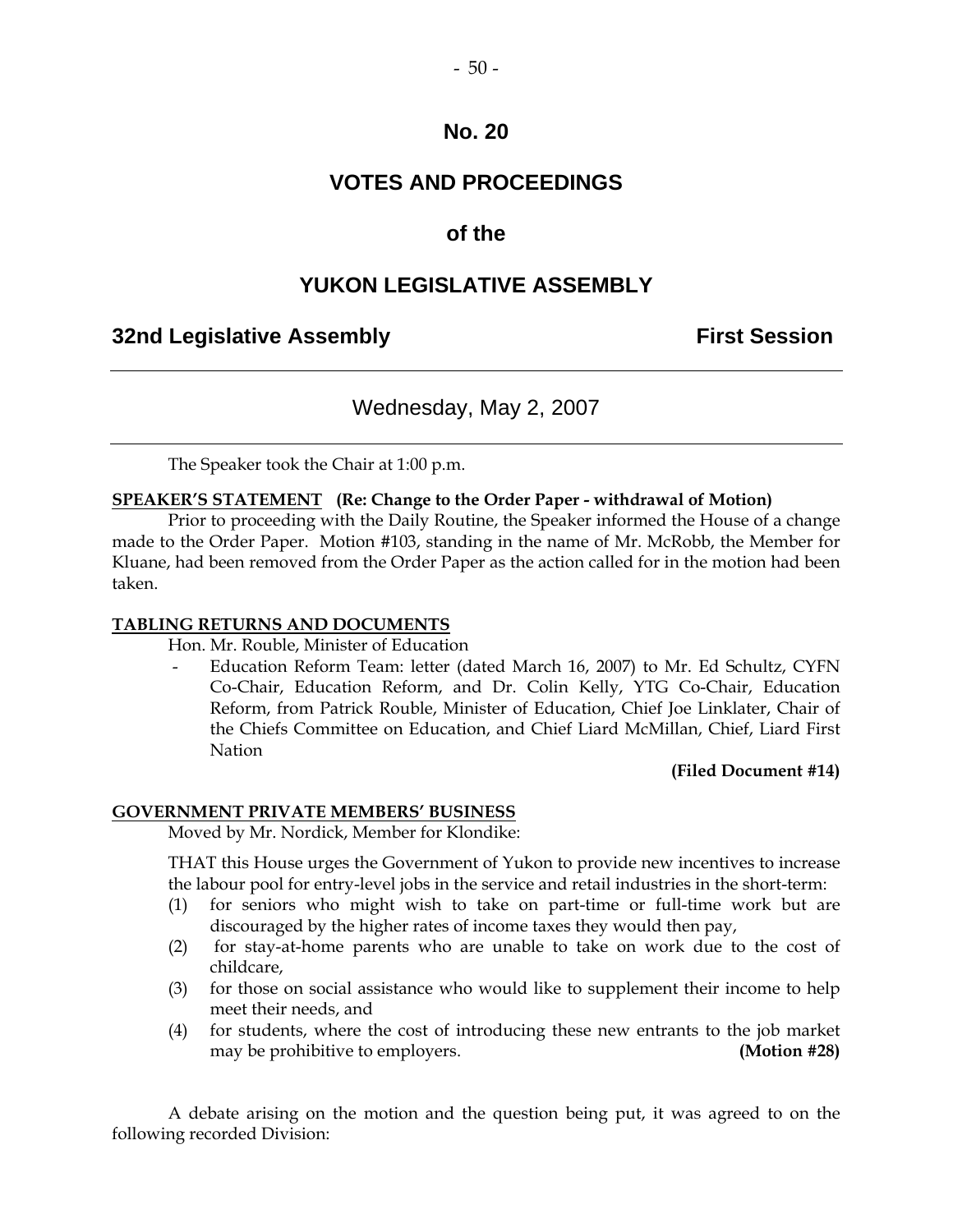|            | YEA      |            |    |
|------------|----------|------------|----|
| Fentie     | Lang     | McRobb     |    |
| Cathers    | Horne    | Elias      |    |
| Taylor     | Hart     | Fairclough | 14 |
| Kenyon     | Nordick  | Inverarity |    |
| Rouble     | Mitchell |            |    |
| <b>NAY</b> |          |            |    |
| Cardiff    | Edzerza  |            | 2  |
|            |          |            |    |
|            |          |            |    |

\_\_\_\_\_\_\_\_\_\_\_\_\_\_\_\_\_\_\_\_\_\_\_\_\_\_\_\_\_\_\_\_\_\_\_\_\_\_\_\_\_\_

The Assembly adjourned at 5:26 p.m. until 1:00 p.m., Thursday, May 3, 2007.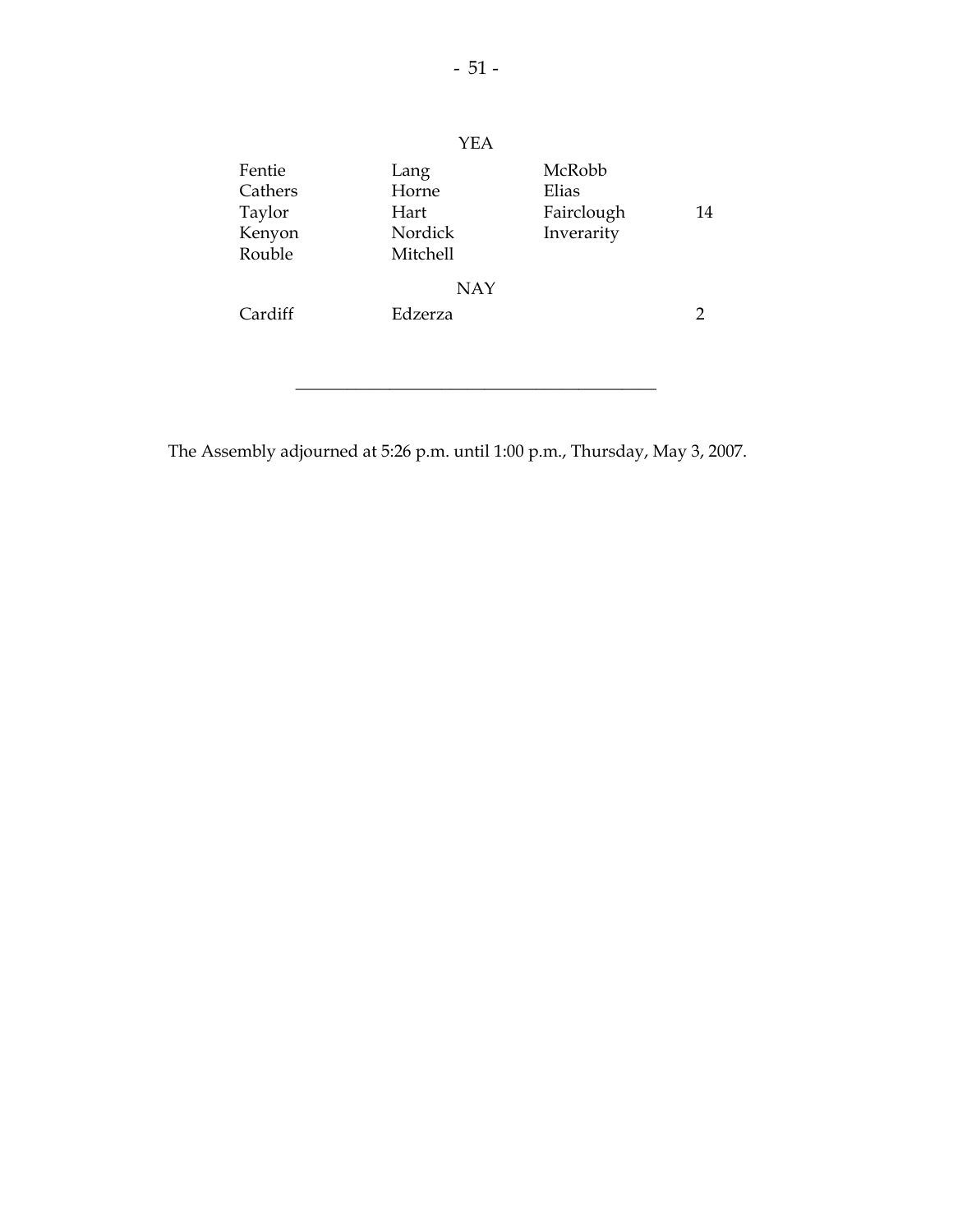## **VOTES AND PROCEEDINGS**

## **of the**

## **YUKON LEGISLATIVE ASSEMBLY**

## **32nd Legislative Assembly First Session**

## Thursday, May 3, 2007

The Speaker took the Chair at 1:00 p.m.

#### **TABLING RETURNS AND DOCUMENTS**

Hon. Mr. Staffen, Speaker

Travel Expenses of Members of the Yukon Legislative Assembly 2006-2007, Report on (dated April 2007) **(Sessional Paper #23)** 

Hon. Mr. Kenyon, Minister responsible for the Yukon Lottery Commission

- Yukon Lottery Commission 2005-06 Annual Report **(Filed Document #15)** 

#### **SPEAKER'S STATEMENT (Re: Comments made during Question Period)**

 Prior to proceeding with Question Period, the Speaker made a statement regarding two events that occurred in the House on Wednesday, May 2, 2007:

"During his response to a question from the Member for Mount Lorne, the Premier said, 'The Member is trying to create a perception here that the Government does not demonstrate compassion.' Suggesting a Member is trying to create a perception by way of asking a question during Question Period could result in a violation of Standing Order No.  $19(g)$  -- attributing a false or unavowed motive to the Member asking the question. Therefore, I would ask Members to avoid making that kind of suggestion.

Also, during his main question the Member for McIntyre-Takhini asked the Minister of Justice, 'Is the Minister aware that some parts of the Yukon Government's Employment Equity Policy may be in conflict with the *Canadian Charter of Rights and Freedoms*?' The Chair would draw the House's attention to Guideline No. 5 of the Guidelines for Oral Question Period. It says, 'A question may not ask for a legal interpretation of a statute.' Members should be careful to pose their questions so they do not violate these guidelines.

The House will now proceed to Question Period."

#### **GOVERNMENT BILLS (Second Reading)**

The following Bills were read a second time and referred to Committee of the Whole: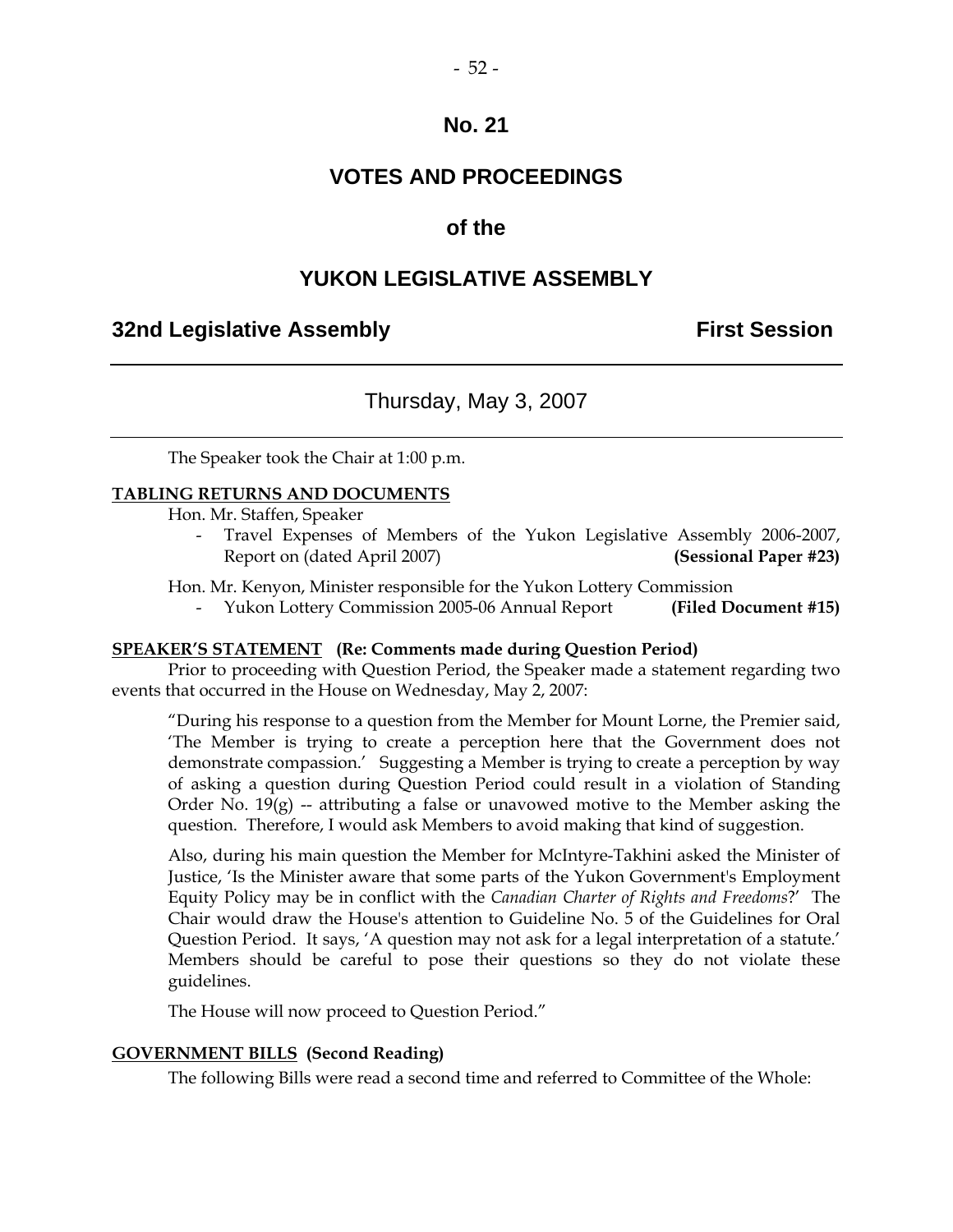- Bill #32 An Act to Amend the Ombudsman Act and the Public Service Group Insurance Benefit Plan Act -Hon. Mr. Hart
- Bill #33 Act to Amend the Waters Act -Hon. Mr. Fentie
- Bill #34 Act to Amend the Liquor Act -Hon. Mr. Kenyon

#### **COMMITTEE OF THE WHOLE**

According to Order, the Assembly resolved into Committee of the Whole.

#### **Chair's Statement (Re: Comments made on May 1, 2007)**

 Before proceeding to the resumption of debate on Bill #6, First Appropriation Act, 2007-08, the Chair made the following statement:

"Before we begin, the Chair will rule on a Point of Order that arose last time we were in Committee of the Whole.

During the Committee proceedings on May 1, Mr. McRobb said that the Official Opposition was not prepared to take Hon. Mr. Fentie's word when it came to budget breakdowns. Mr. Cathers then rose on a Point of Order arguing that this was in violation of Standing Order  $19(g)$ . In fact, if there was a Point of Order it would have been under Standing Order 19(h), accusing another Member of uttering a deliberate falsehood. After careful consideration the Chair has concluded that there was no such accusation; therefore, there is no Point of Order.

The Chair would also like to bring Members' attention to some other matters regarding events that occurred on May 1.

First, at one point during the debate, Mr. Mitchell referred to Mr. Fentie by name. While the Chair may do that in Committee of the Whole, others may not.

Second, some Members used words like 'misogynist' and 'despicable' to characterize other Members or comments made by other Members. Other Members resorted to sarcasm when talking about other Members. This violates Standing Order 19(i) because it is abusive or insulting and is likely to cause disorder. And it did lead to disorder.

Third, the Chair will remind Members of Standing Order 42(2), which says, 'Speeches in Committee of the Whole shall be strictly relevant to the item or clause under consideration.' The item under consideration was Bill #6. Nonetheless, Members on both sides of the floor referred -- sometimes at length -- to issues beyond the scope of Bill #6. It is evident from that day's events that debate will be more orderly if Members confine themselves to comments on the Bill before the Committee and refrain from referring to other matters.

Fourth, it is not in order for Members to question statements and rulings by the Chair, or to question the impartiality of the Chair. There are processes available to Members should they wish to appeal a ruling of the Chair, or move a motion of non-confidence in the Chair. However, it is not in order for Members to merely interject such comments into debate.

Finally, the Chair would remind all Members that the primary responsibility for maintaining decorum and an appropriate respectful tone in debate rests foremost with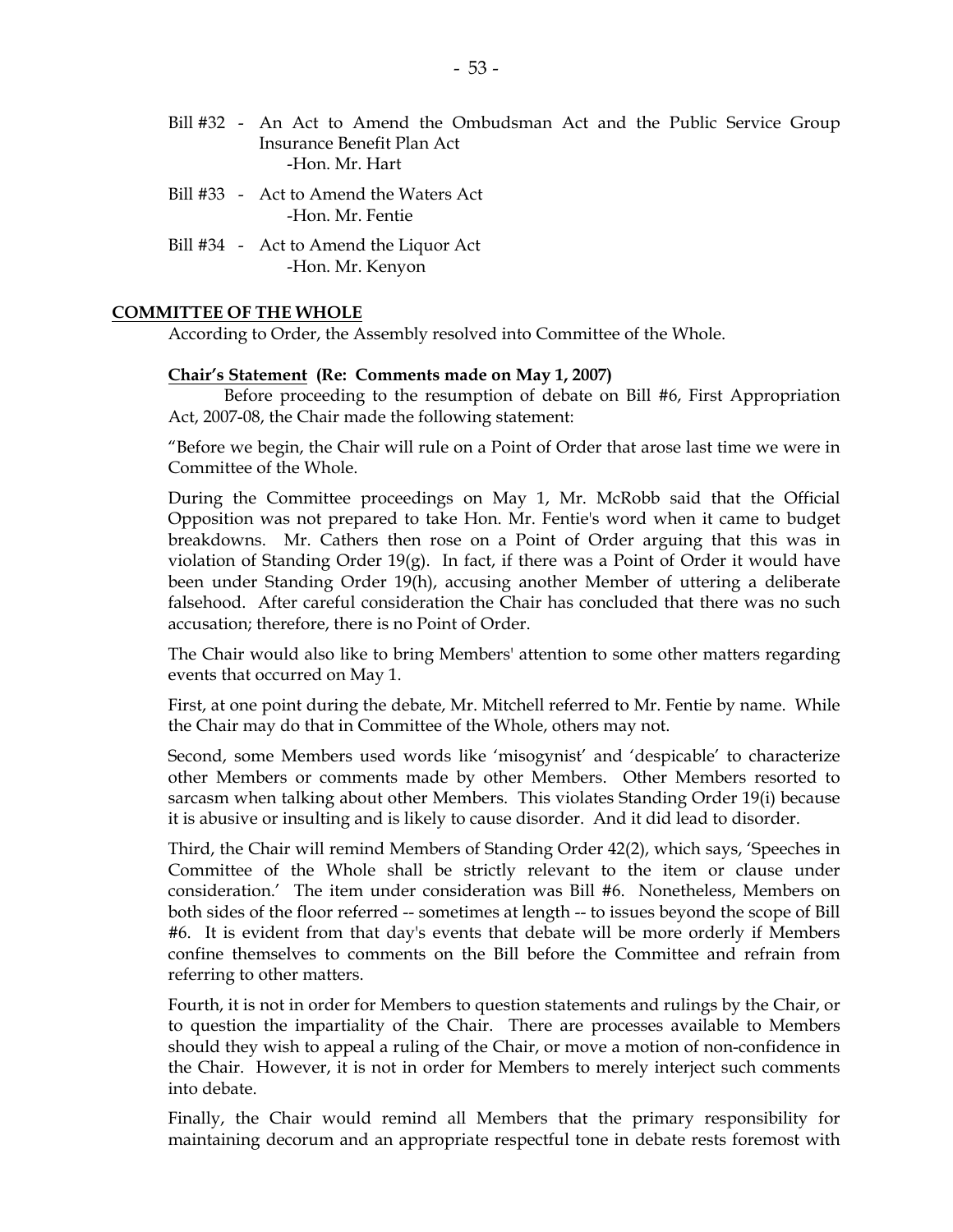you. You are privileged, on behalf of your constituents, to debate and make decisions on the Government's budget for the 2007-08 fiscal year. If Members wish to avoid interventions by the Chair they should focus on the business before the Committee, avoid personal and insulting language and address one another as respectfully as they wish to be addressed themselves.

We will now continue with Bill #6, First Appropriation Act, 2007-08, in general debate."

Committee of the Whole resumed consideration of the following Bill:

Bill #6 - First Appropriation Act, 2007-08 -Hon. Mr. Fentie

#### **Quorum Count**

 At 3:05 p.m., Mr. McRobb, Member for Kluane, rose on a Point of Order to state that there did not appear to be a quorum present. Pursuant to Standing Order 3(4), the Chair of the Committee of the Whole rang the bells and then did a count. A quorum was not present for the count.

Pursuant to Standing Order 3(4), the Chair of the Committee of the Whole reported the lack of quorum to the Speaker.

#### **QUORUM COUNT**

 Pursuant to Standing Order 3(4), the Speaker rang the bells and then did a count. A quorum was not present for the count.

 Thereupon, the Speaker, pursuant to Standing Order 3(4), adjourned the House at 3:14 p.m. The Members present at the time were: Hon. Mr. Staffen (Speaker in the Chair), Hon. Mr. Cathers, Hon. Mr. Kenyon, Hon. Mr. Hart, Hon. Ms. Horne, Hon. Mr. Lang, and Mr. Nordick.

\_\_\_\_\_\_\_\_\_\_\_\_\_\_\_\_\_\_\_\_\_\_\_\_\_\_\_\_\_\_\_\_\_\_\_\_\_\_\_\_\_\_

The Assembly adjourned at 3:14 p.m. until 1:00 p.m., Monday, May 7, 2007.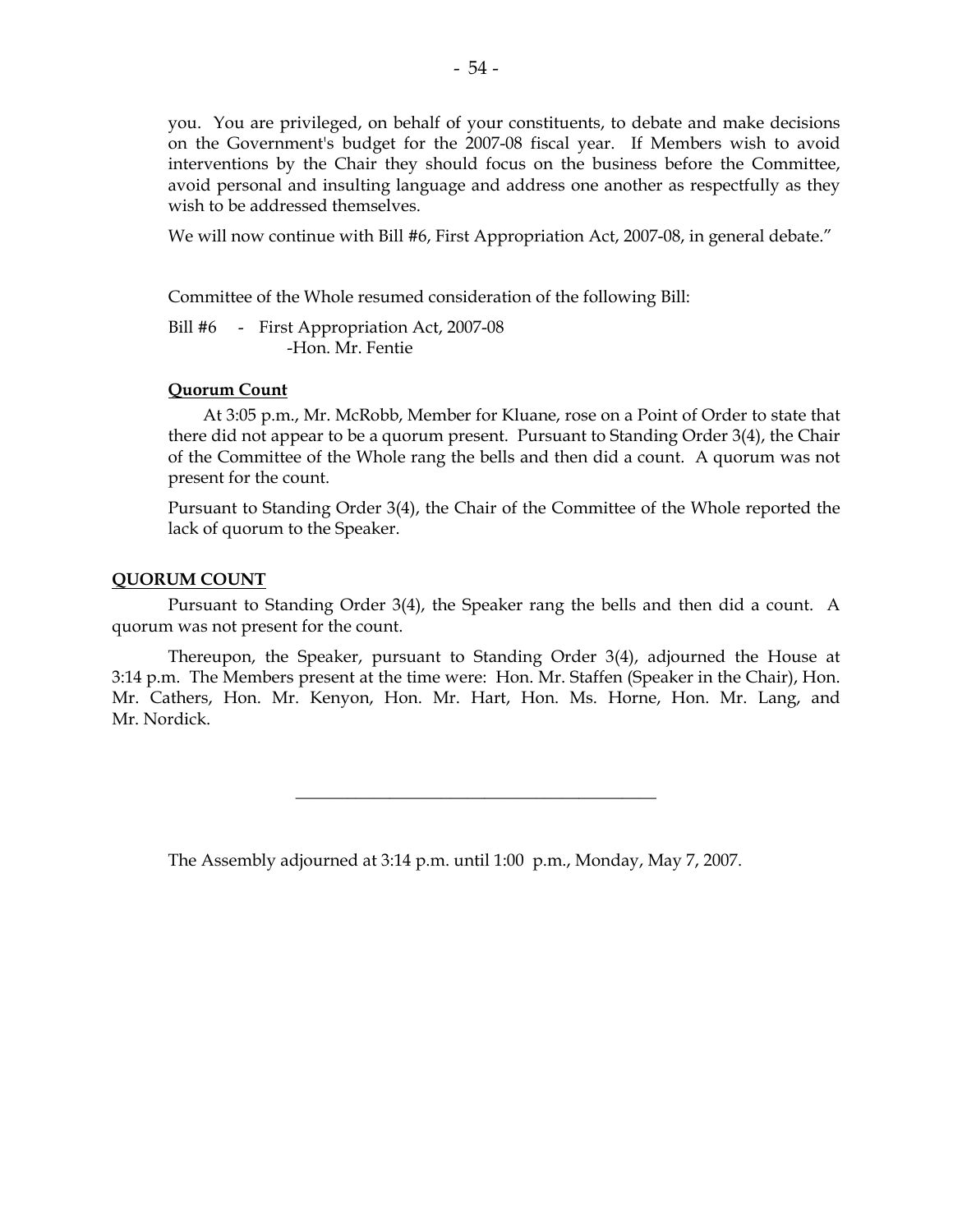## **VOTES AND PROCEEDINGS**

## **of the**

## **YUKON LEGISLATIVE ASSEMBLY**

## **32nd Legislative Assembly Constructed Session**

Monday, May 7, 2007

The Speaker took the Chair at 1:00 p.m.

### **COMMITTEE OF THE WHOLE**

According to Order, the Assembly resolved into Committee of the Whole.

Progress was reported on the following Bill:

 Bill #6 - First Appropriation Act, 2007-08 -Hon. Mr. Fentie

The report of the Chair was adopted.

The Assembly adjourned at 5:30 p.m. until 1:00 p.m., Tuesday, May 8, 2007.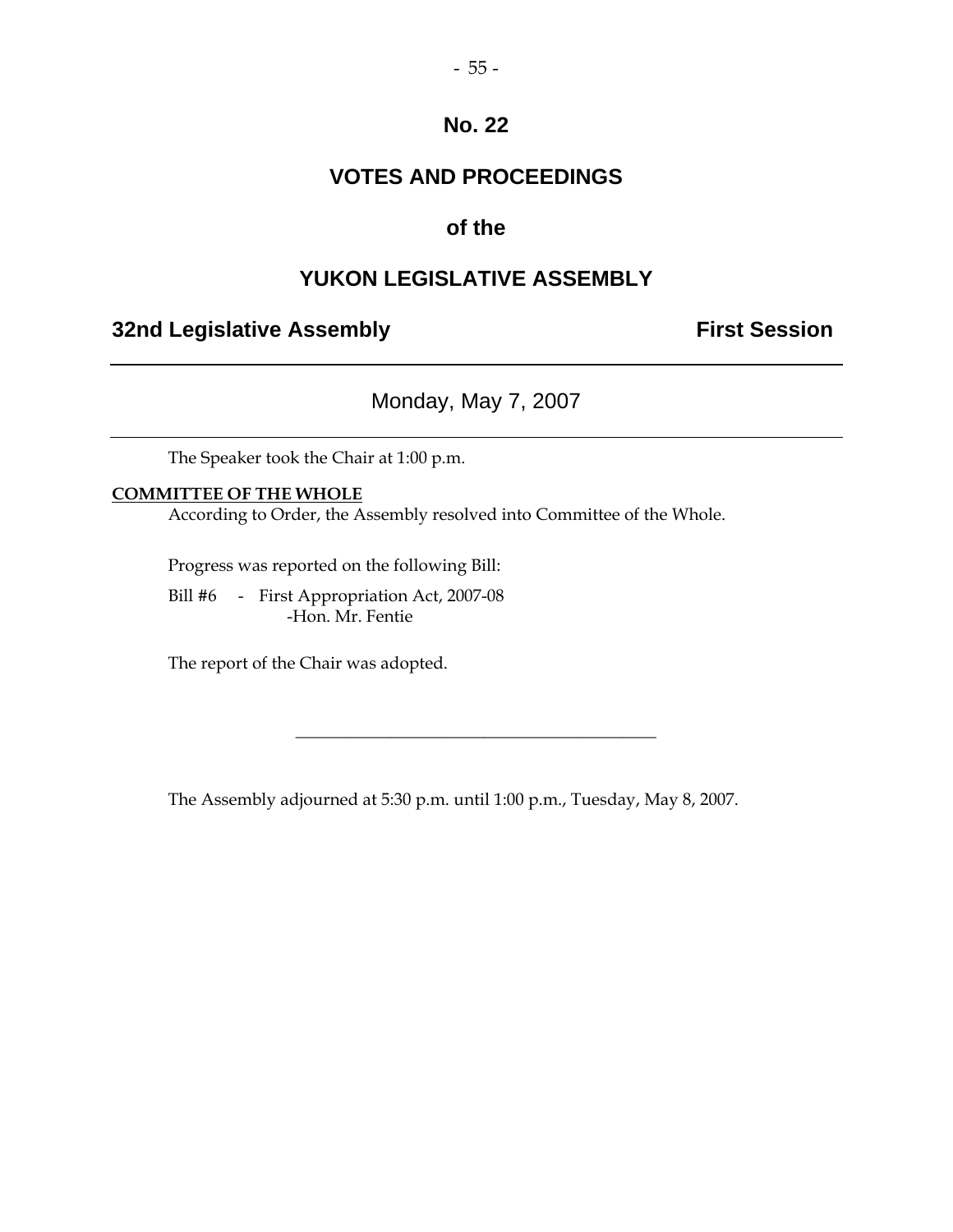## **VOTES AND PROCEEDINGS**

## **of the**

## **YUKON LEGISLATIVE ASSEMBLY**

## **32nd Legislative Assembly First Session**

## Tuesday, May 8, 2007

The Speaker took the Chair at 1:00 p.m.

#### **NOTICE RE OPPOSITION PRIVATE MEMBERS' BUSINESS**

 Pursuant to Standing Order 14.2(3), Mr. Cardiff, Third Party House Leader, identified Bill #104 and Motion #26 as being items to be called during Opposition Private Members' Business on Wednesday, May 9, 2007.

 Pursuant to Standing Order 14.2(3), Mr. McRobb, Official Opposition House Leader, identified Motion #52 and Motion #10 as being items to be called during Opposition Private Members' Business on Wednesday, May 9, 2007.

#### **SPEAKER'S RULING (Re: question of privilege raised in Committee of the Whole on May 7, 2007)**

 Before the House proceeded to Orders of the Day, the Speaker made a statement regarding a Question of Privilege raised in Committee of the Whole on Monday, May 7, 2007:

"The Chair would like to rule on a Question of Privilege raised yesterday in Committee of the Whole by the Member for Kluane.

Before discussing the substance of the Question of Privilege, the Chair will deal with some procedural matters. Though the issue was raised in Committee of the Whole, it is the Speaker who shall provide the required ruling. This is consistent with the principle that a Question of Privilege -- even if it arises in a committee -- is a matter for the House to decide as a whole.

Standing Order 7(4) states that the Speaker must rule on (a) whether there appears, on the face of it, to be a case of breach of privilege, and (b) whether the matter has been raised at the earliest opportunity.

I shall deal with the second matter first. The Member for Kluane raised the Question of Privilege immediately upon the Chair of Committee of the Whole calling an order of business. The Member for Kluane assessed that this constituted raising the Question of Privilege immediately after the words were spoken or events occurred that gave rise to the question, as required by Standing Order 7(2). In reviewing the Member's Question of Privilege it is not clear that this is the case. Nonetheless, the Chair is prepared to accept the Question of Privilege for a ruling.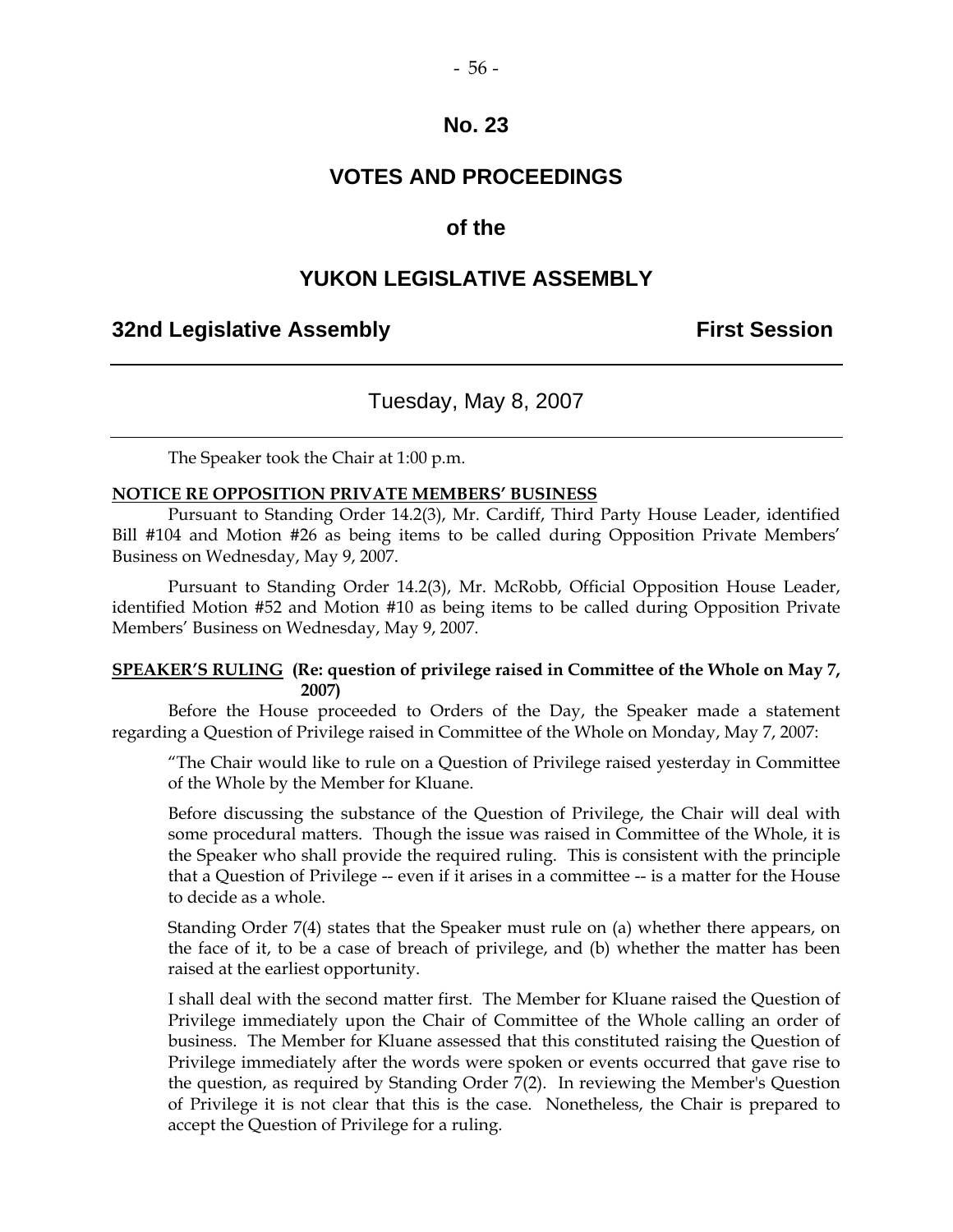I shall now address the issue of breach of privilege itself. In dealing with Questions of Privilege it is not the Chair's role to rule that a breach of privilege has, or has not, occurred. The question for the Chair to decide is whether there appears, on the face of it, to be a breach of privilege. Should the Chair decide that is the case, the Member for Kluane will be invited to place before the House a motion that would address the issue. All other business before the House, with the exception of the Daily Routine, will be set aside until the issue is dealt with.

In order to rule on the Question of Privilege we must first consider the nature of parliamentary privilege. According to *House of Commons Procedure and Practice* the term parliamentary privilege 'refers … to the rights and immunities that are deemed necessary for the House of Commons, as an institution, and its Members, as representatives of the electorate to fulfil their functions. It also refers to the powers possessed by the House to protect itself, its Members, and its procedures from undue interference, so that it can effectively carry out its principal functions, which are to inquire, to debate and to legislate. In that sense, parliamentary privilege can be viewed as special advantages which Parliament and its Members need to function unimpeded.'

*House of Commons Procedure and Practice* also informs us that '[T]he rights and immunities accorded to Members individually are generally categorized under the following headings: freedom of speech; freedom from arrest in civil actions; exemption from jury duty; exemption from attendance as a witness.' Of these four, only freedom of speech could be considered at stake in this case.

Having reviewed the comments of the Members who spoke to the Question of Privilege, the Chair finds there is no apparent breach of privilege in this case. The Member for Kluane expressed concern regarding the manner in which the Government has identified the order of business in Committee of the Whole regarding Bill #6, First Appropriation Act, 2007-08. His concern was echoed by the Member for Mount Lorne. However, this issue is covered by Standing Order 12(2), which says, 'When Government business has precedence, that business may be called in such sequence as the Government chooses.'

The Member for Mount Lorne also referred to an understanding Members had of the order of business for last Thursday. He also said that the order of business had changed by the time the House resolved into Committee of the Whole. The Chair understands that discussions occur among House leaders outside the House regarding the order of business. However, the Chair has no authority to rule on or judge any understanding made by Members outside the Chamber.

Though the Chair has ruled that there does not appear to be a breach of privilege, the Member for Kluane -- or any other Member, as I repeated earlier -- may still bring this issue before the House. This could be done by giving notice of a substantive motion, which could then be called for debate using the usual rules of procedure.

The Chair thanks all Members for allowing me to provide you with this ruling."

### **COMMITTEE OF THE WHOLE**

According to Order, the Assembly resolved into Committee of the Whole.

Progress was reported on the following Bill:

Bill #6 - First Appropriation Act, 2007-08 -Hon. Mr. Fentie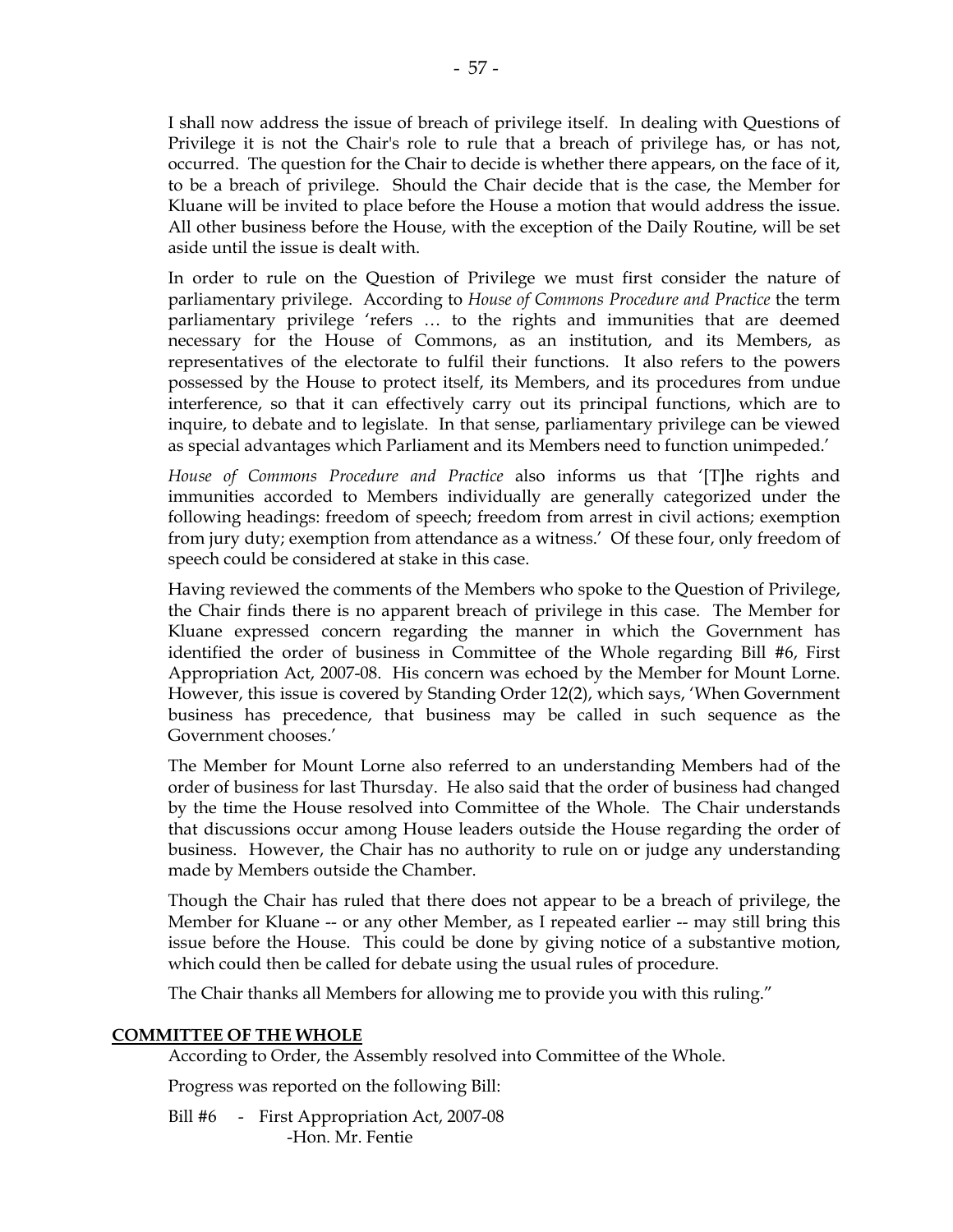\_\_\_\_\_\_\_\_\_\_\_\_\_\_\_\_\_\_\_\_\_\_\_\_\_\_\_\_\_\_\_\_\_\_\_\_\_\_\_\_\_\_

The report of the Chair was adopted.

The Assembly adjourned at 5:28 p.m. until 1:00 p.m., Wednesday, May 9, 2007.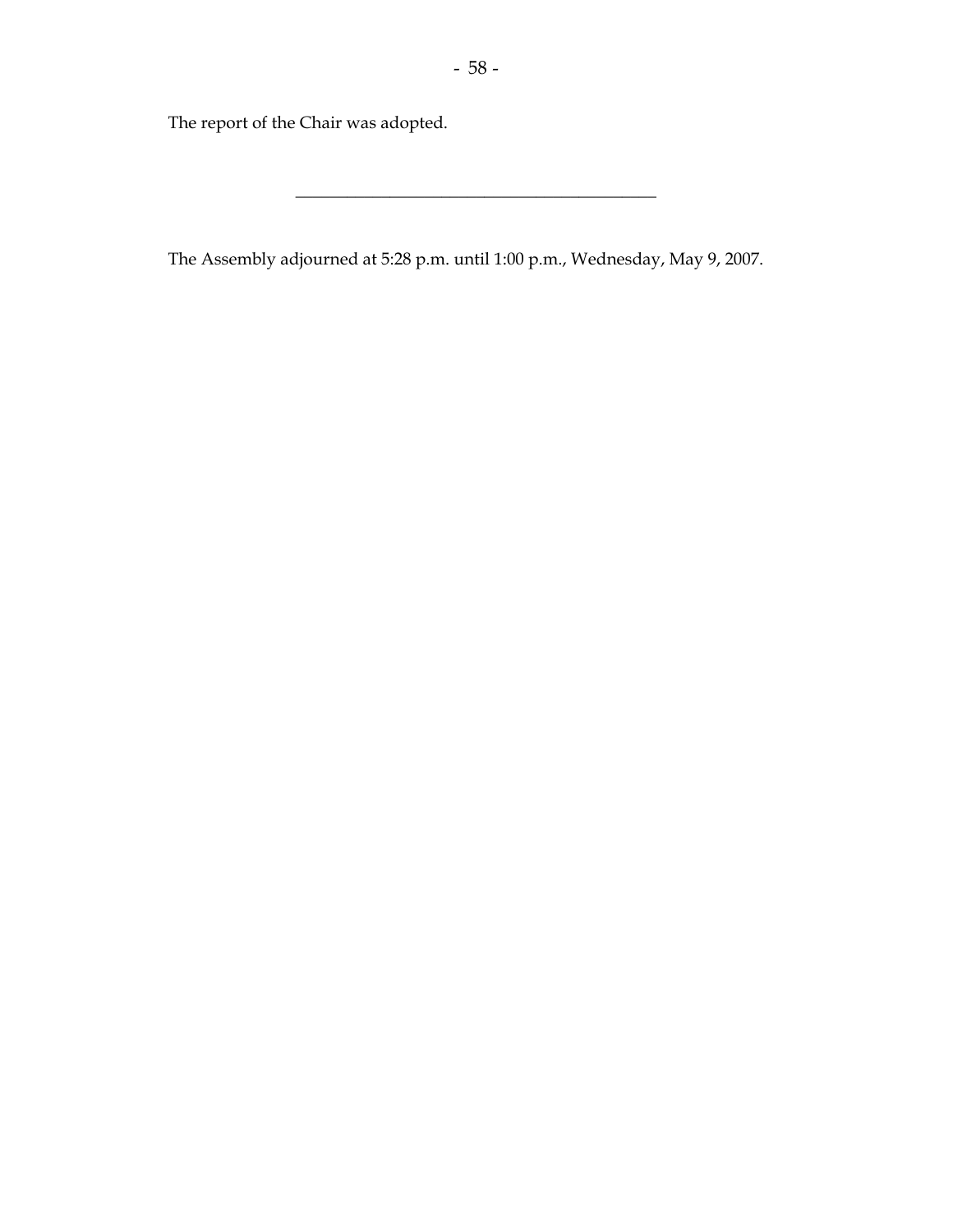## **VOTES AND PROCEEDINGS**

## **of the**

## **YUKON LEGISLATIVE ASSEMBLY**

## **32nd Legislative Assembly First Session**

## Wednesday, May 9, 2007

The Speaker took the Chair at 1:00 p.m.

#### **TABLING RETURNS AND DOCUMENTS**

Hon. Mr. Rouble, Minister of Education

- Education, Department of: 2005-06 School Year Annual Report

**(Sessional Paper #24)** 

#### **OPPOSITION PRIVATE MEMBERS' BUSINESS**

The following Bill was called for Second Reading:

 Bill #104 - Smoke-free Places Act - Mr. Hardy

 A debate arising on the motion for Second Reading and the question being put, it was agreed to on the following recorded Division:

 $Y<sub>E</sub>$ 

|         | Y EA            |            |    |
|---------|-----------------|------------|----|
| Fentie  | Horne           | Fairclough |    |
| Cathers | Hart            | Inverarity |    |
| Taylor  | Nordick         | Hardy      | 17 |
| Kenyon  | <b>Mitchell</b> | Cardiff    |    |
| Rouble  | McRobb          | Edzerza    |    |
| Lang    | Elias           |            |    |
|         | NAY             |            |    |

0

 Bill #104, entitled Smoke-free Places Act, was accordingly referred to Committee of the Whole.

#### **SPEAKER'S STATEMENT (Re: Resolving into Committee of the Whole)**

 Prior to resolving into Committee of the Whole, the Speaker made the following statement: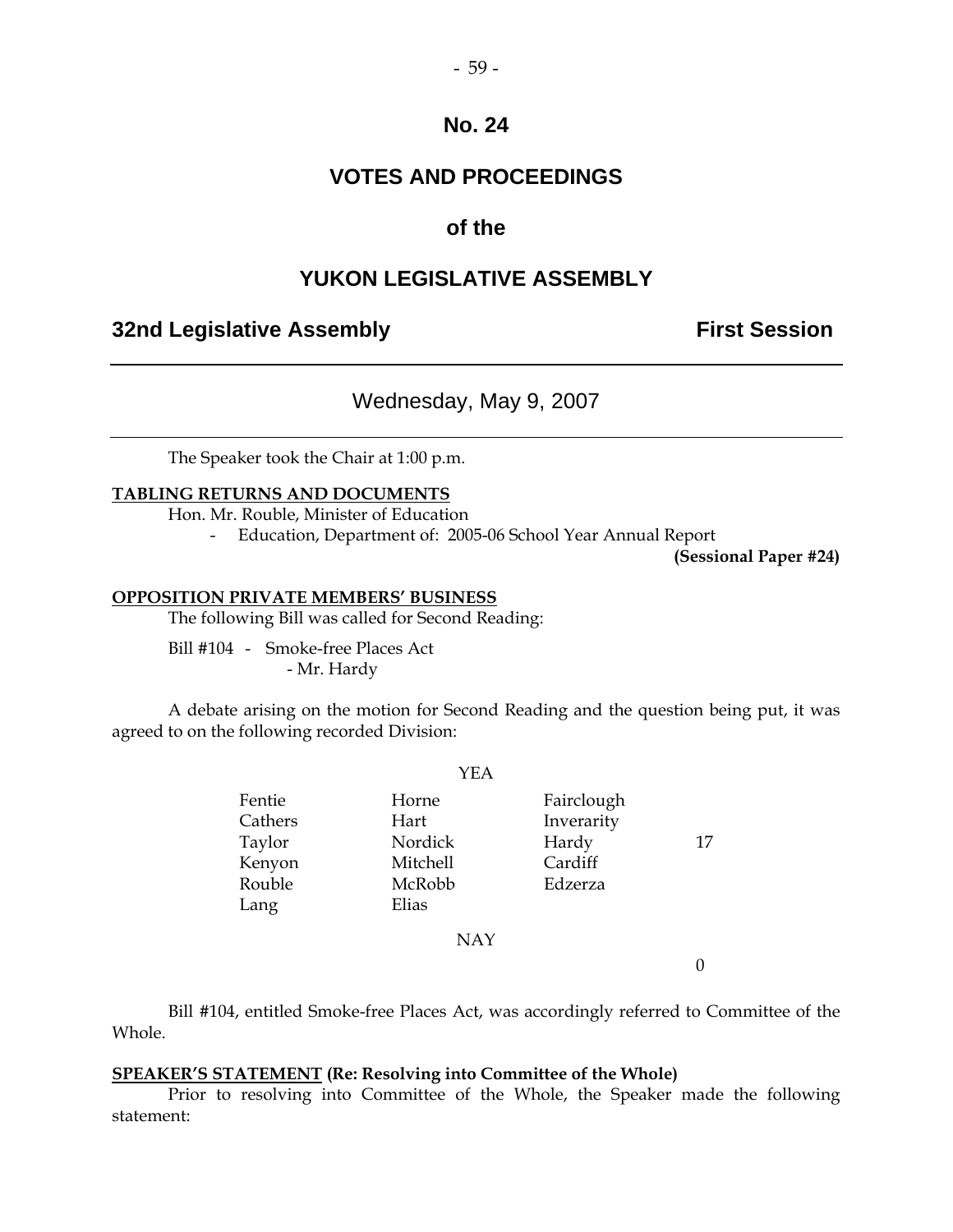"Bill #104, entitled Smoke-free Places Act, has now received Second Reading and, pursuant to Standing Order 57(4), stands ordered for consideration by Committee of the Whole. Pursuant to Standing Order 14.2(3), the Third Party designated Bill #104 as their first item of business today. The Leader of the Third Party is therefore entitled to decide whether the House should resolve into Committee of the Whole for the purpose of continuing the consideration of Bill #104. I would ask the Leader of the Third Party to indicate whether he wishes the House to resolve into Committee of the Whole."

 Mr. Hardy, the Leader of the Third Party, asked that the House now resolve into Committee of the Whole.

#### **COMMITTEE OF THE WHOLE**

Accordingly, the Assembly resolved into Committee of the Whole.

Progress was reported on the following Bill:

 Bill #104 - Smoke-free Places Act - Mr. Hardy

The report of the Chair was adopted.

#### **OPPOSITION PRIVATE MEMBERS' BUSINESS**

Moved by Mr. Fairclough, Member for Mayo-Tatchun:

THAT this House urges the Government of Yukon to table the draft report of the Education Reform Project and any associated position papers relating to it so that:

- (1) Members of this House and all interested parties may have ample time to review the draft recommendations of the report; and
- (2) the time required for implementing some or all of the recommendations of the final report will be shortened. **(Motion #52)**

 A debate arising on the motion, it was moved by the Hon. Mr. Rouble, Minister of Education, in amendment thereto:

THAT Motion #52 be amended by deleting all the words after the word "table" and replacing them with the following:

 "the report approved by the Executive Committee of the Education Reform Project following the conclusion of the public consultation process in the fall of 2007."

A debate arising on the amendment and the question being put, it was agreed to.

 A debate arising on the motion as amended, and the time reaching 5:30 p.m., while Mr. Fairclough, Member for Mayo-Tatchun was speaking to it, the Speaker, pursuant to Standing Order 2(2), adjourned the House until 1:00 p.m., Thursday, May 10, 2007 and debate on Motion #52 as amended was accordingly adjourned.

\_\_\_\_\_\_\_\_\_\_\_\_\_\_\_\_\_\_\_\_\_\_\_\_\_\_\_\_\_\_\_\_\_\_\_\_\_\_\_\_\_\_

The Assembly adjourned at 5:30 p.m. until 1:00 p.m., Thursday, May 10, 2007.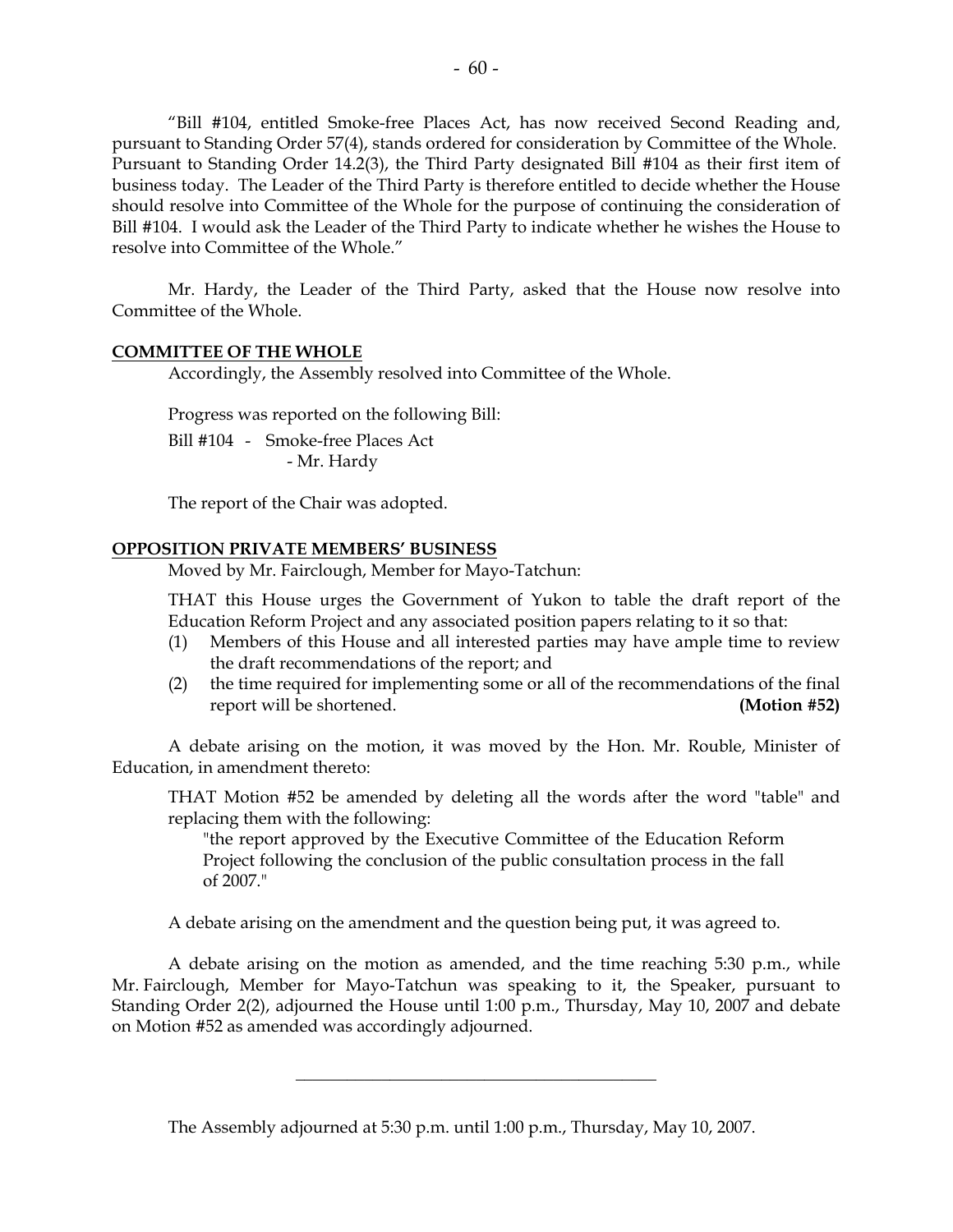## **VOTES AND PROCEEDINGS**

## **of the**

## **YUKON LEGISLATIVE ASSEMBLY**

### **32nd Legislative Assembly First Session**

## Thursday, May 10, 2007

The Speaker took the Chair at 1:00 p.m.

#### **PETITIONS (Response to Petition #2)**

 The Hon. Mr. Hart, Minister of Community Services, gave an oral response to Petition #2 (received by the House on April 30, 2007) with regard to a recreational facility in Old Crow.

#### **SPEAKER'S STATEMENT (Re: Question of Privilege raised on Tuesday, May 8, 2007)**

 Before the House proceeded to Orders of the Day, the Speaker made a statement regarding a Question of Privilege raised on Tuesday, May 8, 2007:

"Prior to proceeding to Orders of the Day, the Chair is prepared to rule on the Question of Privilege raised on May 8, 2007, by the Member for Kluane. As the Chair gave a ruling on a Question of Privilege on the same day, I will dispense with informing Members of certain procedural matters regarding the acceptability of Questions of Privilege and the nature of privilege. I will therefore get to the ruling itself.

The matter raised by the Member for Kluane was a continuation of the Question of Privilege he had raised the day before and which the Chair ruled on on May 8. As I said at that time, the matter raised by the Member for Kluane is a matter of procedure in Committee of the Whole and is not a Question of Privilege.

Before we proceed to Orders of the Day the Chair would like to make some general comments about raising Questions of Privilege. In their written notice to the Speaker, and in discussing the issues in the House, Members should be explicit about which of the Assembly's privileges is at issue and how, precisely, that privilege has been breached. The Chair requires more than a discussion of the Member's concern in order to determine whether an apparent breach of privilege has occurred.

Also, the comments of Members -- whether they are raising the Question of Privilege or responding to it -- should be brief and relate directly to the Question of Privilege being raised. As I stated in my ruling on May 8, the Chair's only role is to determine if an apparent breach of privilege has taken place. Should the Chair rule that this is the case, the issue will then be put to the House for a decision. It is at that time that Members may make more detailed comments about the issue that gave rise to the Question of Privilege.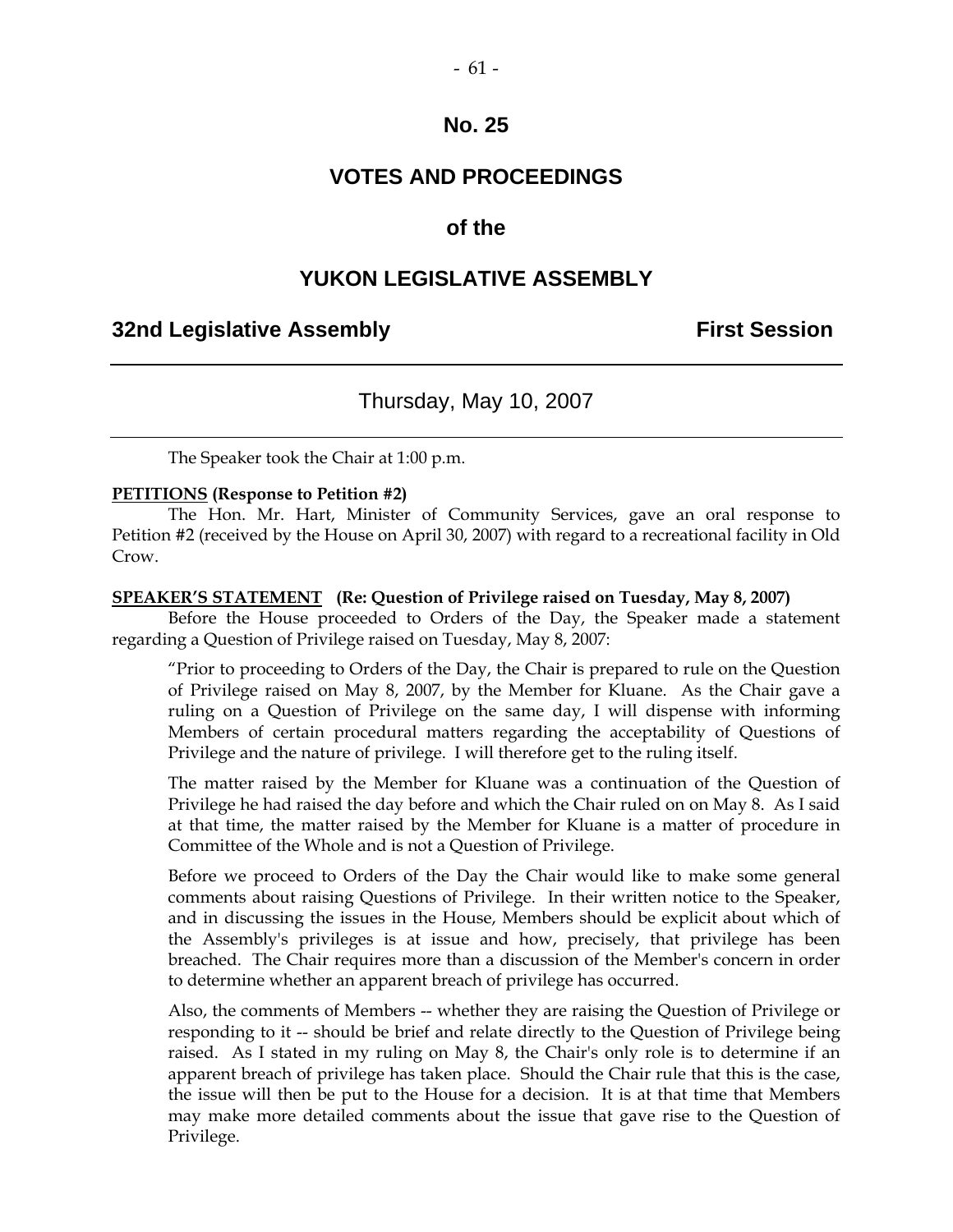I thank the members for their attention. We will now proceed to Orders of the Day."

### **COMMITTEE OF THE WHOLE**

According to Order, the Assembly resolved into Committee of the Whole.

Progress was reported on the following Bill:

 Bill #6 - First Appropriation Act, 2007-08 -Hon. Mr. Fentie

The report of the Chair was adopted.

The Assembly adjourned at 5:24 p.m. until 1:00 p.m., Monday, May 14, 2007.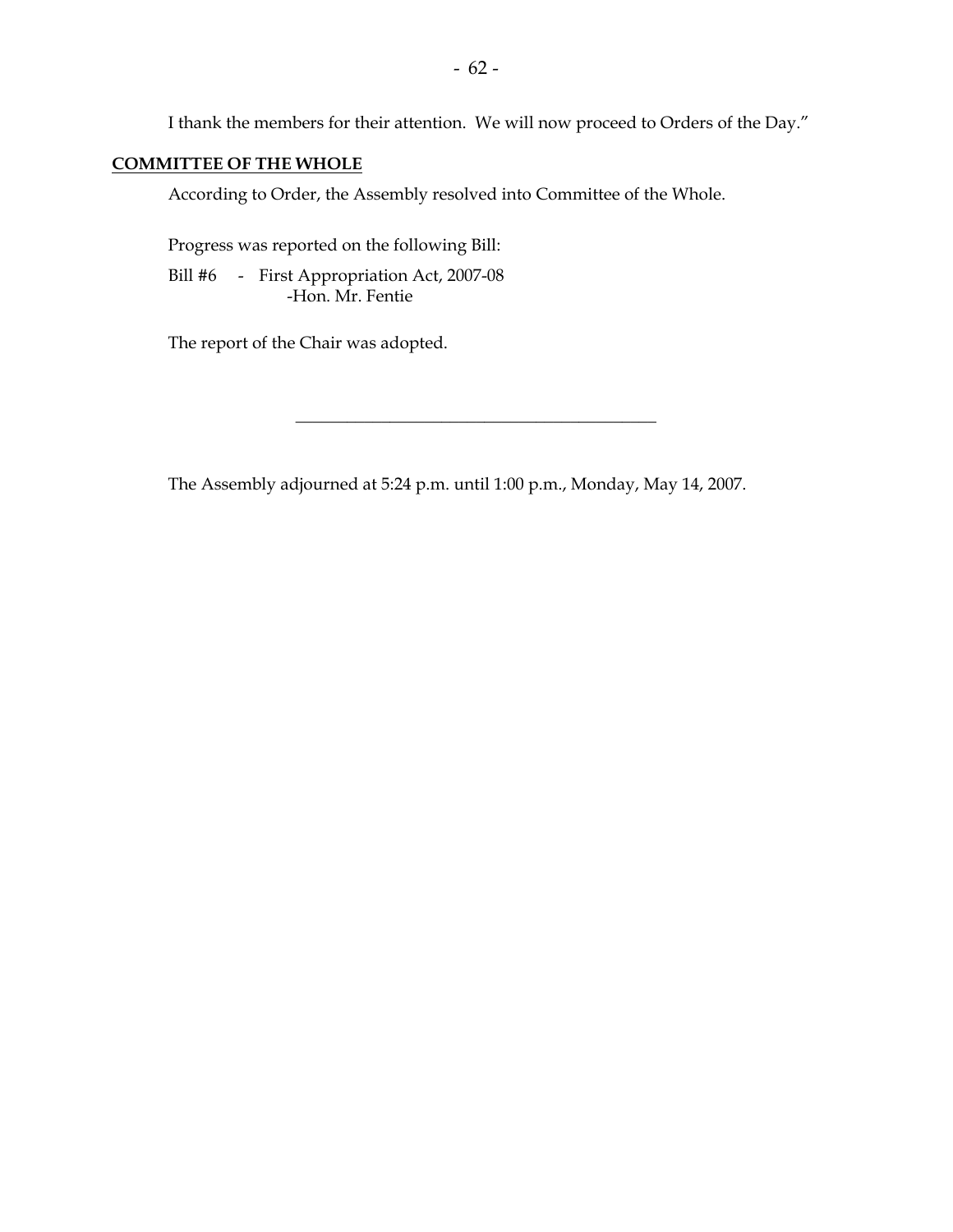## **VOTES AND PROCEEDINGS**

## **of the**

## **YUKON LEGISLATIVE ASSEMBLY**

## **32nd Legislative Assembly Constructed Session**

Monday, May 14, 2007

The Speaker took the Chair at 1:00 p.m.

#### **COMMITTEE OF THE WHOLE**

According to Order, the Assembly resolved into Committee of the Whole.

Progress was reported on the following Bill:

 Bill #6 - First Appropriation Act, 2007-08 -Hon. Mr. Fentie

The report of the Chair was adopted.

The Assembly adjourned at 5:30 p.m. until 1:00 p.m., Tuesday, May 15, 2007.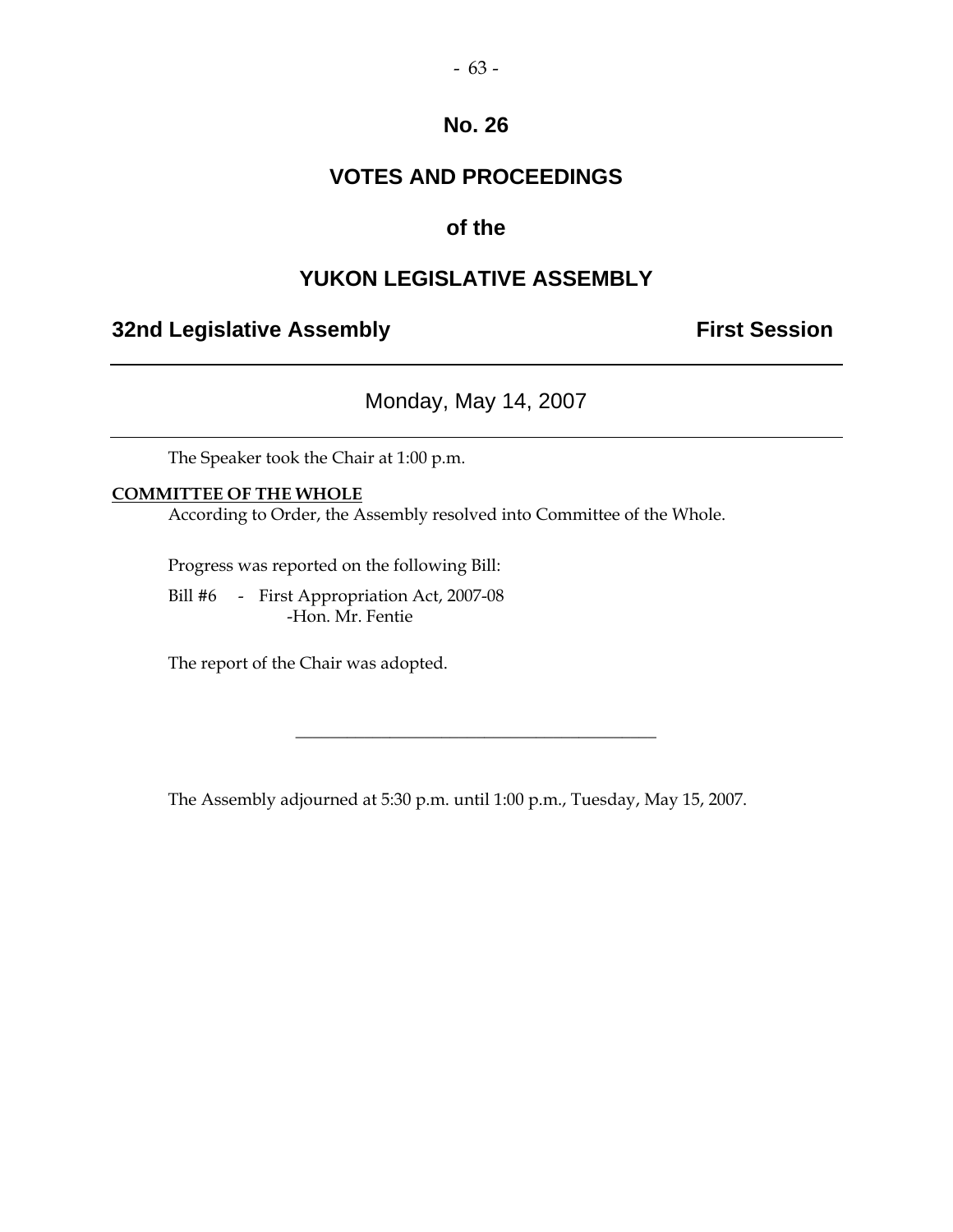## **VOTES AND PROCEEDINGS**

## **of the**

## **YUKON LEGISLATIVE ASSEMBLY**

## **32nd Legislative Assembly The Contract Session**

Tuesday, May 15, 2007

The Speaker took the Chair at 1:00 p.m.

#### **NOTICE RE GOVERNMENT PRIVATE MEMBERS' BUSINESS**

 Pursuant to Standing Order 14.2(7), the Hon. Mr. Cathers, Government House Leader, identified Motion #112 and Motion #116 as being the items to be called during Government Private Members' Business on Wednesday, May 16, 2007.

#### **COMMITTEE OF THE WHOLE**

According to Order, the Assembly resolved into Committee of the Whole.

Progress was reported on the following Bill:

Bill #6 - First Appropriation Act, 2007-08 -Hon. Mr. Fentie

The report of the Chair was adopted.

The Assembly adjourned at 5:31 p.m. until 1:00 p.m., Wednesday, May 16, 2007.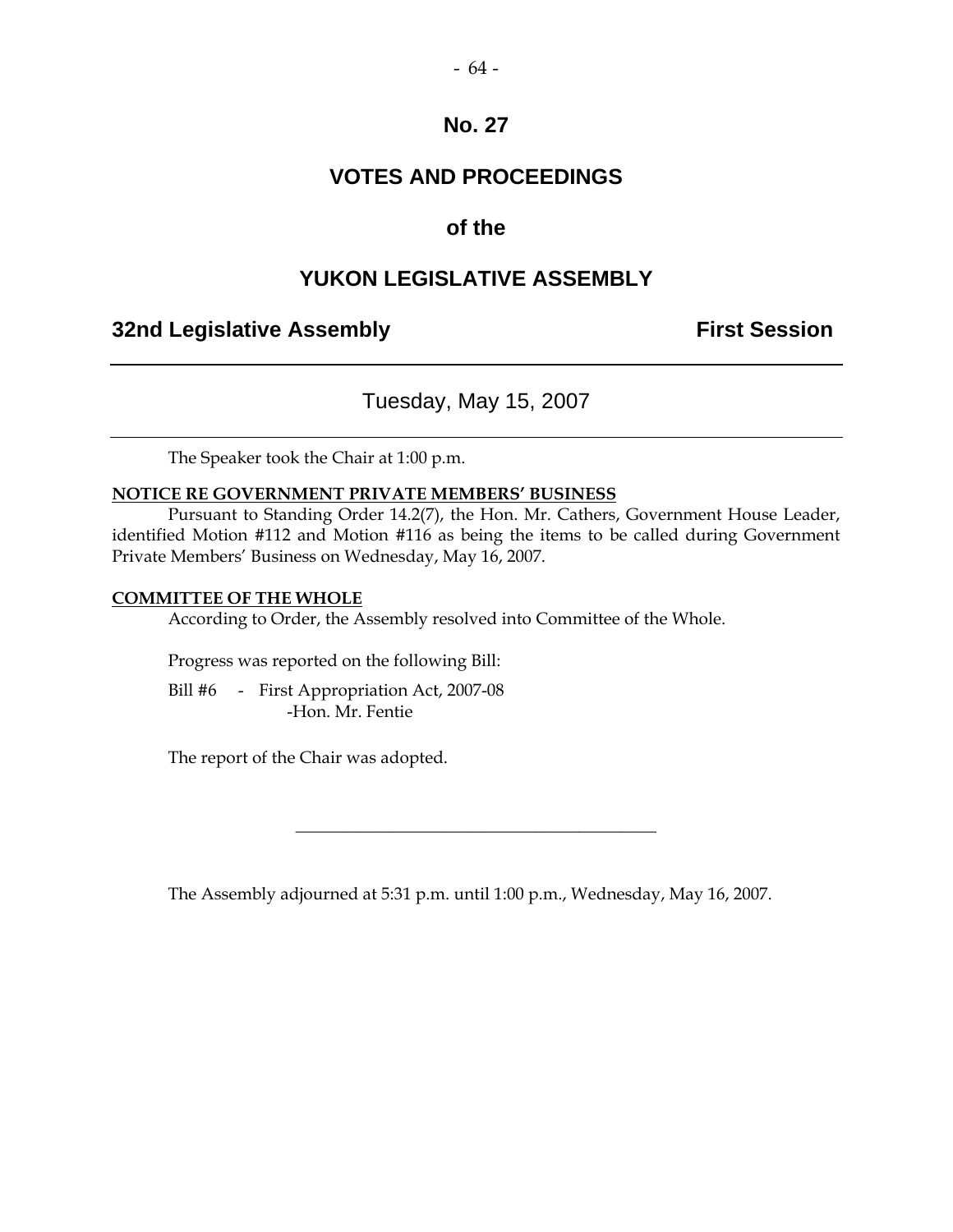$-65-$ 

## **VOTES AND PROCEEDINGS**

## **of the**

## **YUKON LEGISLATIVE ASSEMBLY**

## **32nd Legislative Assembly The Contract Session**

## Wednesday, May 16, 2007

The Speaker took the Chair at 1:00 p.m.

#### **TRIBUTES**

#### **In Remembrance of Frank Ursich, former Sergeant-at-Arms**

 The Speaker, informed the House that a former Sergeant-at-Arms, Frank Ursich passed away on May 10, 2007. Mr. Ursich served the House from 1979 to 1991. Condolences were extended to the Ursich family.

#### **GOVERNMENT PRIVATE MEMBERS' BUSINESS**

Moved by Mr. Nordick, Member for Klondike:

THAT this House urges the Government of Yukon to continue to implement and expand its very successful decade of sport and culture initiative and Best Ever program by increasing its investment through the bilateral agreement with Sport Canada to enhance:

- (1) athlete development;
- (2) rural and aboriginal participation;
- (3) coaching and development support; and
- (4) high performance and elite support. **(Motion #112)**

 A debate arising on the motion and the question being put, it was agreed to on the following recorded Division:

YEA

|         | பட்ட     |            |    |
|---------|----------|------------|----|
| Fentie  | Lang     | Elias      |    |
| Cathers | Horne    | Inverarity |    |
| Taylor  | Hart     | Cardiff    | 14 |
| Kenyon  | Nordick  | Edzerza    |    |
| Rouble  | Mitchell |            |    |
|         |          |            |    |

NAY

Moved by Mr. Nordick, Member for Klondike: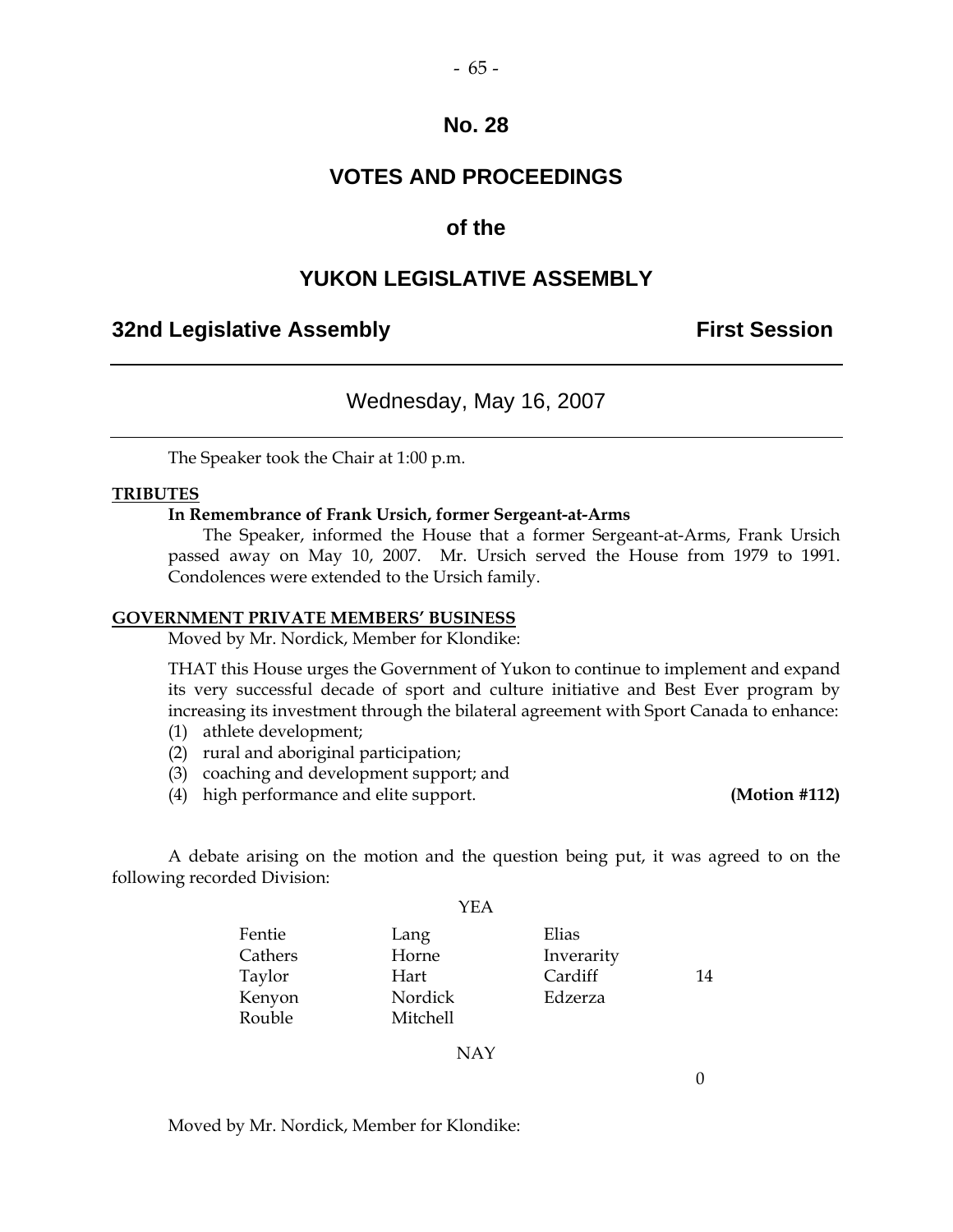THAT this House urges the Government of Yukon to build a new correctional facility that incorporates a correctional philosophy that emphasizes treatment and programming support for offenders. **(Motion #116)**

 A debate arising on Motion #116 and the question being put, it was agreed to on the following recorded Division:

|                                       | YEA                             |                               |    |
|---------------------------------------|---------------------------------|-------------------------------|----|
| Fentie<br>Cathers<br>Taylor<br>Kenyon | Rouble<br>Lang<br>Horne<br>Hart | Nordick<br>Cardiff<br>Edzerza | 11 |
|                                       | <b>NAY</b>                      |                               |    |

0

#### **COMMITTEE OF THE WHOLE**

According to Order, the Assembly resolved into Committee of the Whole.

Progress was reported on the following Bill:

 Bill #6 - First Appropriation Act, 2007-08 -Hon. Mr. Fentie

The report of the Chair was adopted.

The Assembly adjourned at 5:31 p.m. until 1:00 p.m., Thursday, May 17, 2007.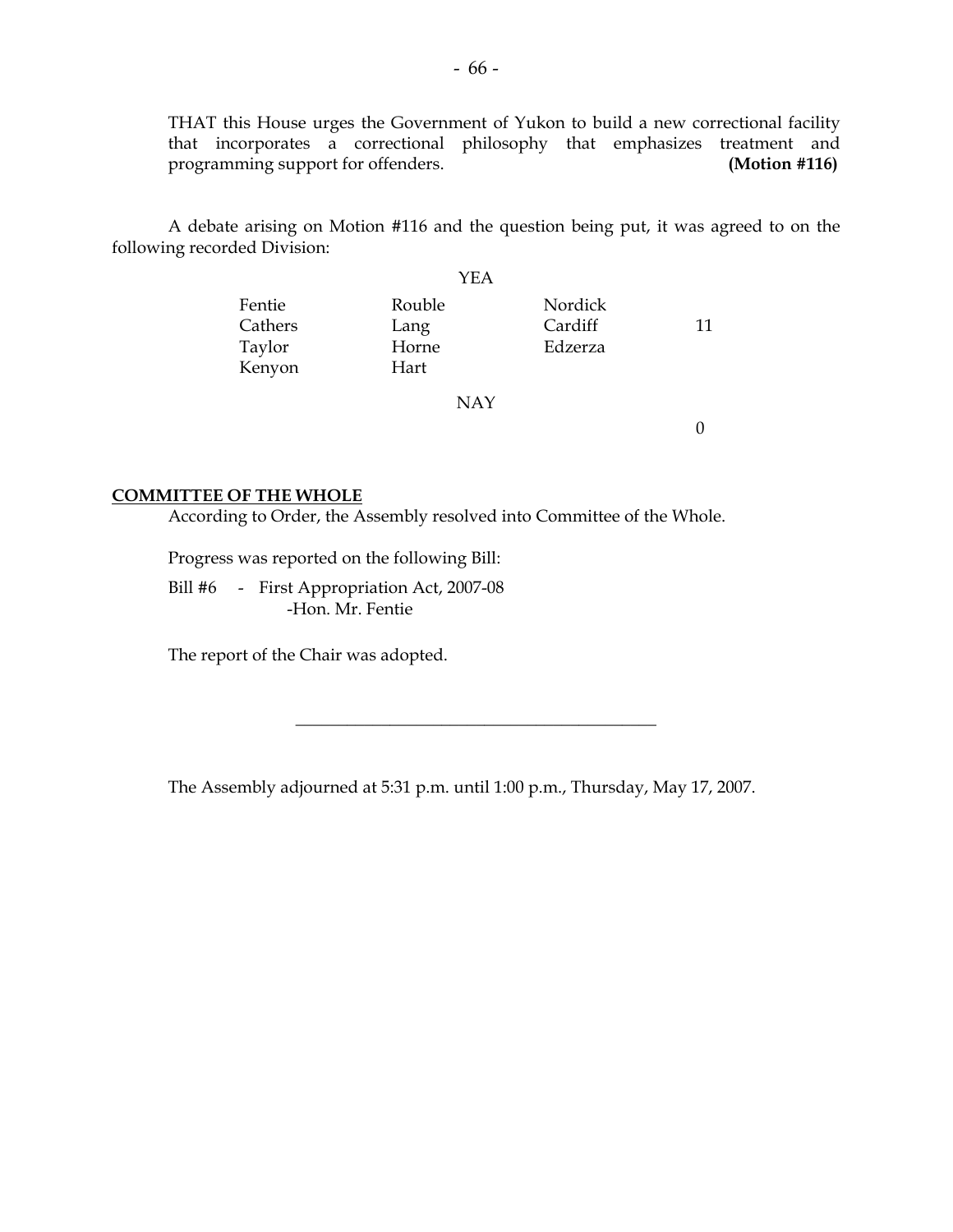## **VOTES AND PROCEEDINGS**

## **of the**

## **YUKON LEGISLATIVE ASSEMBLY**

## **32nd Legislative Assembly Constructed Session**

## Thursday, May 17, 2007

The Speaker took the Chair at 1:00 p.m.

## **COMMITTEE OF THE WHOLE**

According to Order, the Assembly resolved into Committee of the Whole.

Progress was reported on the following Bill:

 Bill #6 - First Appropriation Act, 2007-08 -Hon. Mr. Fentie

The report of the Chair was adopted.

The Assembly adjourned at 5:30 p.m. until 1:00 p.m., Tuesday, May 22, 2007.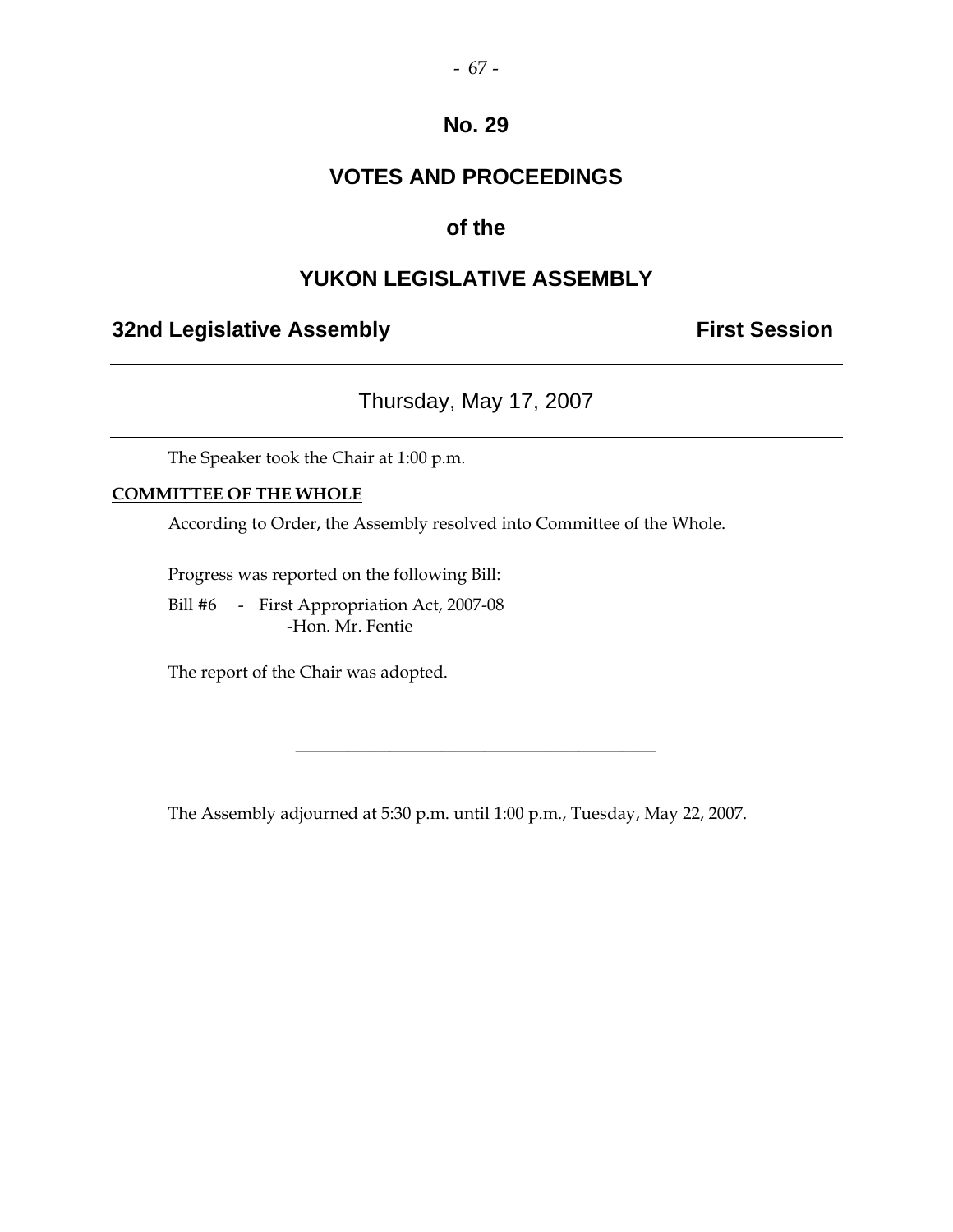## **VOTES AND PROCEEDINGS**

## **of the**

## **YUKON LEGISLATIVE ASSEMBLY**

## **32nd Legislative Assembly The Contract Session**

## Tuesday, May 22, 2007

The Speaker took the Chair at 1:00 p.m.

#### **TABLING RETURNS AND DOCUMENTS**

Hon. Ms. Horne, Minister of Justice

- Crime Prevention and Victim Services Trust Fund 2005-06 Annual Report

**(Sessional Paper #25)** 

#### **FILE DOCUMENT**

 During Question Period, Mr. Mitchell, Leader of the Opposition, filed the following document:

 - Yukon Government, previous correspondence to: letter (dated May 15, 2007) from Ruth Massie, Chief, Ta'an Kwach'an Council, to Hon. Dennis Fentie, Premier

**(Filed Document #16)** 

#### **NOTICE RE OPPOSITION PRIVATE MEMBERS' BUSINESS**

 Pursuant to Standing Order 14.2(3), Mr. Cardiff, Third Party House Leader, identified Motion #110 as being an item to be called during Opposition Private Members' Business on Wednesday, May 23, 2007.

 Pursuant to Standing Order 14.2(3), Mr. McRobb, Official Opposition House Leader, identified Bill #102 and Motion #33 as being items to be called during Opposition Private Members' Business on Wednesday, May 23, 2007.

#### **COMMITTEE OF THE WHOLE**

According to Order, the Assembly resolved into Committee of the Whole.

Progress was reported on the following Bill:

Bill #6 - First Appropriation Act, 2007-08 -Hon. Mr. Fentie

The report of the Chair was adopted.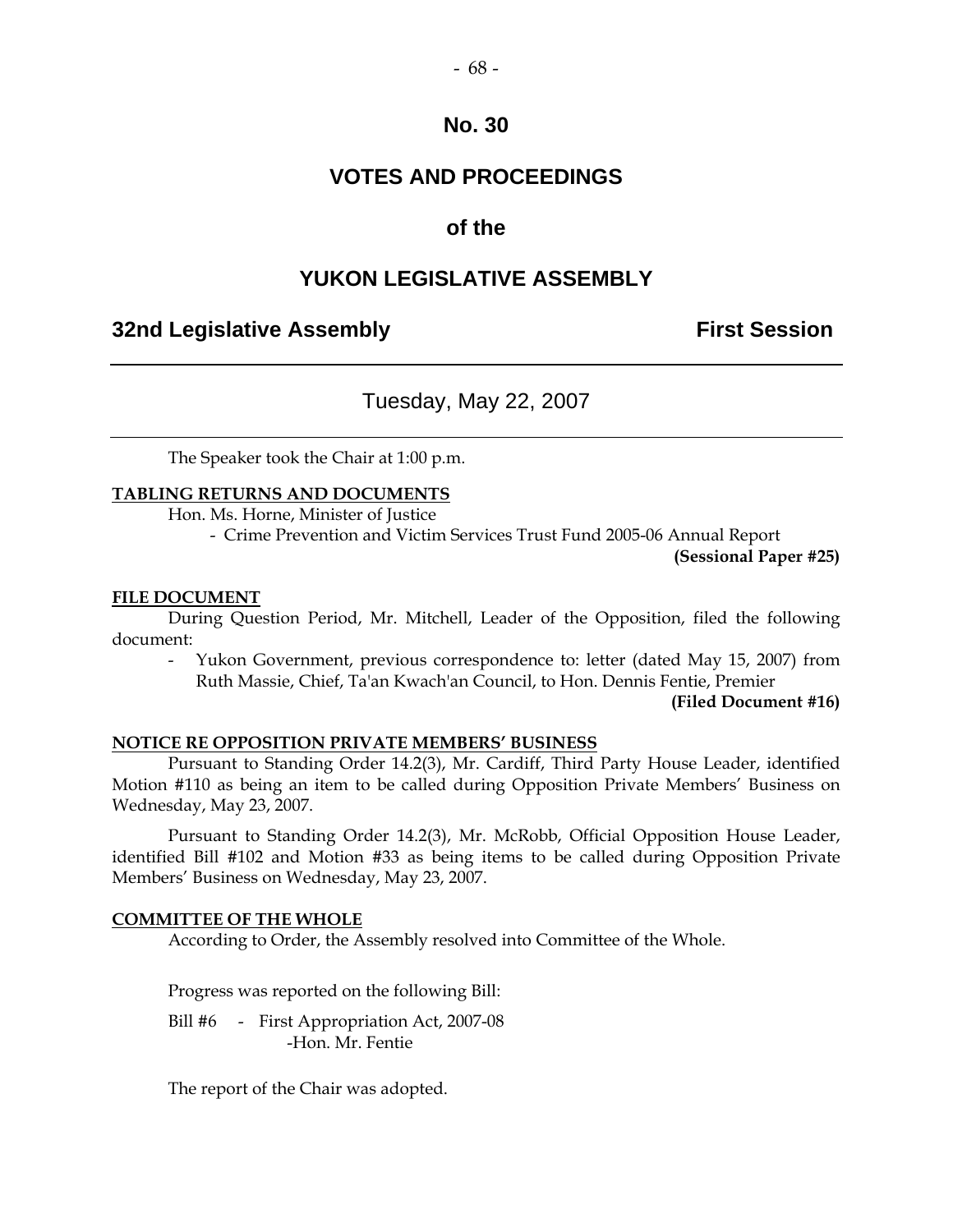\_\_\_\_\_\_\_\_\_\_\_\_\_\_\_\_\_\_\_\_\_\_\_\_\_\_\_\_\_\_\_\_\_\_\_\_\_\_\_\_\_\_

The Assembly adjourned at 5:30 p.m. until 1:00 p.m., Wednesday, May 23, 2007.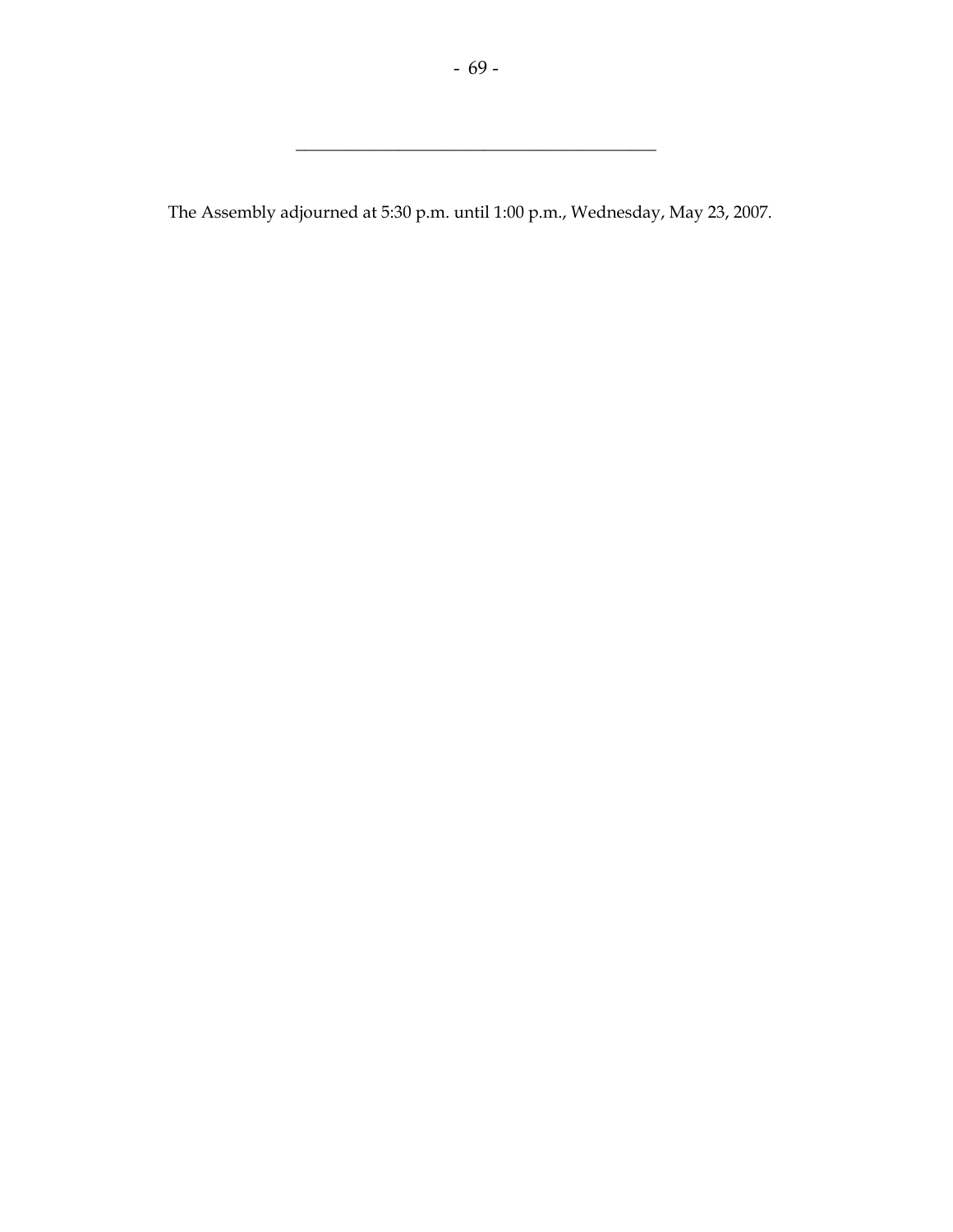## **VOTES AND PROCEEDINGS**

## **of the**

## **YUKON LEGISLATIVE ASSEMBLY**

## **32nd Legislative Assembly The Contract Session**

## Wednesday, May 23, 2007

The Speaker took the Chair at 1:00 p.m.

#### **OPPOSITION PRIVATE MEMBERS' BUSINESS**

Moved by Mr. Cardiff, Member for Mount Lorne:

 THAT this House urges the Premier, in his capacity as Minister of the Executive Council Office, to establish an independent, non-partisan commission of Yukon citizens to conduct a review of MLA salaries and benefits in relation to those in other Canadian jurisdictions, and to report its findings and recommendations to the Yukon Legislative Assembly during the fall 2007 sitting. **(Motion #110)** 

 A debate arising on the motion, it was moved by the Hon. Mr. Cathers, Government House Leader, in amendment thereto:

THAT Motion #110 be amended by deleting the words: "urges the Premier, in his capacity as Minister of the Executive Council Office, to".

A debate arising on the amendment and the question being put, it was agreed to.

 A debate arising on the motion as amended and the question being put, it was agreed to on the following recorded Division:

|                                             | YEA                                            |                                              |    |
|---------------------------------------------|------------------------------------------------|----------------------------------------------|----|
| Taylor<br>Kenyon<br>Rouble<br>Lang<br>Horne | Hart<br>Nordick<br>Mitchell<br>McRobb<br>Elias | Fairclough<br>Inverarity<br>Hardy<br>Cardiff | 14 |
|                                             | <b>NAY</b>                                     |                                              |    |
| Fentie                                      | Cathers                                        |                                              | 2  |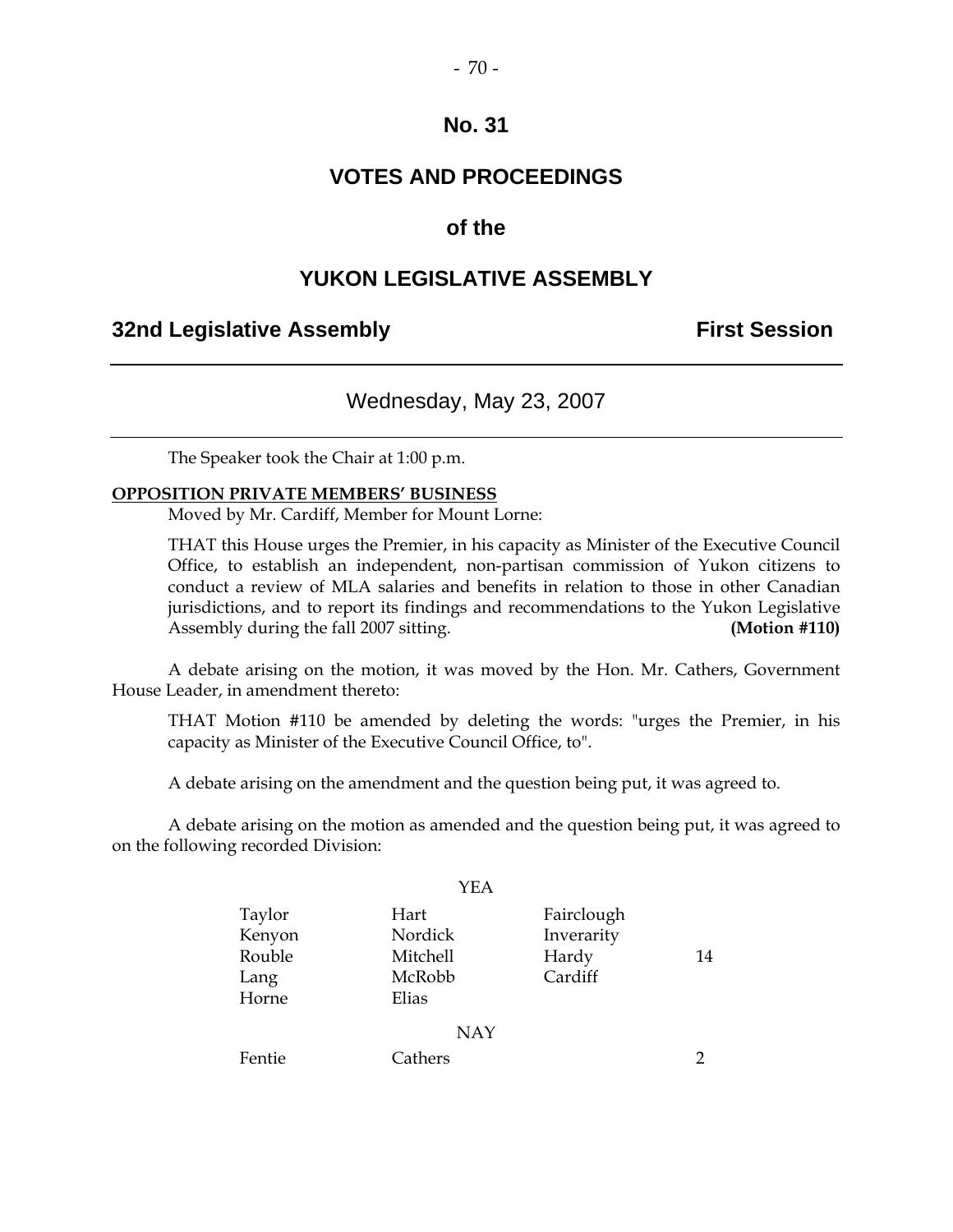The following Bill was called for Second Reading:

 Bill #102, - Act to amend the Yukon Human Rights Act -Mr. Inverarity

 A debate arising on the motion for Second Reading of Bill #102, it was moved by the Hon. Mr. Cathers, Government House Leader:

THAT the debate be now adjourned.

 The question being put on the motion, it was agreed to, and debate on Second Reading of Bill #102 was accordingly adjourned.

Moved by Mr. McRobb, Member for Kluane:

THAT this House urges the Government of Yukon to develop a comprehensive energy policy in consultation with stakeholders, which:

- (1) ensures affordable energy is available for all Yukon residents and businesses,
- (2) identifies the effectiveness and long-term practicality of existing subsidies within and outside the current electricity rate structure -- i.e. the rate stabilization fund,
- (3) ensures that energy development and management decisions support the high quality of the natural environment and biodiversity of ecosystems, recognizing the absolute importance of the long-term protection of these natural systems to economic, social and cultural well-being of Yukon residents,
- (4) identifies new policies (e.g. net metering) and related implementation plans,
- (5) promotes uses of renewal energy that contribute to a lasting legacy of affordable and sustainable energy for the benefit of all Yukoners,
- (6) promotes and assists community energy management initiatives through local partnerships,
- (7) encourages First Nation equity positions in energy development projects and works in partnership with all stakeholders toward sustainable energy solutions for the benefit of all Yukoners,
- (8) updates the non-utility generator policy to allow for private investors to participate in the expansion of the territory's electrical system,
- (9) incorporates all issues related to oil and gas development, and
- (10) provides for the discussion of any other public issue important to stakeholders or the public. **(Motion #33) (Motion 433)**

 A debate arising on the motion, and the time reaching 5:30 p.m. while the Hon. Mr. Lang, Minister of Energy, Mines and Resources, was speaking to it, the Speaker, pursuant to Standing Order 2(2), adjourned the House until 1:00 p.m., Thursday, May 24, 2007 and debate on the motion was accordingly adjourned.

\_\_\_\_\_\_\_\_\_\_\_\_\_\_\_\_\_\_\_\_\_\_\_\_\_\_\_\_\_\_\_\_\_\_\_\_\_\_\_\_\_\_

The Assembly adjourned at 5:30 p.m. until 1:00 p.m., Thursday, May 24, 2007.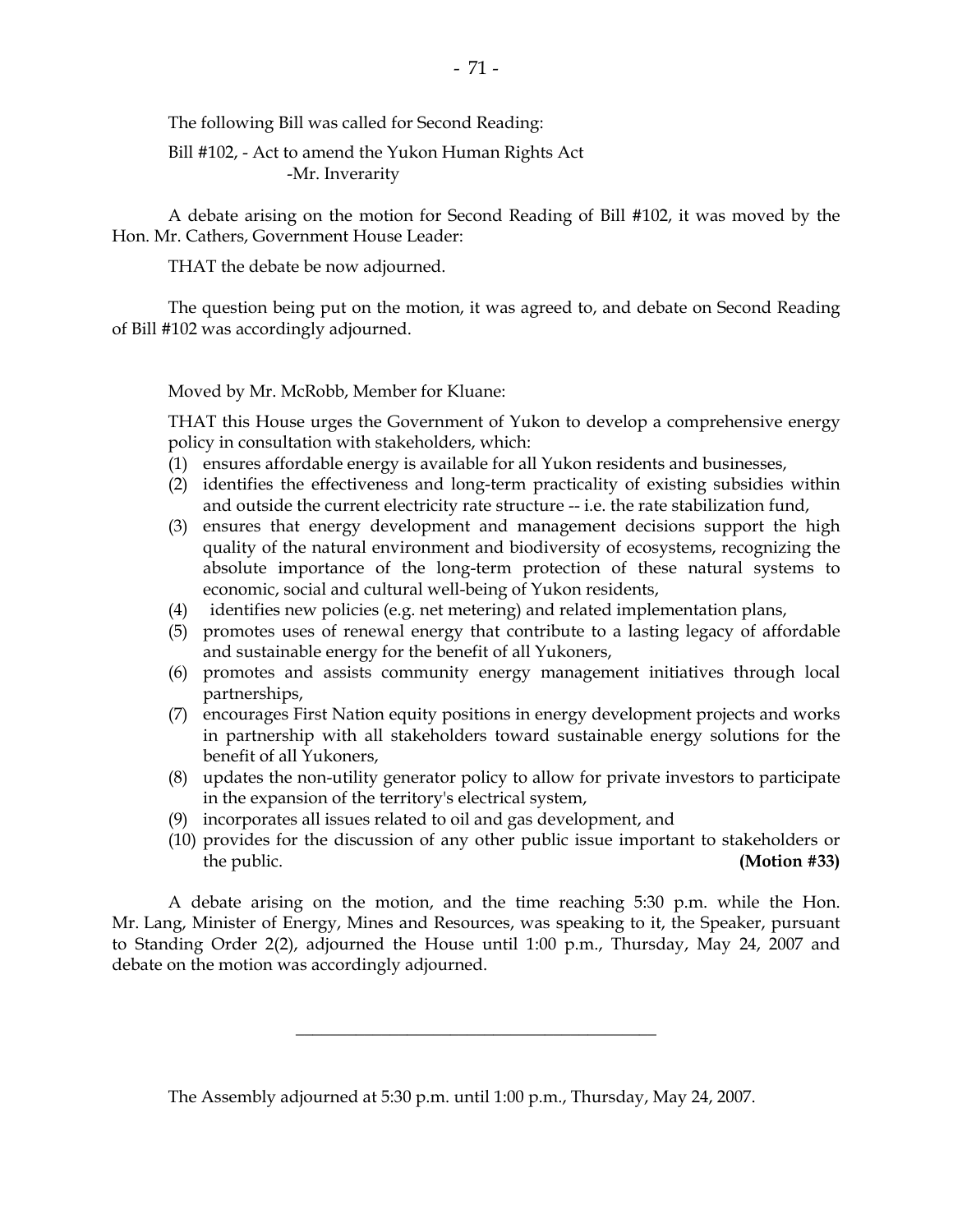### **VOTES AND PROCEEDINGS**

### **of the**

### **YUKON LEGISLATIVE ASSEMBLY**

#### **32nd Legislative Assembly First Session**

### Thursday, May 24, 2007

The Speaker took the Chair at 1:00 p.m.

#### **GOVERNMENT MOTIONS**

Moved by the Hon. Mr. Cathers, Government House Leader:

THAT this House establish an all-party select committee on anti-smoking legislation, with a mandate including touring the Yukon to consult with the public on legislative options for banning smoking in public places; and

THAT the motion establishing such a committee be tabled and called for debate during the 2007 Spring Sitting of the Legislative Assembly, thus enabling consultation to be carried out in 2007. **(Motion #73)** 

A debate arising on the motion and the question being put, it was agreed to.

Moved by the Hon. Mr. Cathers, Government House Leader:

THAT the honourable members Hon. Brad Cathers, Hon. Elaine Taylor, Steve Nordick, Don Inverarity and John Edzerza be appointed to the Standing Committee on Appointments to Major Government Boards and Committees, established pursuant to Standing Order 45. **(Motion #70)** 

A debate arising on the motion and the question being put, it was agreed to.

Moved by the Hon. Mr. Cathers, Government House Leader:

THAT a Select Committee on Whistle-blower Protection be established;

THAT the Speaker of the Legislative Assembly, Hon. Ted Staffen, be the chair of that committee;

THAT the honourable members Hon. Jim Kenyon, Steve Nordick, Eric Fairclough and Steve Cardiff be appointed to the committee;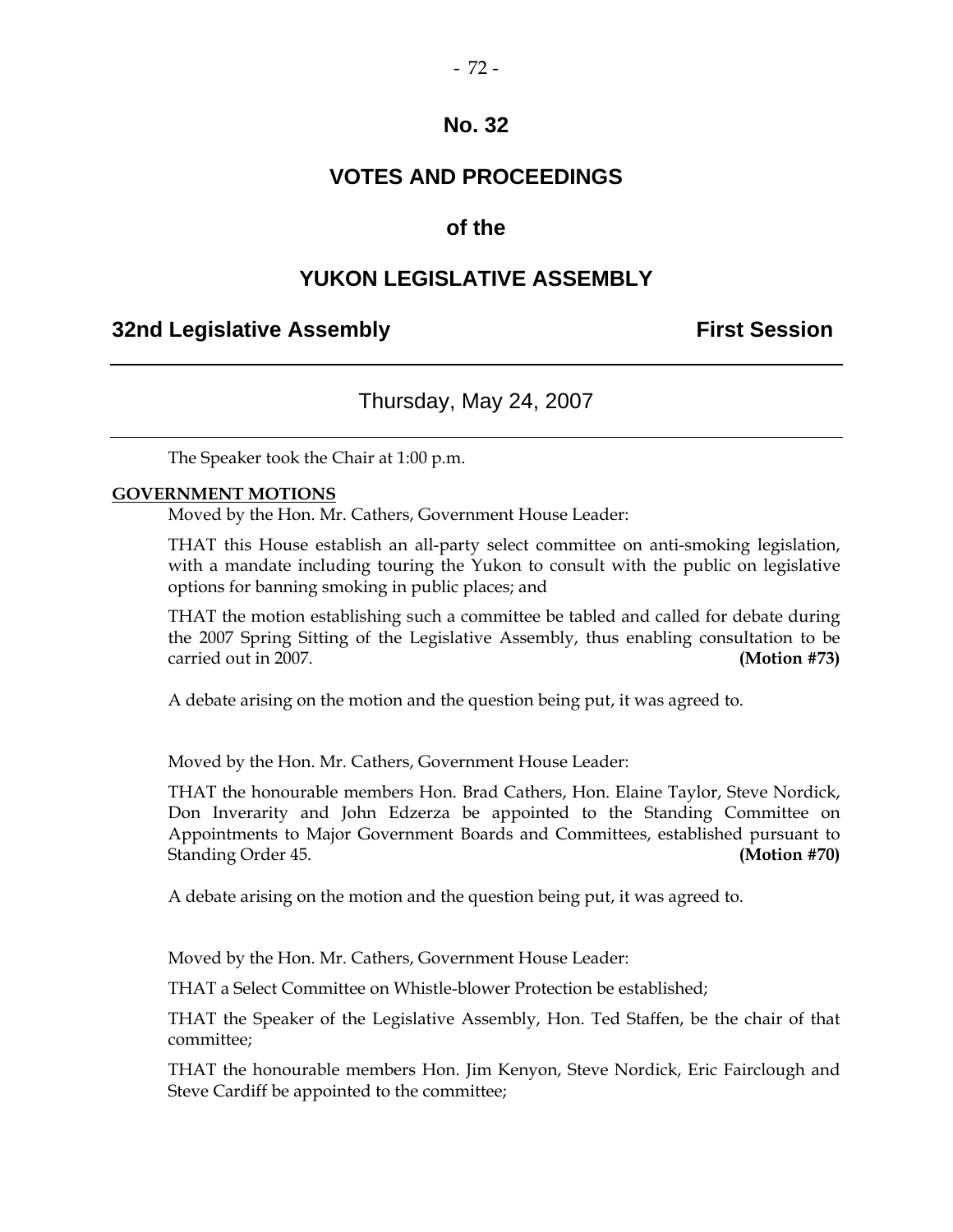THAT the committee report to the House its findings and recommendations respecting the central issues that should be addressed in whistle-blower protection legislation including:

- (1) whether all public institutions and private organizations performing "public", functions will be covered,
- (2) whether only employees or others -- unions, advocacy groups, the media, citizens can use this legislation,
- (3) what types of wrongdoing will be covered,
- (4) whether the same office will conduct investigation, mediation and the protection of whistle-blowers,
- (5) whether employees will have to exhaust departmental procedures before approaching the whistle-blower protection office,
- (6) how retaliation against whistle-blowers will be defined and how long protection will exist,
- (7) whether there will be a reverse onus on the employer to demonstrate that adverse decisions on a whistle-blowing employee were not a reprisal,
- (8) what remedies for employees judged to be adversely affected will be specified in the legislation, and
- (9) what sorts of consequences there will be for employees who engage in reckless or malicious accusations of wrongdoing and for managers who engage in reprisal against employees who act in good faith;

THAT the committee report to the House its recommendation as to whether whistleblower protection legislation should include a sunset clause similar to that found in section 35 of the *Ombudsman Act*;

THAT the committee have the power to call for persons, papers and records and to sit during inter-sessional periods,

THAT the committee hold hearings for the purpose of receiving the views and opinions of Yukon citizens and interested groups on whistle-blower protection legislation;

THAT the committee have the power to seek background information from experts and to be able to call and hear these experts as witnesses;

THAT while all testimony provided to the committee shall be in a matter of public record, the committee have the power to hold in-camera meetings and to direct that the records of the committee, in specific instances, not contain details that could lead to the identification of an individual group, third party, or community;

THAT if the House is not sitting at such time as the committee is prepared to present its report, the committee transmit its report to all Members of the Legislative Assembly and then, not more than one day later, release the report to the public; and

THAT the Clerk of the Legislative Assembly be responsible for providing the necessary support services to the committee. **(Motion #125)** 

A debate arising on the motion and the question being put, it was agreed to.

#### **COMMITTEE OF THE WHOLE**

According to Order, the Assembly resolved into Committee of the Whole.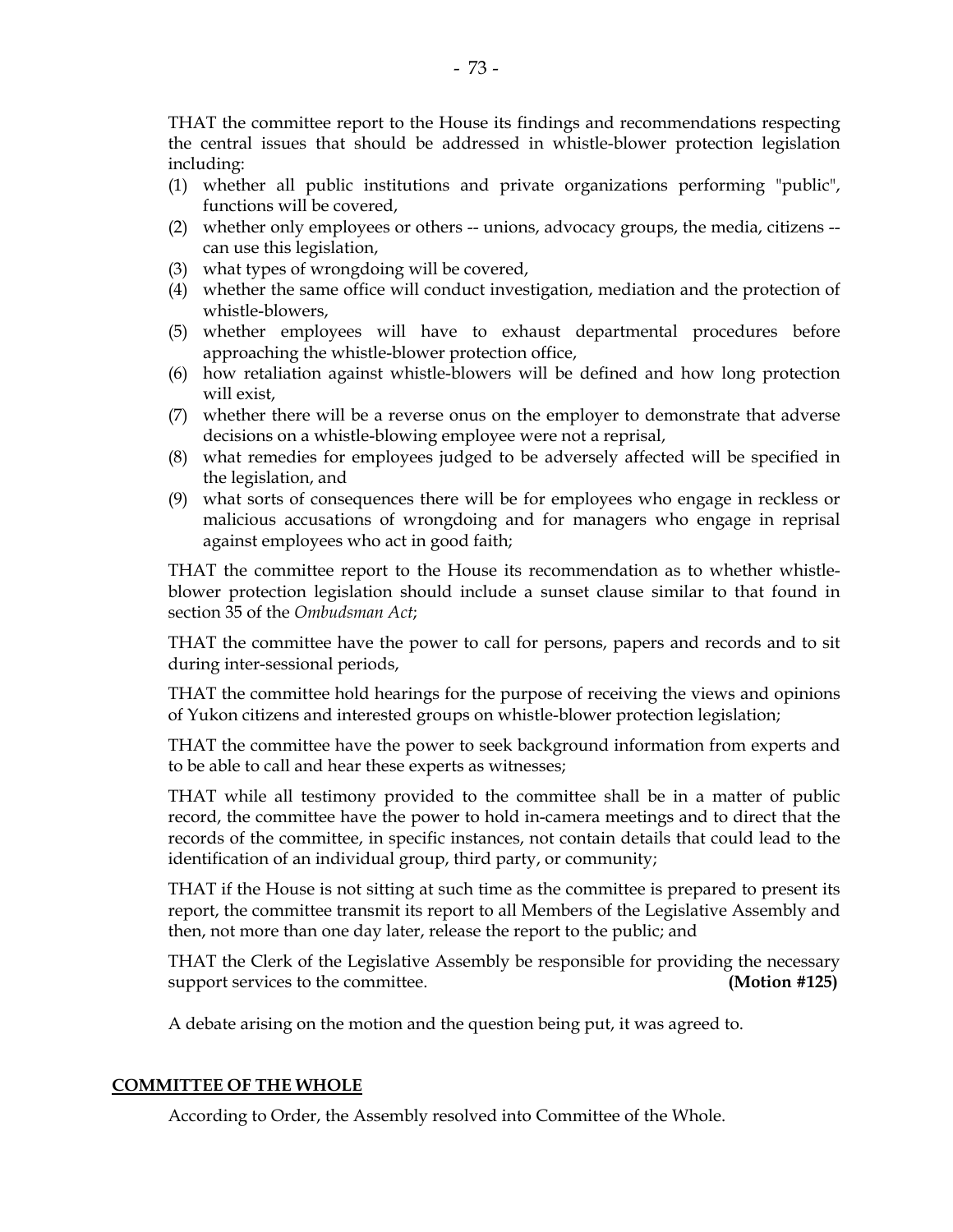Progress was reported on the following Bill:

 Bill #6 - First Appropriation Act, 2007-08 -Hon. Mr. Fentie

The report of the Chair was adopted.

The Assembly adjourned at 5:30 p.m. until 1:00 p.m., Monday, May 28, 2007.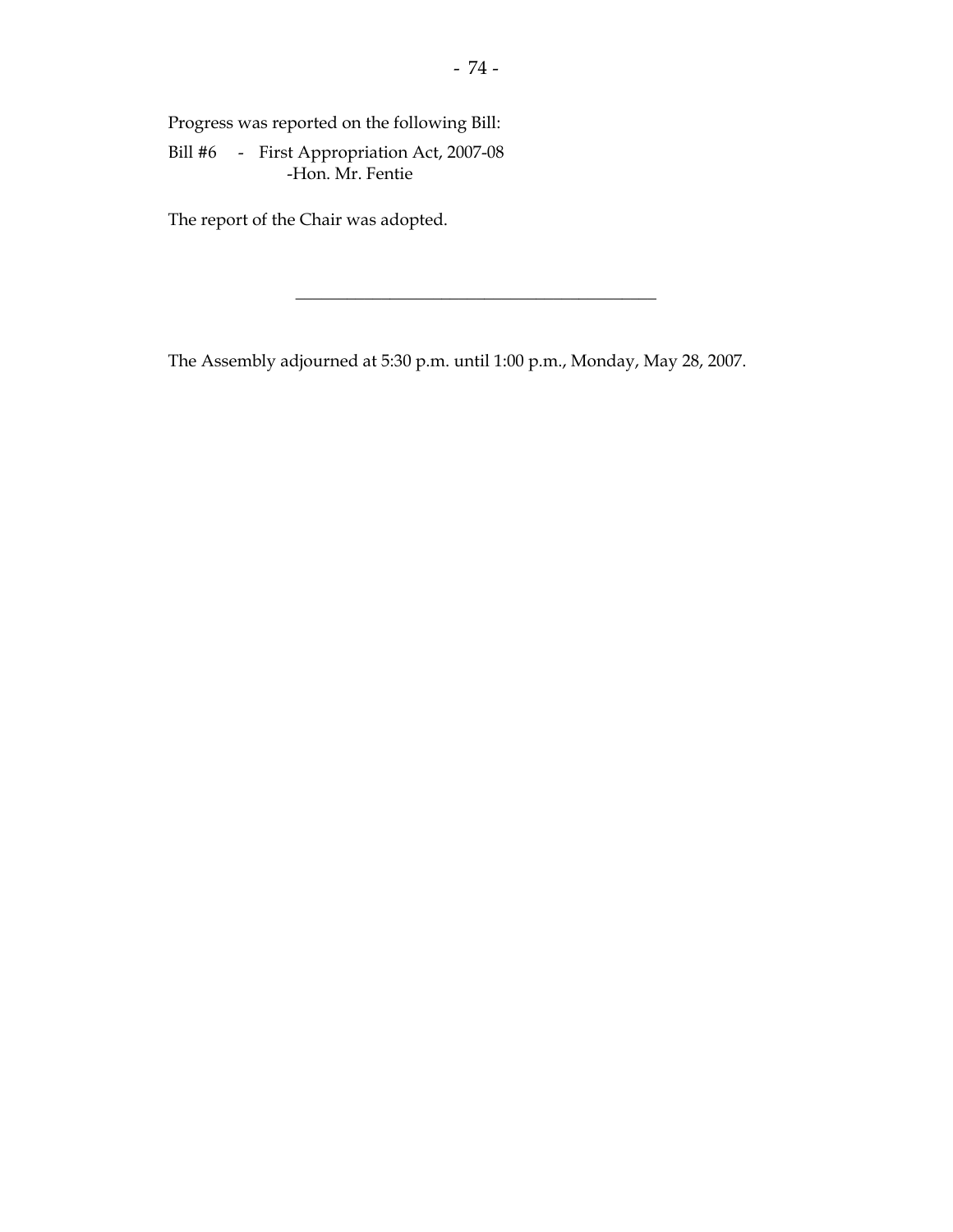### **VOTES AND PROCEEDINGS**

### **of the**

### **YUKON LEGISLATIVE ASSEMBLY**

### **32nd Legislative Assembly The Contract Session**

Monday, May 28, 2007

The Speaker took the Chair at 1:00 p.m.

#### **TABLING RETURNS AND DOCUMENTS**

Hon. Mr. Fentie, Premier

- A Northern Vision: A Stronger North and a Better Canada (dated May 2007)

**(Filed Document #17)** 

#### **PETITIONS**

Mr. Hardy, Leader of the Third Party, presented the following Petition:

Rate Stabilization Fund **(Petition #3)** 

#### **MINISTERIAL STATEMENT**

Hon. Mr. Cathers, Minister of Health and Social Services

- Childcare Funding

#### **COMMITTEE OF THE WHOLE**

According to Order, the Assembly resolved into Committee of the Whole.

Progress was reported on the following Bill:

Bill #6 - First Appropriation Act, 2007-08 -Hon. Mr. Fentie

The report of the Chair was adopted.

The Assembly adjourned at 5:25 p.m. until 1:00 p.m., Tuesday, May 29, 2007.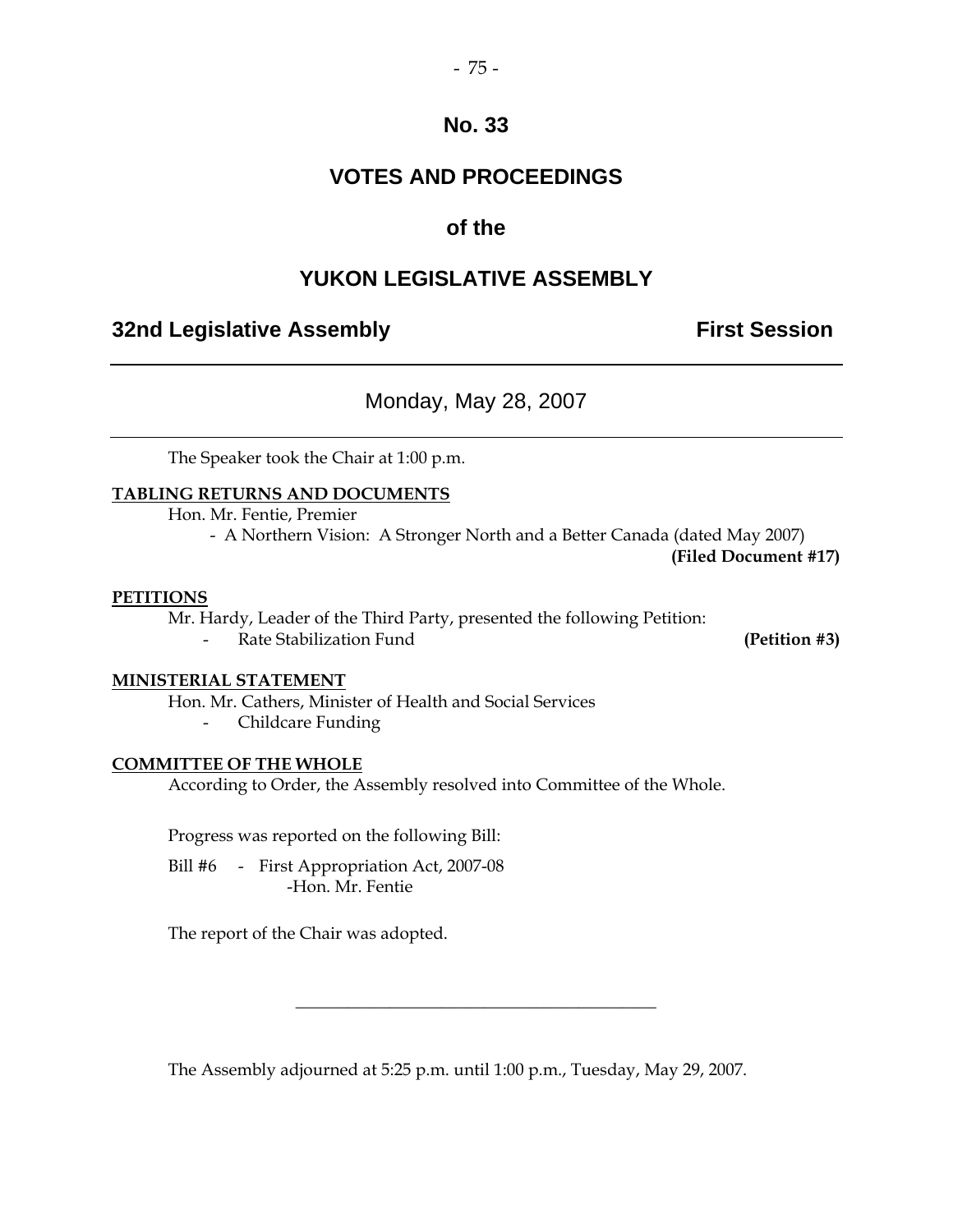### **VOTES AND PROCEEDINGS**

#### **of the**

#### **YUKON LEGISLATIVE ASSEMBLY**

#### **32nd Legislative Assembly First Session**

### Tuesday, May 29, 2007

The Speaker took the Chair at 1:00 p.m.

#### **PETITIONS**

#### **Report of the Clerk**

The Clerk reported on Petition #3 as follows:

"Mr. Speaker, and honourable Members of the Assembly:

I have had the honour to review a Petition, being Petition #3 of the First Session of the 32<sup>nd</sup> Legislative Assembly, as presented by the Member for Whitehorse Centre on May 28, 2007.

This Petition was found to be comprised of two different versions. The model Petition that is appended to the Standing Orders indicates that, to meet the requirements as to form, a Petition must be addressed to the Legislative Assembly and must ask the Legislative Assembly to take an action.

One version of the Petition meets the requirements as to form of the Standing Orders of the Yukon Legislative Assembly and will be retained in the working papers of the Legislative Assembly. The Executive Council response, made pursuant to Standing Order 67, should be to this version of Petition #3.

The other version of Petition #3 does not meet the requirements as to form of the Standing Orders and will be returned to the Member for Whitehorse Centre.

> Floyd McCormick Clerk of the Yukon Legislative Assembly"

 The Speaker ruled that, accordingly, Petition #3 was deemed to have been read and received.

#### **NOTICE RE GOVERNMENT PRIVATE MEMBERS' BUSINESS**

 Pursuant to Standing Order 14.2(7), the Hon. Mr. Cathers, Government House Leader, identified Motion #113 and Motion #129 as being the items to be called during Government Private Members' Business on Wednesday, May 30, 2007.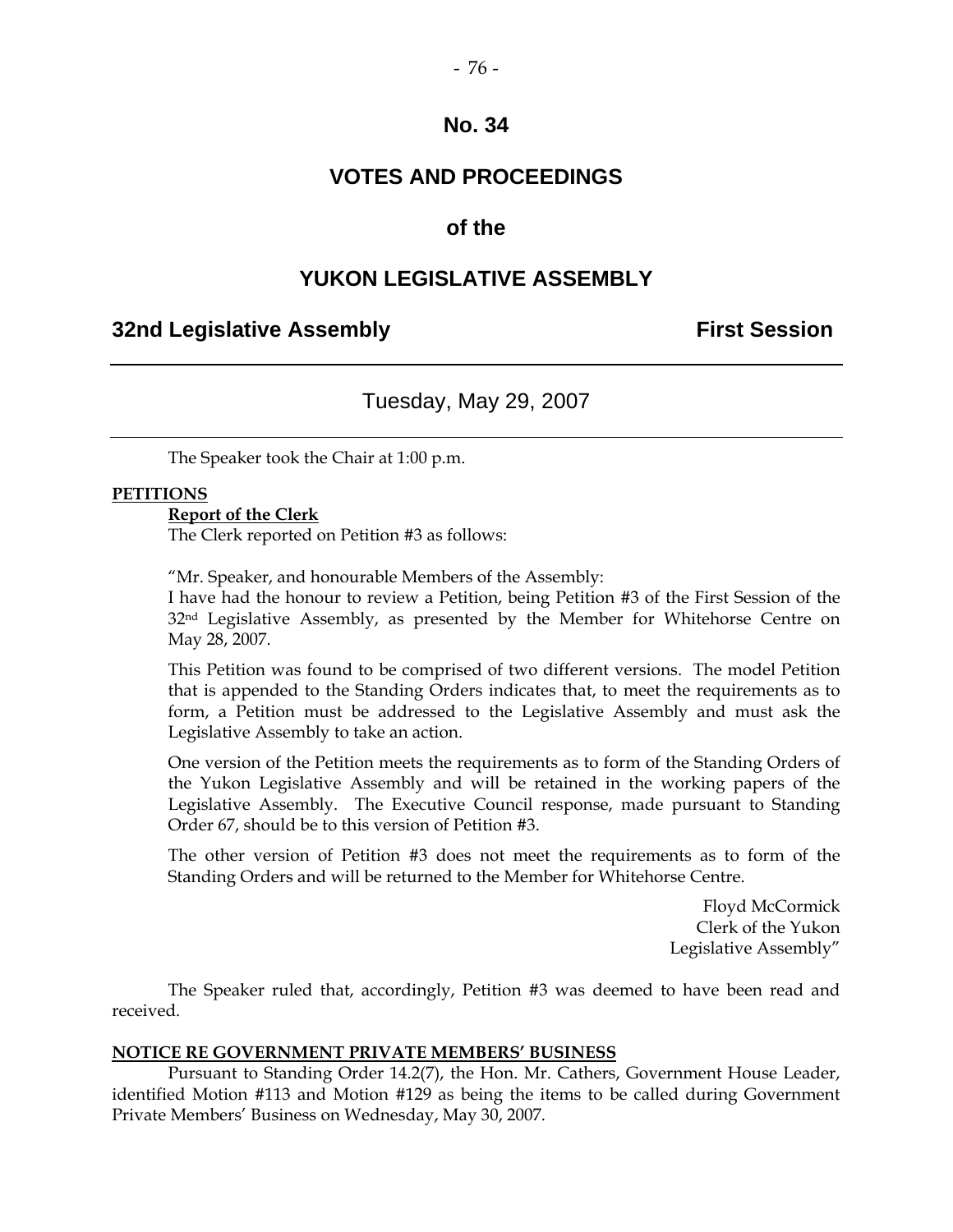#### **COMMITTEE OF THE WHOLE**

According to Order, the Assembly resolved into Committee of the Whole.

Progress was reported on the following Bill:

 Bill #6 - First Appropriation Act, 2007-08 -Hon. Mr. Fentie

The report of the Chair was adopted.

The Assembly adjourned at 5:26 p.m. until 1:00 p.m., Wednesday, May 30, 2007.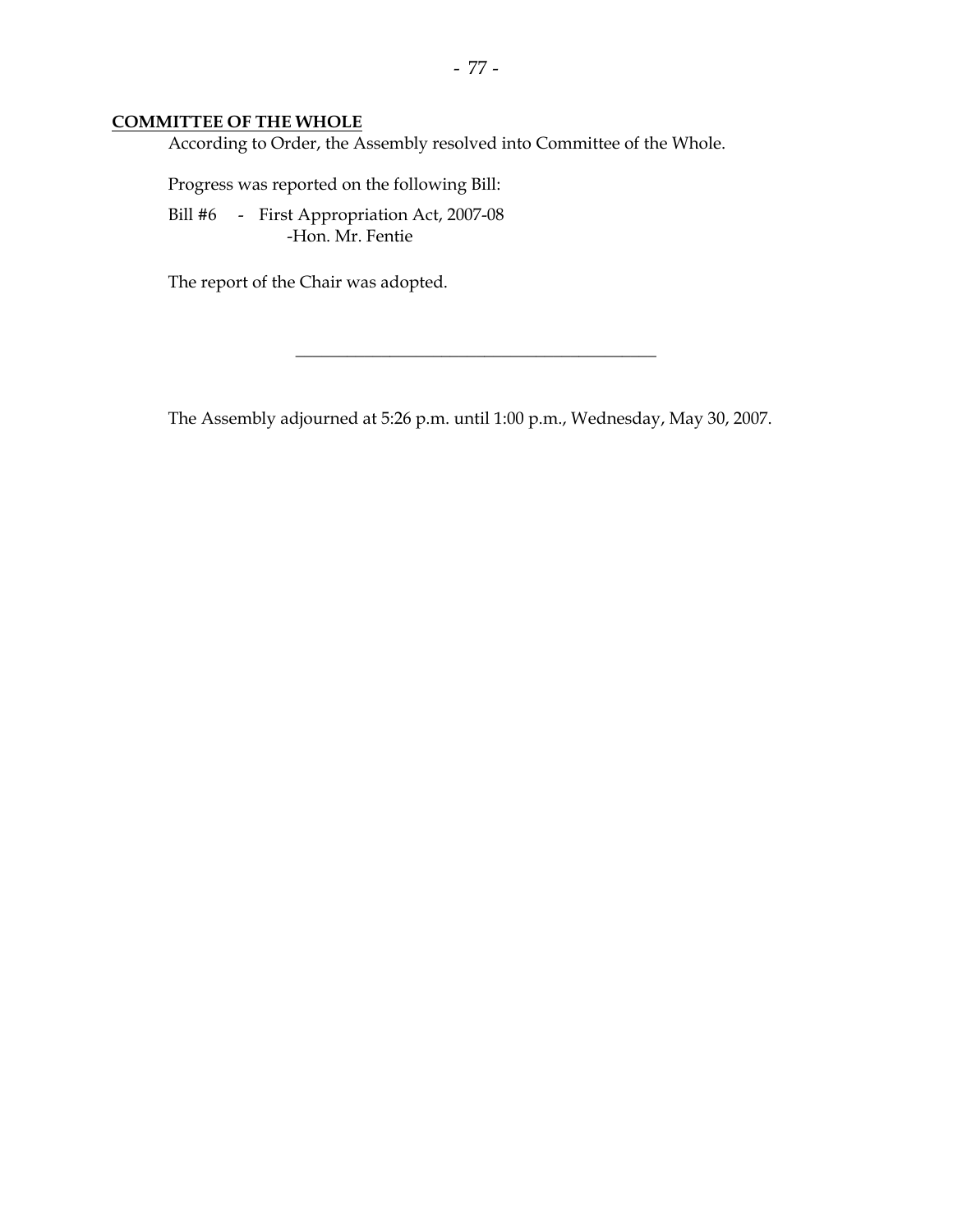### **VOTES AND PROCEEDINGS**

#### **of the**

#### **YUKON LEGISLATIVE ASSEMBLY**

#### **32nd Legislative Assembly The Contract Session**

#### Wednesday, May 30, 2007

The Speaker took the Chair at 1:00 p.m.

#### **TABLING RETURNS AND DOCUMENTS**

Mr. McRobb, Member for Kluane

- Watson Lake Multi-Level Care Facility: Consultant Services Contract between Northern Climate Engineering Ltd, and the Government of Yukon, Department of Health and Social Services **(Filed Document #18)** 

#### **GOVERNMENT PRIVATE MEMBERS' BUSINESS**

Moved by Mr. Nordick, Member for Klondike:

THAT this House urges the Government of Yukon to continue working towards the development of a territorial-wide electrical grid. **(Motion #113)** 

 A debate arising on the motion, it was moved by Mr. McRobb, Member for Kluane, in amendment thereto:

THAT Motion #113 be amended by adding the following words after the word "grid": "but not on the backs of electrical consumers by abolishing the popular rate stabilization fund".

 A debate arising on the amendment, it was moved in amendment by Mr. Mitchell, Leader of the Opposition:

THAT Motion #113 be amended by adding the following words after the word "grid": "only if such projects would keep electrical rates affordable for Yukon electricity consumers, as determined in recommendation #48 by the Cabinet Commission on Energy in 1998."

#### **Speaker's Ruling (Re: Amendment moved by Mr. Mitchell)**

"The amendment as proposed by the Leader of the Official Opposition is not in order. Therefore, we are still debating the amendment to Motion #113."

 The debate resuming on the amendment and the question being put, it was negatived on the following recorded Division: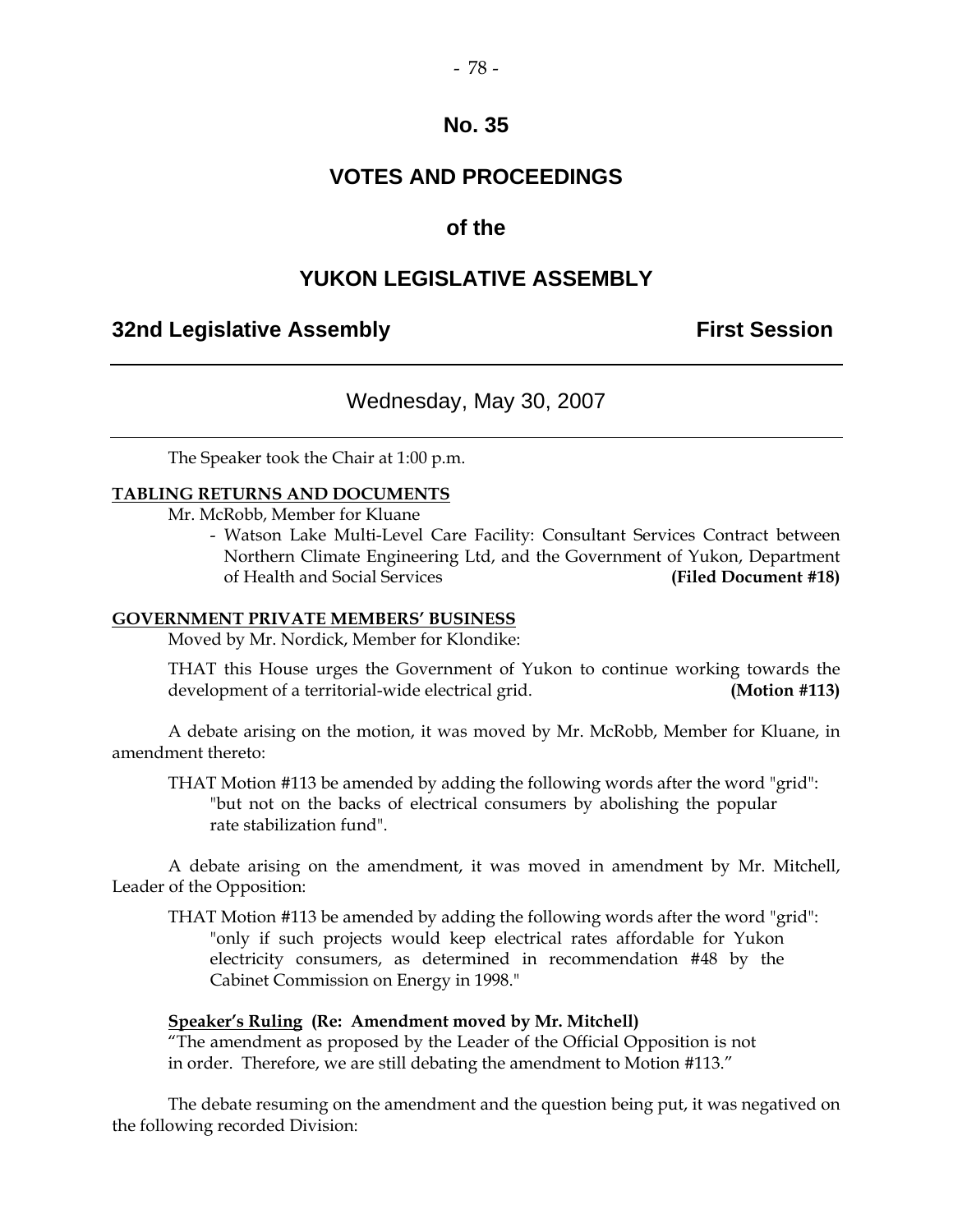| Mitchell<br>McRobb<br>Elias | Fairclough<br>Inverarity<br>Cardiff | Edzerza         |   |  |
|-----------------------------|-------------------------------------|-----------------|---|--|
| <b>NAY</b>                  |                                     |                 |   |  |
| Fentie                      | Kenyon                              | Horne           |   |  |
| Cathers<br>Taylor           | Rouble<br>Lang                      | Hart<br>Nordick | 9 |  |

 A debate resuming on the motion, it was moved by Mr. Mitchell, Leader of the Opposition, in amendment thereto:

THAT Motion #113 be amended by adding the following words after the word "grid": "only if such projects would keep electrical rates affordable for Yukon electricity consumers, as determined in recommendation #48 by the Cabinet Commission on Energy in 1998."

 A debate arising on the amendment and the time reaching 5:30 p.m. while the Hon. Ms. Horne, Minister of Justice, was speaking to it, the Speaker, pursuant to Standing Order 2(2), adjourned the House until 1:00 p.m. the following day, and debate on the amendment and Motion #113 was accordingly adjourned.

\_\_\_\_\_\_\_\_\_\_\_\_\_\_\_\_\_\_\_\_\_\_\_\_\_\_\_\_\_\_\_\_\_\_\_\_\_\_\_\_\_\_

The Assembly adjourned at 5:30 p.m. until 1:00 p.m., Thursday, May 31, 2007.

YEA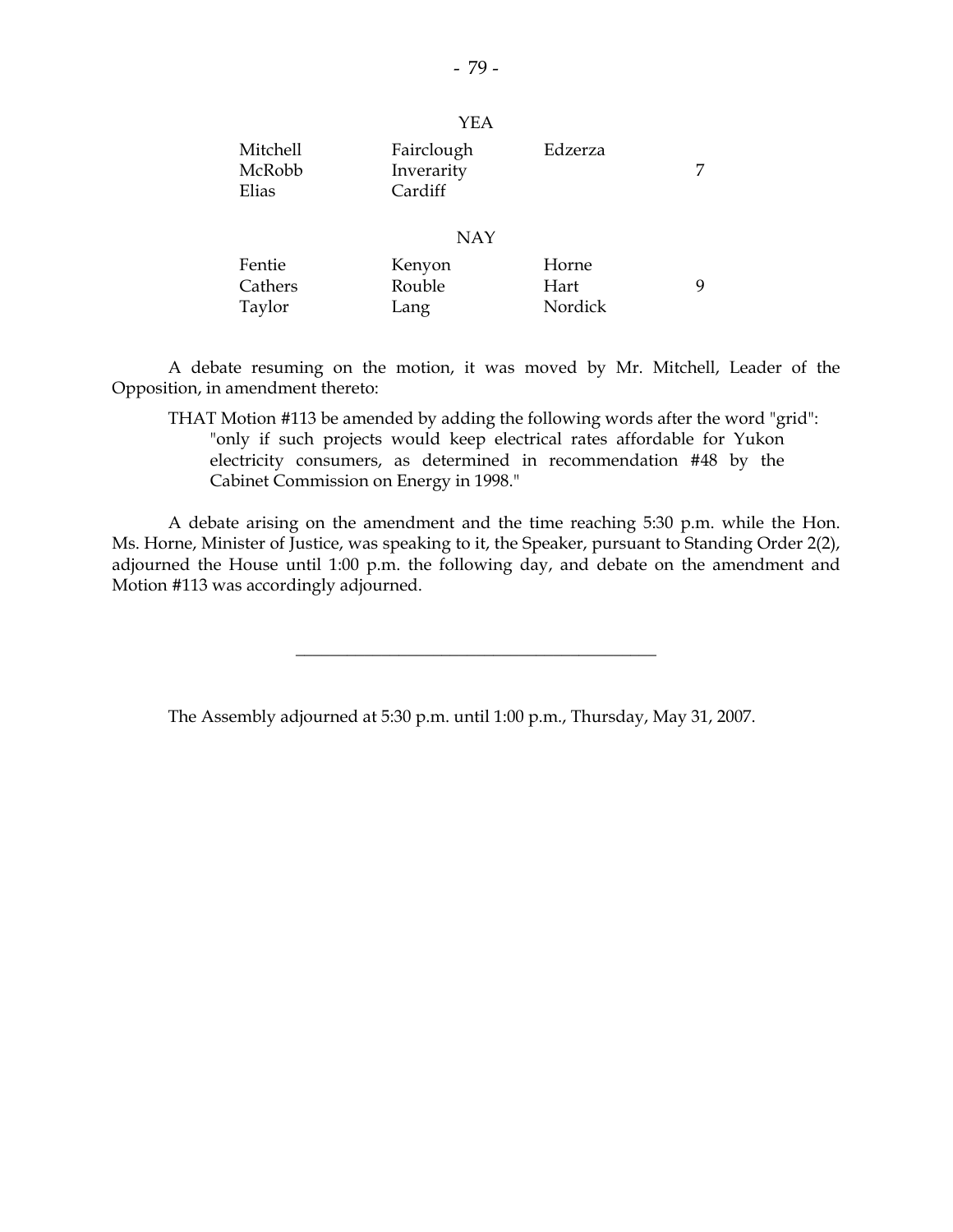### **VOTES AND PROCEEDINGS**

### **of the**

### **YUKON LEGISLATIVE ASSEMBLY**

### **32nd Legislative Assembly Constructed Session**

Thursday, May 31, 2007

The Speaker took the Chair at 1:00 p.m.

#### **COMMITTEE OF THE WHOLE**

According to Order, the Assembly resolved into Committee of the Whole.

Progress was reported on the following Bill:

 Bill #6 - First Appropriation Act, 2007-08 -Hon. Mr. Fentie

The report of the Chair was adopted.

The Assembly adjourned at 5:27 p.m. until 1:00 p.m., Monday, June 4, 2007.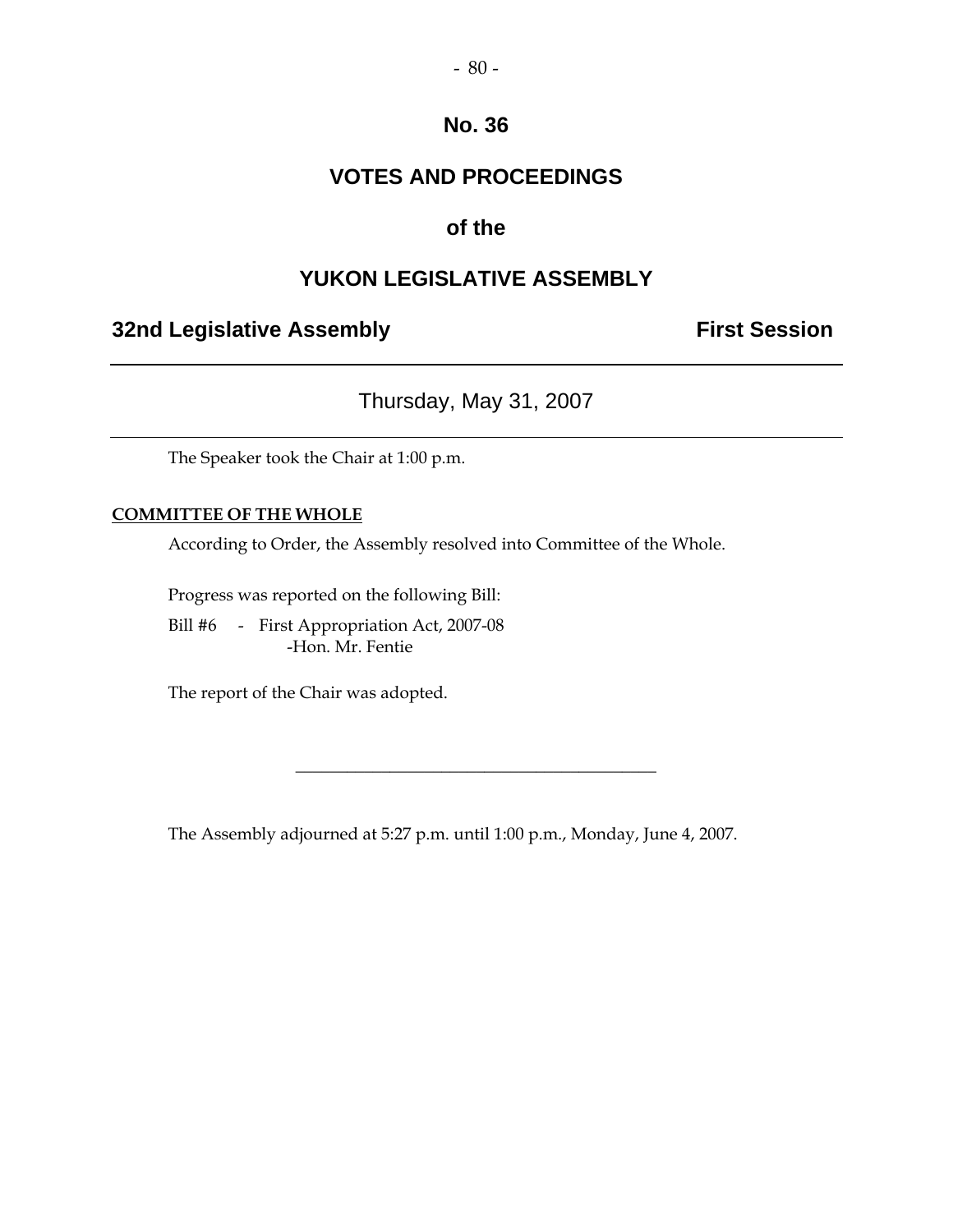### **VOTES AND PROCEEDINGS**

### **of the**

### **YUKON LEGISLATIVE ASSEMBLY**

#### **32nd Legislative Assembly The Contract Session**

#### Monday, June 4, 2007

The Speaker took the Chair at 1:00 p.m.

#### **TABLING RETURNS AND DOCUMENTS**

Hon. Mr. Rouble, Minister of Education

- Yukon College 2005/2006 Annual Report and audited Financial Statements (dated October 27, 2006) prepared by the Office of the Auditor General of Canada **(Sessional Paper #26)** 

#### **FILED DOCUMENT**

 During Question Period, Mr. Mitchell, Leader of the Opposition, filed the following document:

 - Dawson City Wastewater Treatment Plant Report (dated July 12, 2002): letter re (dated June 1, 2007) from Andrea Yust, Municipal Solutions Developer Western Canada, GE Water & Process Technologies to Mr. Mitchell, Leader of the Official Opposition **(Filed Document #19)** 

#### **COMMITTEE OF THE WHOLE**

According to Order, the Assembly resolved into Committee of the Whole.

Progress was reported on the following Bill:

Bill #6 - First Appropriation Act, 2007-08 -Hon. Mr. Fentie

The report of the Chair was adopted.

The Assembly adjourned at 5:32 p.m. until 1:00 p.m., Tuesday, June 5, 2007.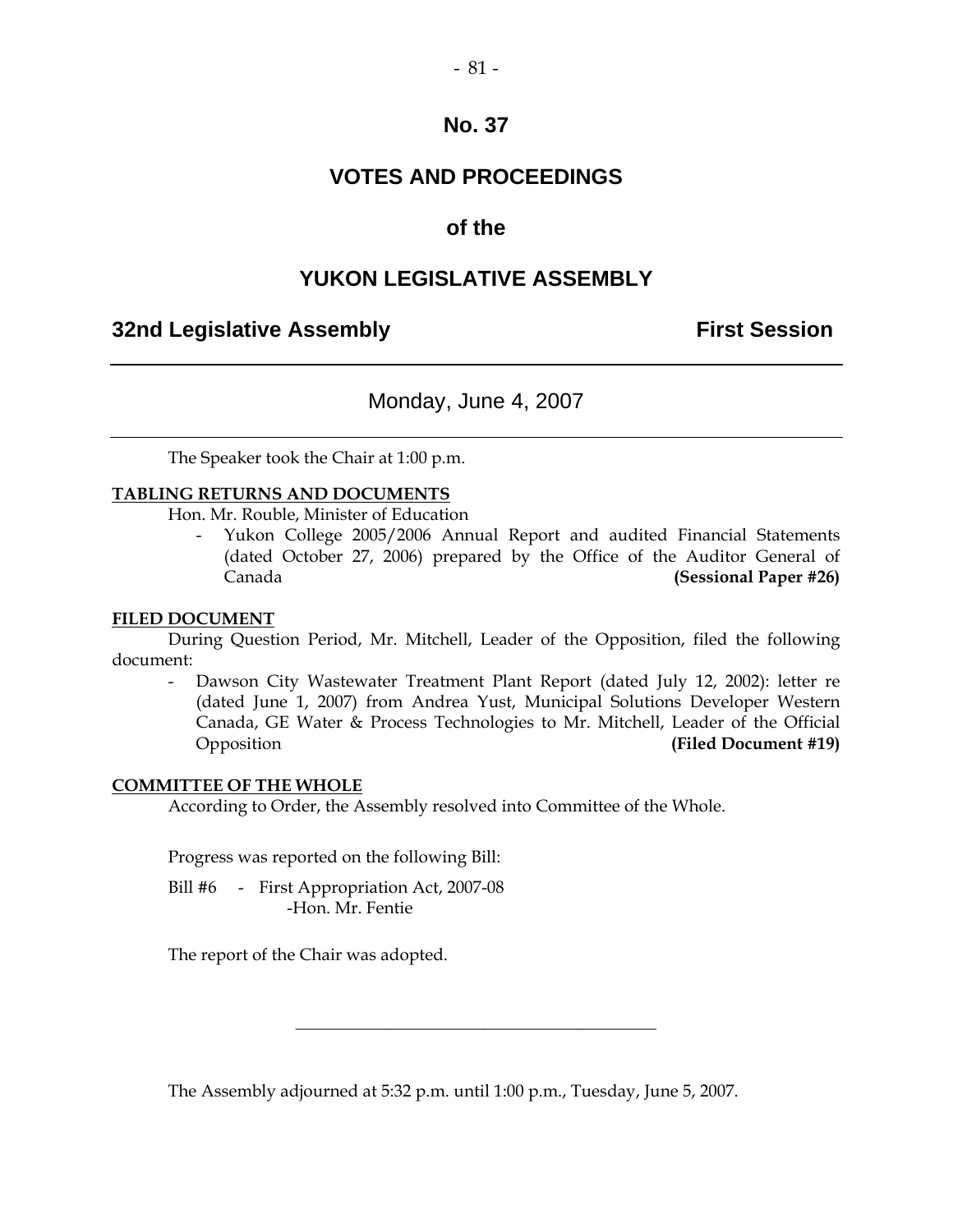### **VOTES AND PROCEEDINGS**

#### **of the**

#### **YUKON LEGISLATIVE ASSEMBLY**

#### **32nd Legislative Assembly The Contract Session**

#### Tuesday, June 5, 2007

The Speaker took the Chair at 1:00 p.m.

#### **FILED DOCUMENT**

 During Question Period, Mr. Inverarity, Member for Porter Creek South, filed the following document:

Court Recording Contract (dated March 4, 2004) between the Government of Yukon and International Reporting Inc. **(Filed Document #20)** 

#### **NOTICE RE OPPOSITION PRIVATE MEMBERS' BUSINESS**

 Pursuant to Standing Order 14.2(3), Mr. Cardiff, Third Party House Leader, identified Motion #134 and Motion #26 as being items to be called during Opposition Private Members' Business on Wednesday, June 6, 2007.

 Pursuant to Standing Order 14.2(3), Mr. McRobb, Official Opposition House Leader, identified Bill #103 as being an item to be called during Opposition Private Members' Business on Wednesday, June 6, 2007.

#### **COMMITTEE OF THE WHOLE**

According to Order, the Assembly resolved into Committee of the Whole.

Progress was reported on the following Bill:

Bill #6 - First Appropriation Act, 2007-08 -Hon. Mr. Fentie

The report of the Chair was adopted.

The Assembly adjourned at 5:24 p.m. until 1:00 p.m., Wednesday, June 6, 2007.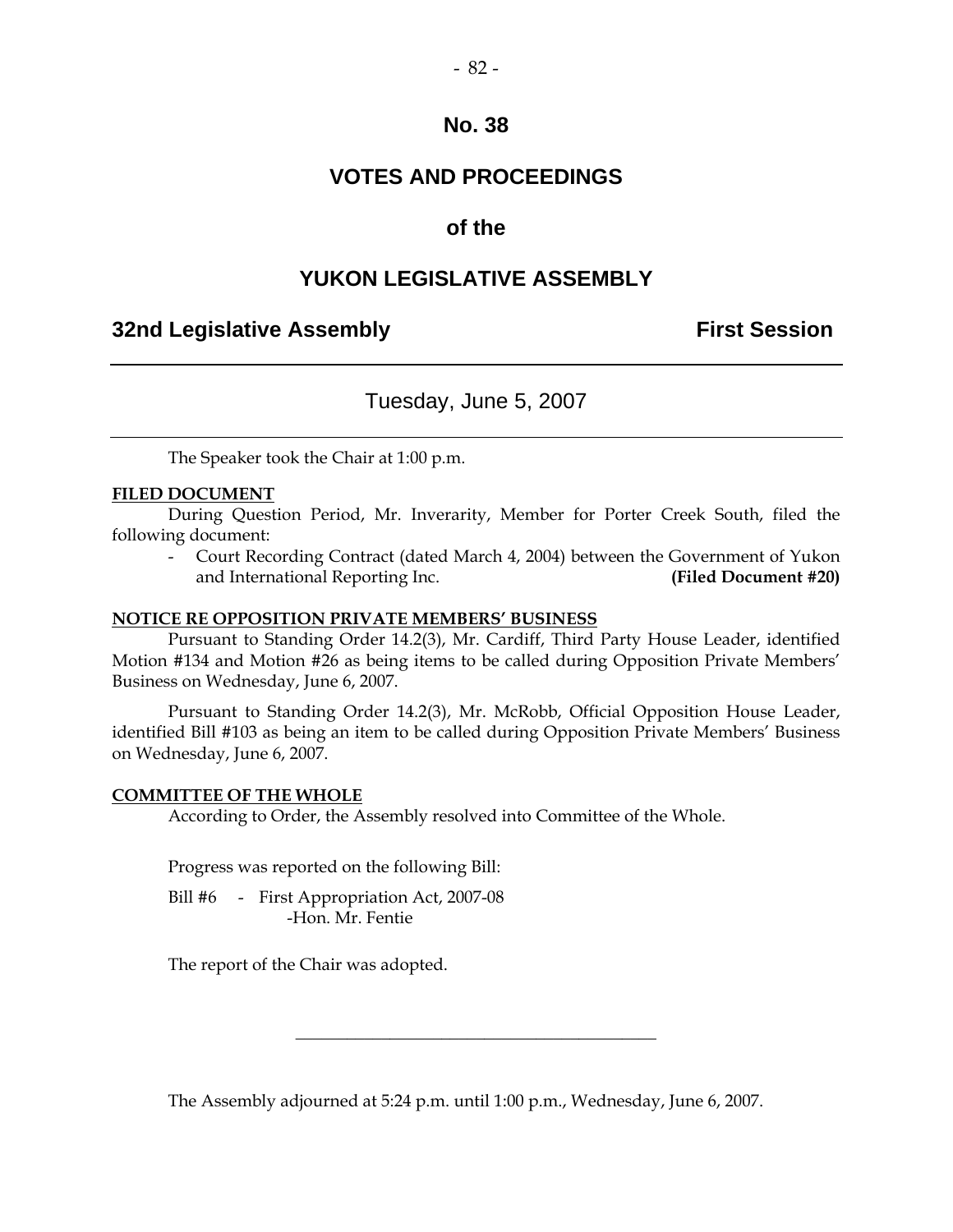### **VOTES AND PROCEEDINGS**

### **of the**

### **YUKON LEGISLATIVE ASSEMBLY**

#### **32nd Legislative Assembly First Session**

### Wednesday, June 6, 2007

The Speaker took the Chair at 1:00 p.m.

#### **INTRODUCTION OF VISITORS: Tracy-Anne McPhee**

 The Speaker, Hon. Ted Staffen, introduced and welcomed the new Ombudsman, Tracy-Anne McPhee.

#### **TABLING RETURNS AND DOCUMENTS**

Hon. Mr. Lang, Minister of Highways and Public Works

- Fleet Vehicle Agency 2007/2008 Business Plan **(Filed Document #21)** 

- Queen's Printer Agency 2007/2008 Business Plan **(Filed Document #22)** 

#### **FILED DOCUMENT**

 During Question Period, Mr. Mitchell, Leader of the Opposition, filed the following document:

 - Yukon Hospital Corporation, Board of Trustees: letter of resignation from Marny Ryder (dated November 12, 2006) to the Minister of Health and Social Services, Yukon Government **(Filed Document #23)** 

#### **OPPOSITION PRIVATE MEMBERS' BUSINESS**

Moved by Mr. Hardy, Leader of the Third Party:

 THAT this House urges the Government of Yukon to develop and implement a homeowner protection act that includes mandatory licensing for home builders and contractors and an effective warranty program for new home construction and renovations. **(Motion #134)** 

 A debate arising on the motion, and the time reaching 5:30 p.m. while the Hon. Mr. Kenyon, Minister of Economic Development, was speaking to it, the Speaker, pursuant to Standing Order 2(2), adjourned the House until 1:00 p.m., Thursday, June 7, 2007 and debate on the motion was accordingly adjourned.

 $\frac{1}{2}$  ,  $\frac{1}{2}$  ,  $\frac{1}{2}$  ,  $\frac{1}{2}$  ,  $\frac{1}{2}$  ,  $\frac{1}{2}$  ,  $\frac{1}{2}$  ,  $\frac{1}{2}$  ,  $\frac{1}{2}$  ,  $\frac{1}{2}$  ,  $\frac{1}{2}$  ,  $\frac{1}{2}$  ,  $\frac{1}{2}$  ,  $\frac{1}{2}$  ,  $\frac{1}{2}$  ,  $\frac{1}{2}$  ,  $\frac{1}{2}$  ,  $\frac{1}{2}$  ,  $\frac{1$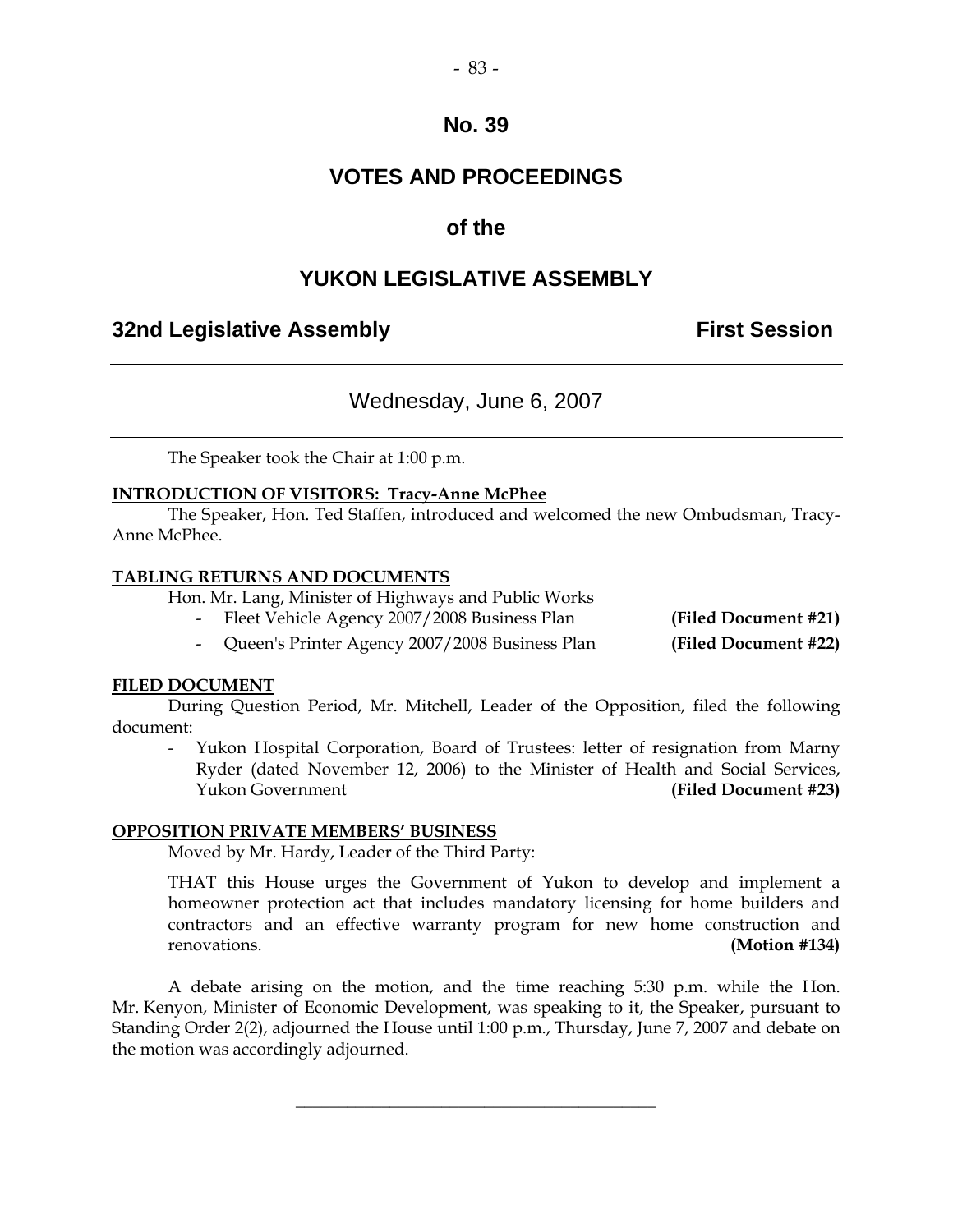The Assembly adjourned at 5:30 p.m. until 1:00 p.m., Thursday, June 7, 2007.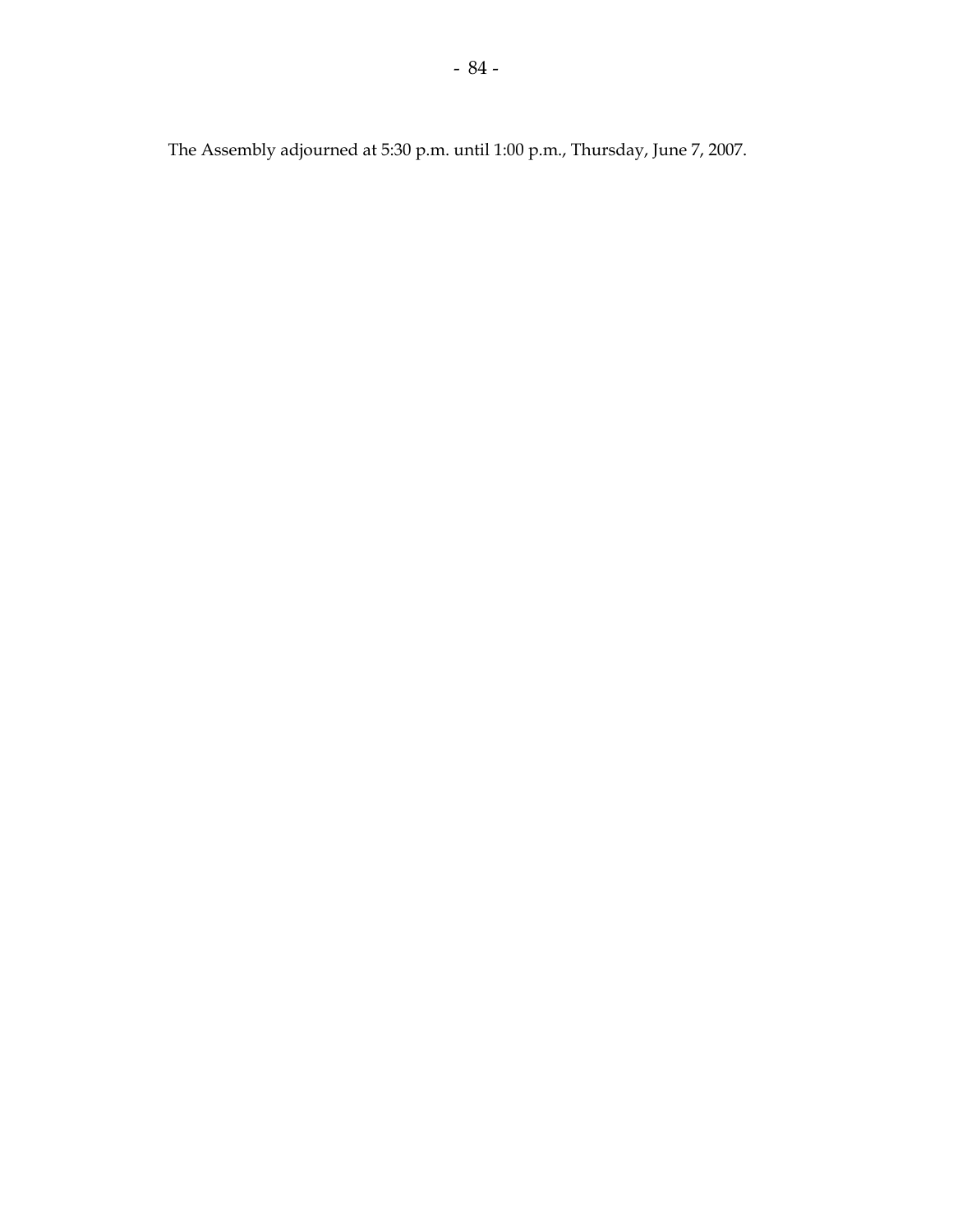### **VOTES AND PROCEEDINGS**

### **of the**

### **YUKON LEGISLATIVE ASSEMBLY**

### **32nd Legislative Assembly Constructed Session**

### Thursday, June 7, 2007

The Speaker took the Chair at 1:00 p.m.

#### **COMMITTEE OF THE WHOLE**

According to Order, the Assembly resolved into Committee of the Whole.

Progress was reported on the following Bill:

 Bill #6 - First Appropriation Act, 2007-08 -Hon. Mr. Fentie

The report of the Chair was adopted.

The Assembly adjourned at 5:30 p.m. until 1:00 p.m., Monday, June 11, 2007.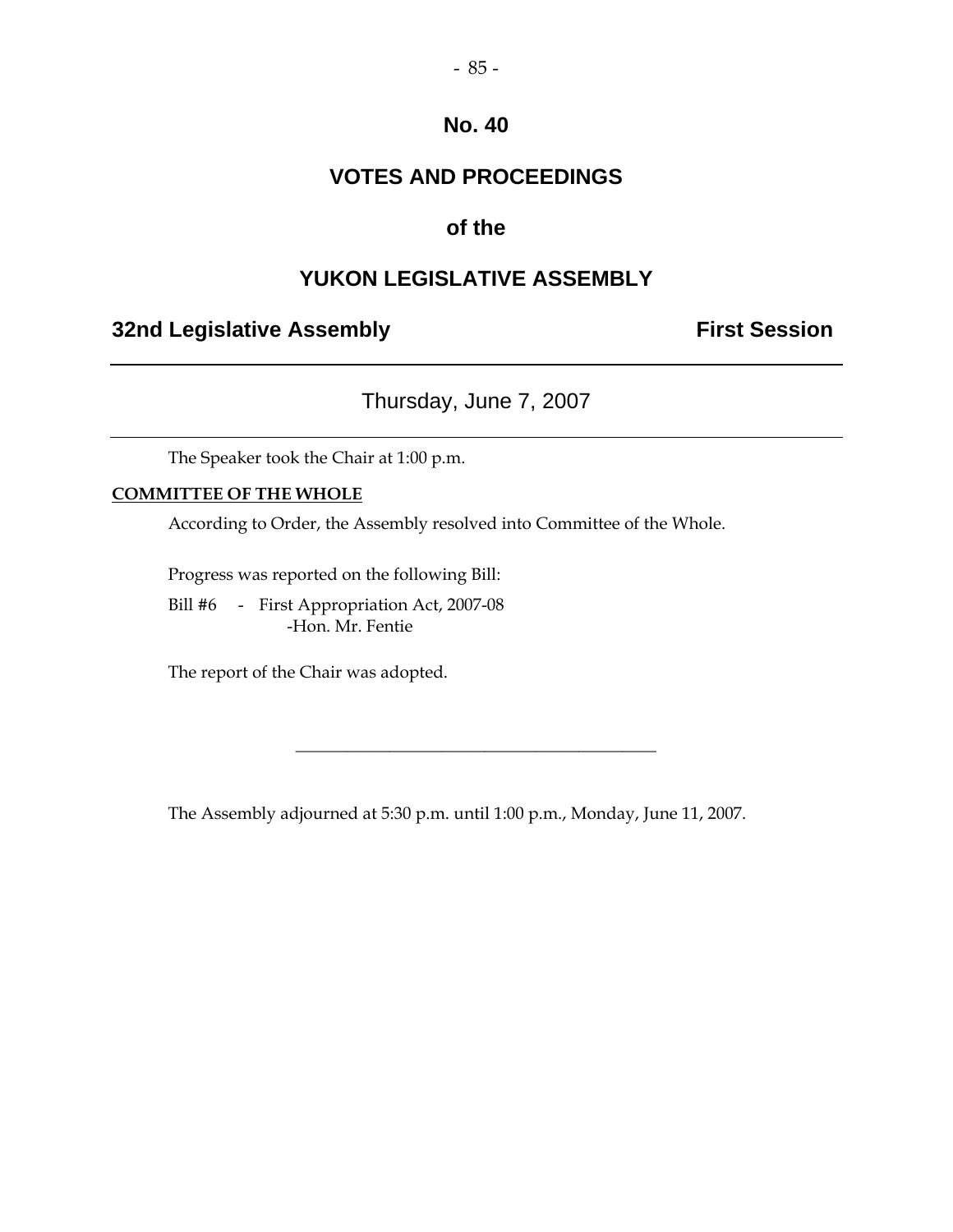### **VOTES AND PROCEEDINGS**

#### **of the**

### **YUKON LEGISLATIVE ASSEMBLY**

#### **32nd Legislative Assembly Constructed Session**

#### Monday, June 11, 2007

The Speaker took the Chair at 1:00 p.m.

#### **IN REMEMBRANCE OF JOHN OSTASHEK, FORMER GOVERNMENT LEADER**

 Speaker Staffen informed the House that former Government Leader, John Ostashek passed away the evening before. The House honored Mr. Ostashek with a moment of silence and by flying the flags at half-mast.

#### **PETITIONS (Response to Petition #3)**

 The Hon. Mr. Lang, Minister responsible for Yukon Energy Corporation, gave an oral response to Petition #3 (received by the House on May 29, 2007) with regard to the continuation of the Rate Stabilization Fund.

#### **SPEAKER'S RULING (Re: question being within the purview of Government)**

 Prior to proceeding with Question Period, the Speaker made the following ruling on a Point of Order raised on Thursday, June 7 with regard to questions being within the purview of Government:

"At the time, the Leader of the Official Opposition asked the question of the Minister of Health and Social Services regarding the Yukon Hospital Corporation and the Corporation's Board of Directors. In raising his Point of Order, the Minister of Economic Development cited guidelines for Oral Question Period. According to the Minister, the Yukon Hospital Corporation Board is an independent Board and its activities are not within the purview of the Yukon Government. The Minister argued that the question posed by the Leader of the Official Opposition was therefore not in order.

There is no Point of Order. While the Yukon Hospital Corporation Board is independent of Government, both the Legislature and the Government have responsibilities toward the hospital. These are enumerated in the preamble to the *Hospital Act*. As such, this is a matter that falls within the administrative responsibilities of the Government of Yukon. Members, therefore, are entitled to ask questions about the Hospital Corporation and its Board of Directors.

We shall now proceed to Question Period."

#### **COMMITTEE OF THE WHOLE**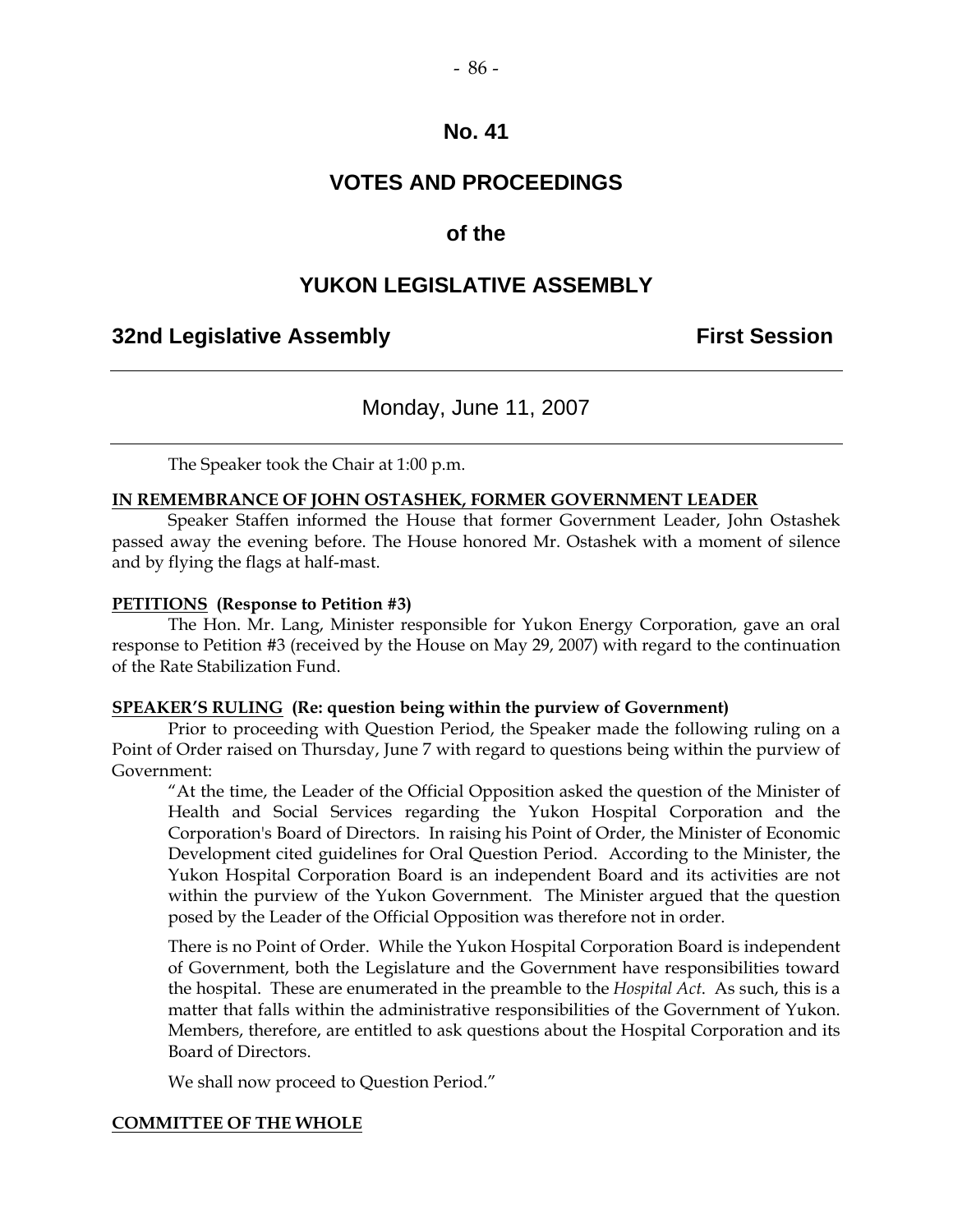According to Order, the Assembly resolved into Committee of the Whole.

#### **Chair's Statement (Re: clarification of Chair's remarks on relevance in debate)**

 Before proceeding to the resumption of debate on Bill #6, First Appropriation Act, 2007-08, the Chair made the following statement:

 "Order please. Before we begin with the Department of Health and Social Services, the Chair would like to clarify some statements he made during the debate on estimates for the department last week.

Standing Order 42(2) says, 'Speeches in Committee of the Whole shall be strictly relevant to the item or clause under consideration.' Certain references have been made to both the Report of the Auditor General on the Department of Highways and Public Works and the Public Accounts Committee's consideration of that Report. Pursuant to Standing Order 42(2), it is in order for the Members to discuss references to the Department of Health and Social Services made in the Auditor General's Report or during the Public Accounts Committee process. What is not in order is for Members to discuss the activities of Members of the Public Accounts Committee with remarks as to who may or may not be politicizing the activities of that Committee. That issue is not relevant to the item under consideration, which is the Estimates for the Department of Health and Social Services.

We will now proceed with Committee of the Whole."

Progress was reported on the following Bill:

Bill #6 - First Appropriation Act, 2007-08 -Hon. Mr. Fentie

The report of the Chair was adopted.

The Assembly adjourned at 5:28 p.m. until 1:00 p.m., Tuesday, June 12, 2007.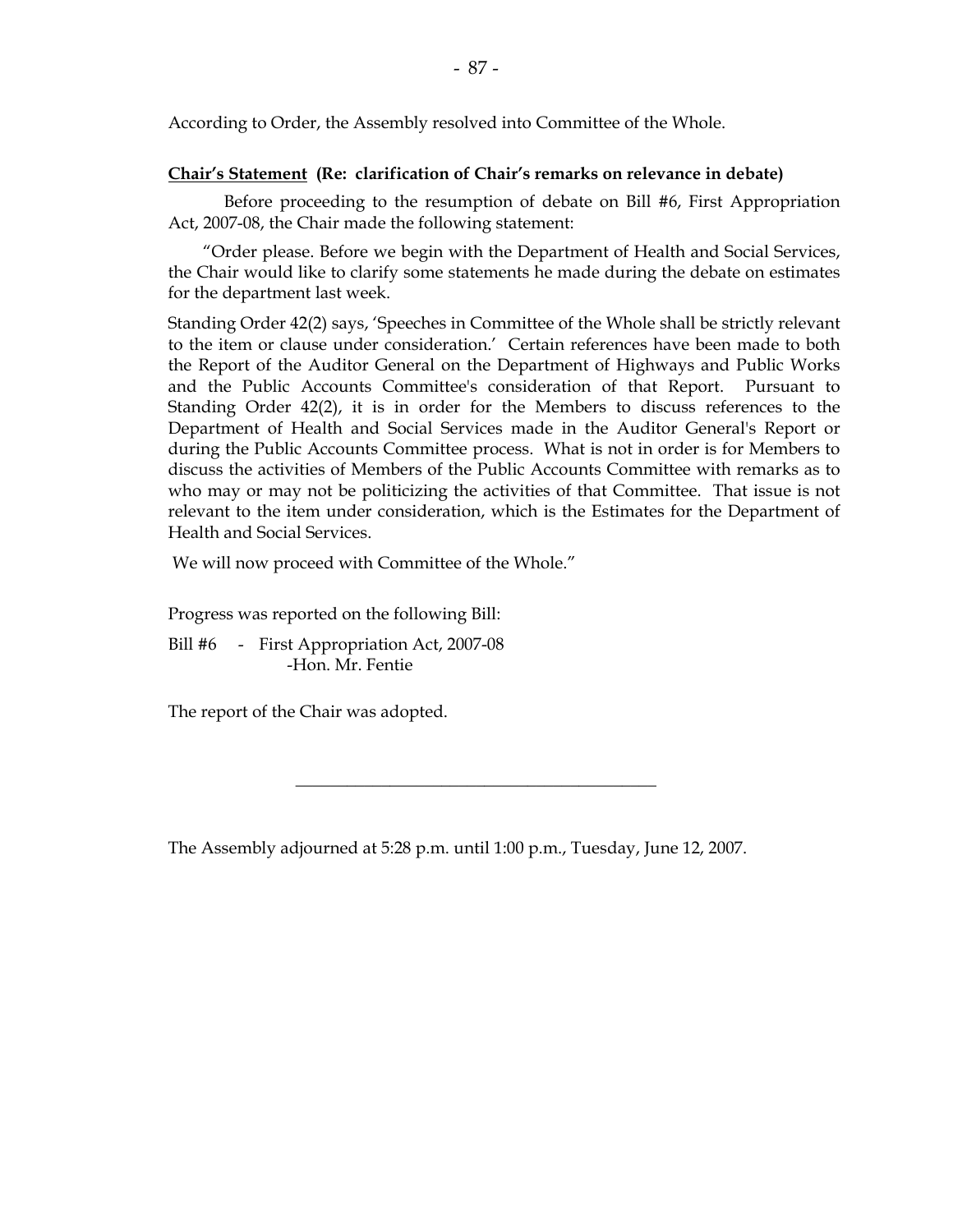### **VOTES AND PROCEEDINGS**

### **of the**

### **YUKON LEGISLATIVE ASSEMBLY**

### **32nd Legislative Assembly First Session**

### Tuesday, June 12, 2007

The Speaker took the Chair at 1:00 p.m.

#### **FILED DOCUMENTS**

 During Question Period, Mr. Inverarity, Member for Porter Creek South, filed the following documents:

- Court recording service contract: letter dated (Feb. 13, 2004) from the Minister of Justice, Hon. Elaine Taylor to Barry E. Prouse, International Reporting Inc., and Joyce Bachli, Mega Reporting Inc. re awarding contract **(Filed Document #24)**
- Court recording service contract: Proposal Form A (dated November 18, 2003) from International Reporting Inc. and Mega Reporting Inc. **(Filed Document #25)**
- Court recording service contract: Contract (dated March 4, 2004) between Government of Yukon and International Reporting Inc. **(Filed Document #26)**

#### **NOTICE RE GOVERNMENT PRIVATE MEMBERS' BUSINESS**

 Pursuant to Standing Order 14.2(7), the Hon. Mr. Cathers, Government House Leader, informed the House that, in the interest of facilitating debate on the budget, the Government Private Member did not wish to identify any items to be called during Government Private Members' Business on Wednesday, June 13, 2007.

#### **COMMITTEE OF THE WHOLE**

According to Order, the Assembly resolved into Committee of the Whole.

Progress was reported on the following Bill:

Bill #6 - First Appropriation Act, 2007-08 -Hon. Mr. Fentie

The report of the Chair was adopted.

The Assembly adjourned at 5:32 p.m. until 1:00 p.m., Wednesday, June 13, 2007.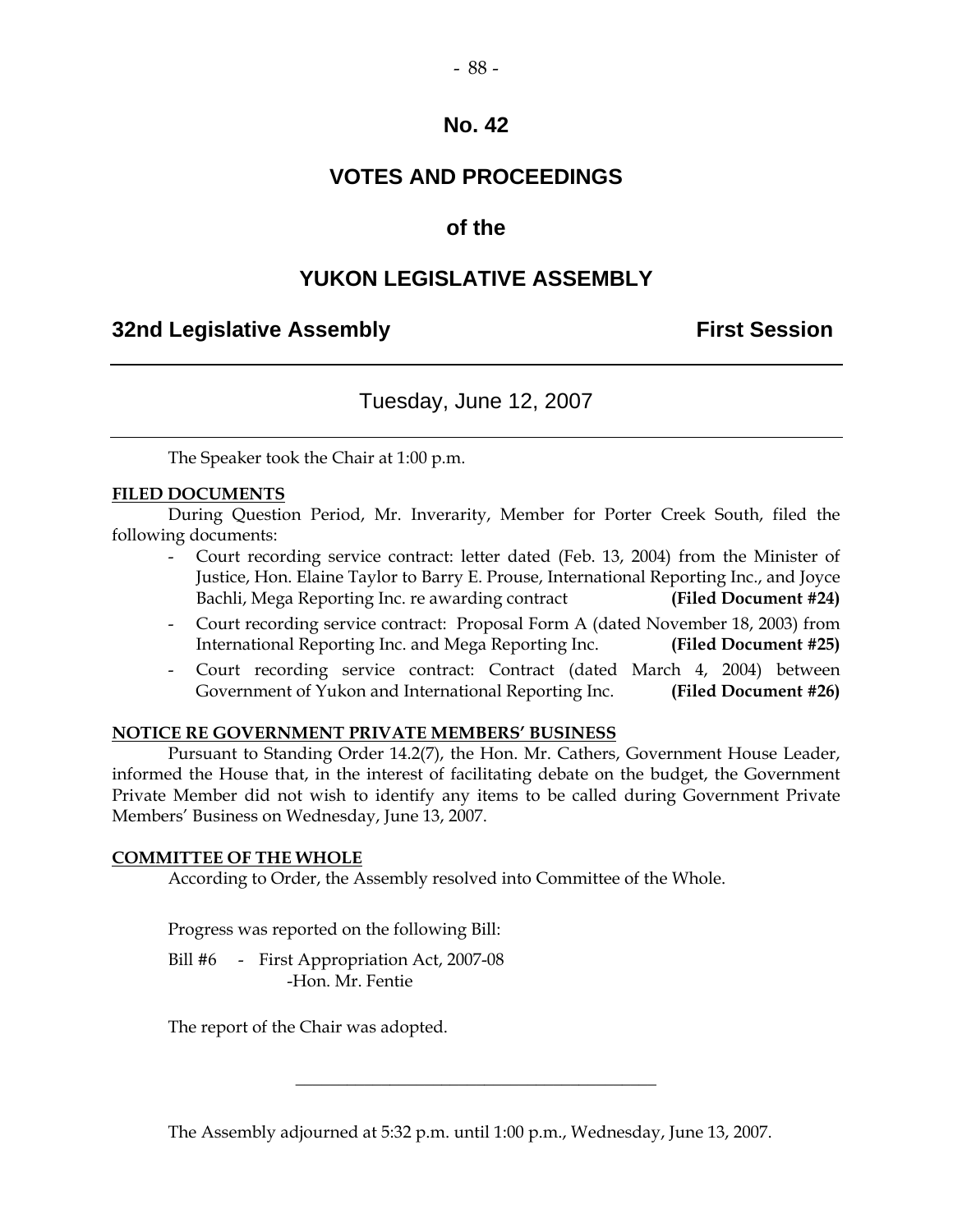### **VOTES AND PROCEEDINGS**

### **of the**

### **YUKON LEGISLATIVE ASSEMBLY**

#### **32nd Legislative Assembly The Contract Session**

### Wednesday, June 13, 2007

The Speaker took the Chair at 1:00 p.m.

#### **TRIBUTES**

#### **Yukon Day**

 The Hon. Mr. Fentie, Premier, Mr. Mitchell, Leader of the Official Opposition, and Mr. Cardiff, Third Party House Leader, recognized June 13 as the 109<sup>th</sup> birthday of Yukon.

#### **ADDRESS BY MR. PATRICK MICHAEL, FORMER CLERK OF THE ASSEMBLY**

 At the direction of the Speaker, the Sergeant-at-Arms escorted Mr. Patrick Michael to the Clerk's Table in recognition of his almost 30 years of service to the Yukon Legislative Assembly as the Clerk of the Assembly. Mr. Michael addressed the Members, officers and staff of the Assembly and the Elections Office, and was warmly welcomed by all.

#### **TABLING RETURNS AND DOCUMENTS**

Hon. Mr. Staffen, Speaker

- Ombudsman and Information and Privacy Commissioner 2006 Annual Report

**(Sessional Paper #27)** 

Hon. Ms. Taylor, Minister of Tourism and Culture

- Yukon Advisory Council on Women's Issues 2006-2007 Annual Report

**(Sessional Paper #28)** 

- Yukon Geographical Place Names Board 2005-2006 Annual Report

**(Filed Document #27)** 

#### **GOVERNMENT MOTIONS**

Moved by the Hon. Mr. Cathers, Government House Leader:

THAT a Select Committee on anti-smoking legislation be established;

THAT the Hon. Brad Cathers be the Chair of that Committee;

THAT the honourable Members Darius Elias and John Edzerza be appointed to the Committee;

THAT Bill #104, entitled *Smoke-free Places Act,* be referred to the Committee;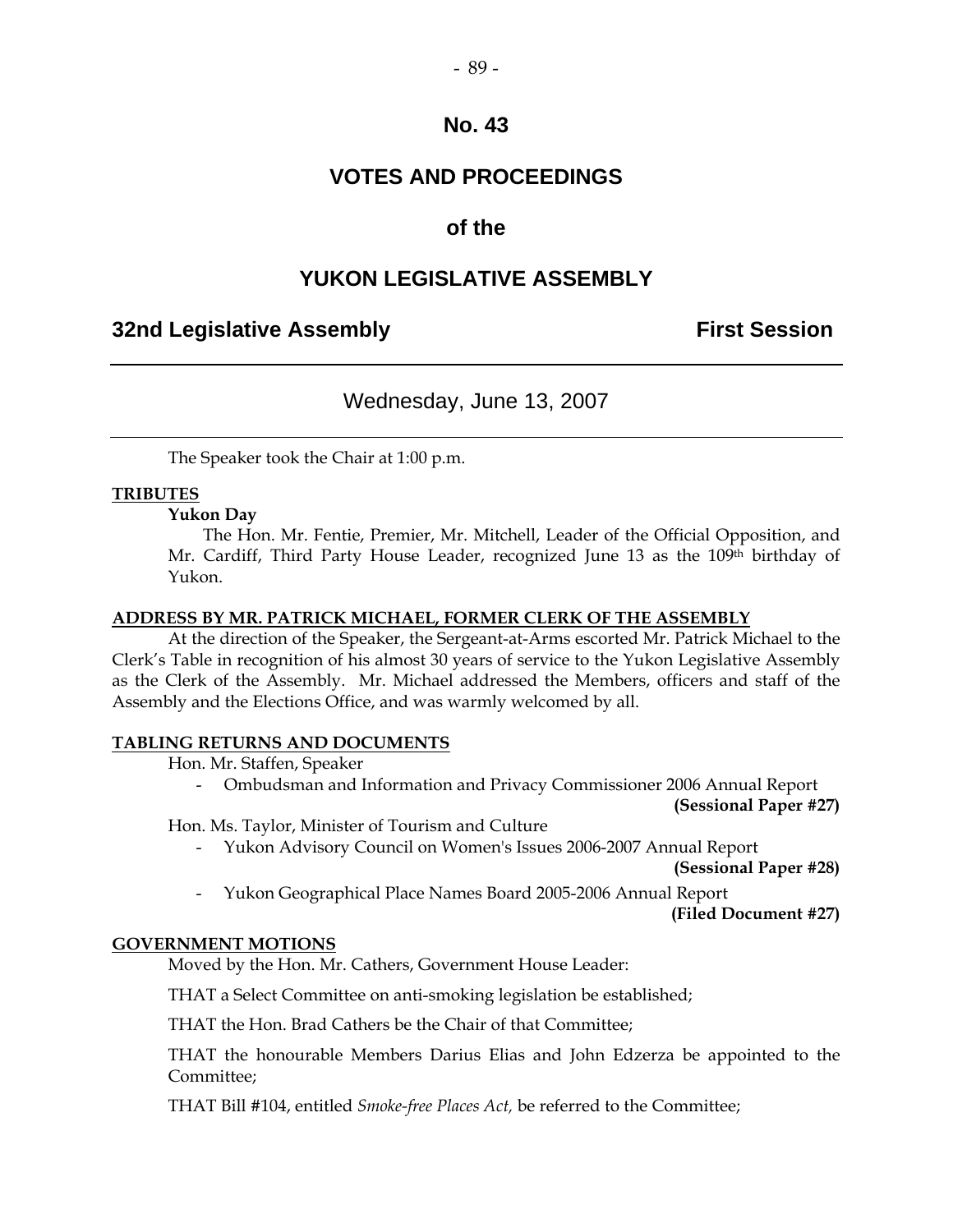THAT the Committee hold hearings for the purpose of receiving the views and opinions of Yukon citizens and interested groups on legislative options for banning smoking in public places;

THAT decisions by the Committee require unanimous agreement by members of the Committee;

THAT the Committee report to the Legislative Assembly no later than the 15<sup>th</sup> day of the next regular sitting day of the Legislative Assembly:

- (a) its findings, if any, related to public opinion on options for legislative change; and
- (b) its recommendations, if any, regarding what form of legislation implementing changes recommended by the Committee should take;

THAT, in the event the Legislative Assembly is not sitting at the time that the Committee is prepared to report, the Chair of the Committee forward copies of the report to all Members of the Legislative Assembly, thereafter make the report public, and subsequently present the report to the Legislative Assembly at the next sitting of the Legislative Assembly;

THAT, during its review of public opinion on legislative options for banning smoking in public places, the Committee be empowered:

- (a) to invite officials from the Government of Yukon to appear as witnesses on technical matters;
- (b) to invite representatives of the Canadian Cancer Society to appear as witnesses on technical matters;
- (c) to engage a technical expert who is not a Member of the Legislative Assembly or an employee of the Government of Yukon to act as a facilitator at the public hearings;
- (d) to invite such other persons as it deems necessary to appear as witnesses on technical matters;
- (e) to hold public hearings;
- (f) to print such papers and evidence as may be ordered by it; and

THAT the Clerk of the Legislative Assembly be responsible for providing the necessary support services to the Committee. **(Motion #143)** 

The question being put on the motion, it was agreed to.

#### **COMMITTEE OF THE WHOLE**

According to Order, the Assembly resolved into Committee of the Whole.

Progress was reported on the following Bill:

Bill #6 - First Appropriation Act, 2007-08 -Hon. Mr. Fentie

The report of the Chair was adopted.

The Assembly adjourned at 5:26 p.m. until 1:00 p.m., Thursday, June 14, 2007.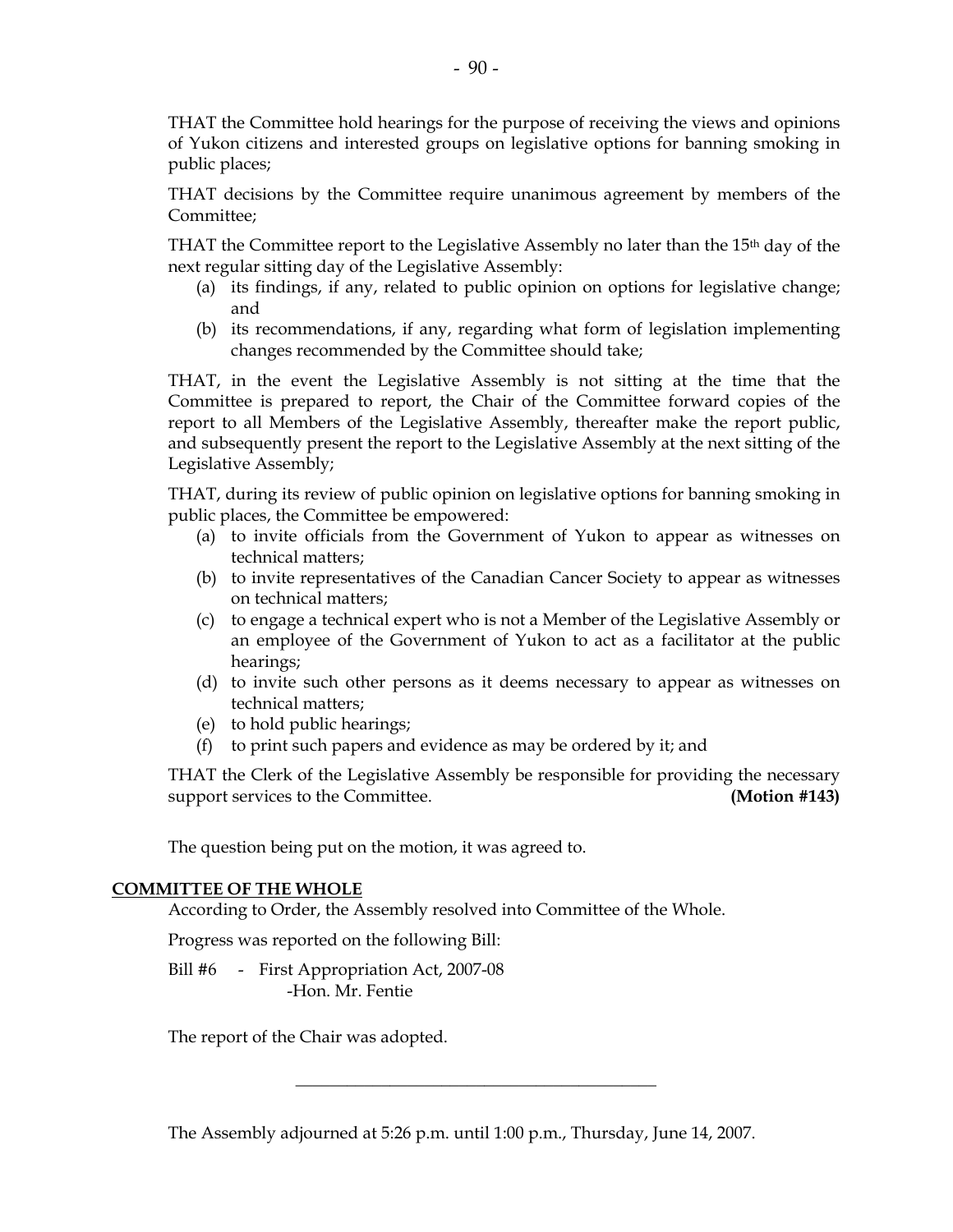### **VOTES AND PROCEEDINGS**

#### **of the**

#### **YUKON LEGISLATIVE ASSEMBLY**

#### **32nd Legislative Assembly The Contract Session**

#### Thursday, June 14, 2007

The Speaker took the Chair at 1:00 p.m.

#### **TRIBUTES**

#### **In remembrance of Emery Shilleto, former Sergeant-at-Arms**

 The Hon. Mr. Hart, Minister of Community Services, paid tribute to former Sergeant-at-Arms, Emery Shilleto, who passed away on May 23, 2007. Mr. Shilleto served the House from November, 1991 to February, 2003. Condolences were extended to his family.

#### **TABLING RETURNS AND DOCUMENTS**

Hon. Mr. Lang, Minister responsible for the Yukon Development Corporation

- Yukon Development Corporation: Protocol re Government of Yukon's interrelations with YDC **(Sessional Paper #29)**
- Yukon Energy Corporation: Protocol re Yukon Development Corporations' role as sole shareholder of YEC **(Sessional Paper #30)**
- Yukon Development Corporation & Yukon Energy Corporation: Shareholder letter of expectations 2007-2008 between corporations and the Minister responsible for **(Sessional Paper #31)**
- Yukon Mine Site Reclamation and Closure Policy (dated January 2006) and *Quartz Mining Act*, Security Regulation OIC 2007/77 **(Sessional Paper #32)**

#### **COMMITTEE OF THE WHOLE**

According to Order, the Assembly resolved into Committee of the Whole.

#### **Chair's Ruling (Re Point of Order of June 13, 2007)**

 "Before we continue with Committee of the Whole, the Chair will rule on a Point of Order raised yesterday by Mr. Rouble.

Toward the end of yesterday's proceedings, Mr. Rouble alerted the Committee to the fact that Mr. McRobb was holding a recording device in his hand during the course of a speech. Mr. Rouble wondered if Mr. McRobb was intending to take photographs in the Chamber.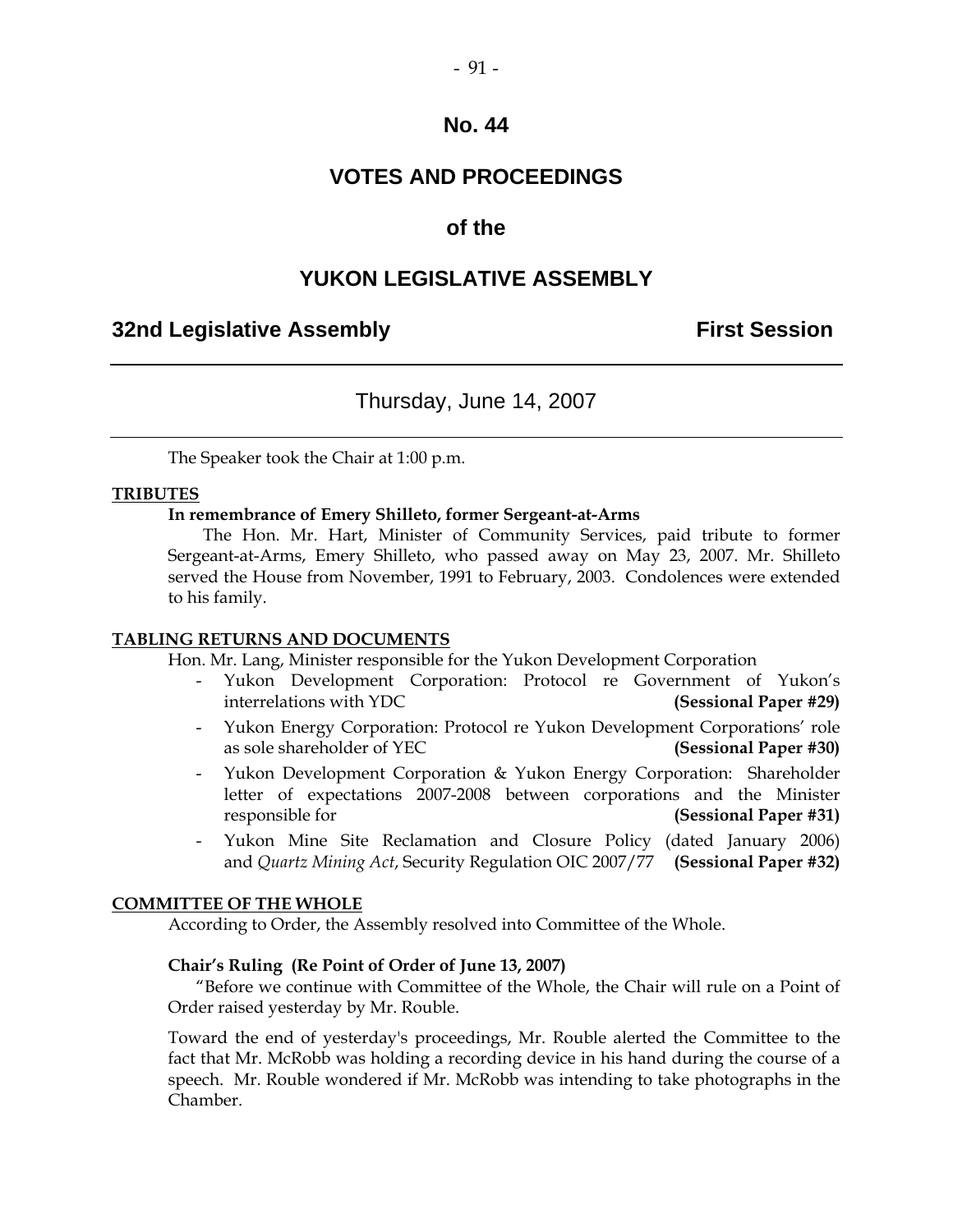Members recall that yesterday, during tributes, the former Clerk was granted permission to address the Assembly. This had never happened before and the Speaker granted Mr. McRobb permission to record the event from his desk. The Chair has no reason to believe that Mr. McRobb used his recording device during Committee of the Whole. The Chair therefore rules that there is no Point of Order; however, the issue deserves further comment.

As Mr. Rouble pointed out, Mr. McRobb had previously raised a Point of Order when he noticed an individual with a recording device in the public gallery. Members, and others, should be aware that one of the fundamental parliamentary privileges is the right of the Assembly to control how its proceedings are recorded and how those recordings are distributed. Any unauthorized recording of the House or Committee proceedings could give rise to a Question of Privilege."

The Committee agreed to report the following Bills without amendment:

- Bill #32 An Act to Amend the Ombudsman Act and the Public Service Group Insurance Benefit Plan Act -Hon. Mr. Hart
- Bill #33 Act to Amend the Waters Act -Hon. Mr. Fentie
- Bill #34 Act to Amend the Liquor Act -Hon. Mr. Kenyon

The Committee resumed consideration (from June 13, 2007) of the following Bill:

Bill #6 - First Appropriation Act, 2007-08 -Hon. Mr. Fentie

#### **Termination of Committee Proceedings as per Standing Order 76(1)**

The Chair made the following statement:

"Order please. The time has reached 5:00 p.m. on this the  $32<sup>nd</sup>$  day of the 2007 Spring Sitting. Standing Order 76(1) states: 'On the day that the Assembly has reached the maximum number of sitting days allocated for that Sitting pursuant to Standing Order 75, the Chair of the Committee of the Whole, if the Assembly is in Committee of the Whole at the time, shall interrupt proceedings at 5:00 p.m. and, with respect to each Government Bill before Committee that the Government House Leader directs to be called, shall:

- (a) put the question on any amendment then before the Committee;
- (b) put the question, without debate or amendment, on a motion moved by a Minister that the Bill, including all clauses, schedules, title and preamble, be deemed to be read and carried;
- (c ) put the question on a motion moved by a Minister that the Bill be reported to the Assembly; and
- (d) when all Bills have been dealt with, recall the Speaker to the Chair to report on the proceedings of the Committee.

It is the duty of the Chair to now conduct the business of the Committee of the Whole in the manner directed by Standing Order 76(1).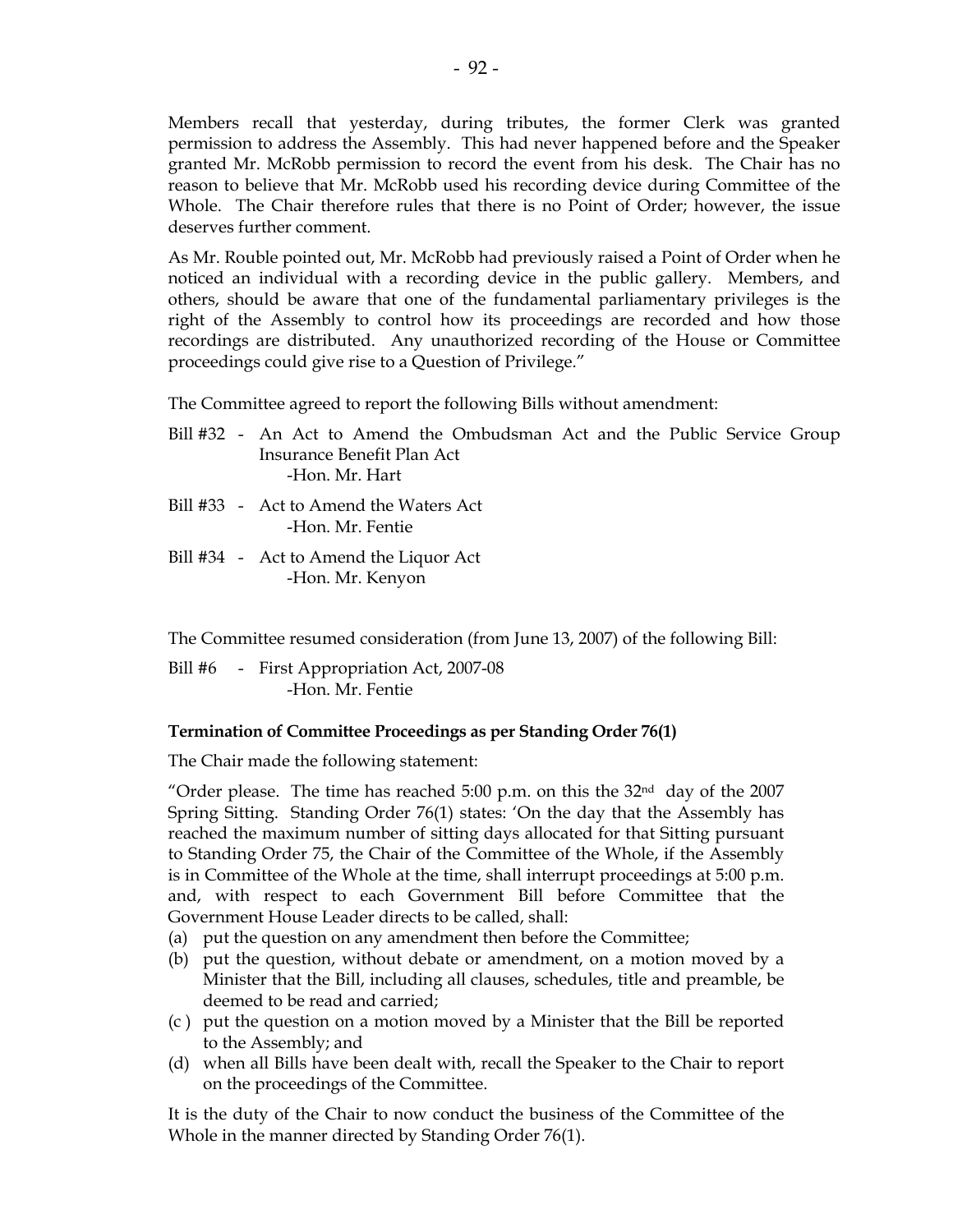The Chair would now ask the Government House Leader to indicate whether Bill #6, the only Government Bill now before the Committee of the Whole, should be called."

The Hon. Mr. Cathers, Government House Leader, directed that Bill #6, entitled First Appropriation Act, 2007-08 be called.

The Committee agreed to report the following Bill without amendment:

 Bill #6 - First Appropriation Act, 2007-08 -Hon. Mr. Fentie

The following Bills were reported without amendment:

- Bill #32 An Act to Amend the Ombudsman Act and the Public Service Group Insurance Benefit Plan Act -Hon. Mr. Hart
- Bill #33 Act to Amend the Waters Act -Hon. Mr. Fentie
- Bill #34 Act to Amend the Liquor Act -Hon. Mr. Kenyon
- Bill #4 Third Appropriation Act, 2006-07 -Hon. Mr. Fentie
- Bill #6 First Appropriation Act, 2007-08 -Hon. Mr. Fentie

The report of the Chair was adopted.

## **SPEAKER'S STATEMENT**

#### **THIRD READING OF BILLS AS PER STANDING ORDER 76(2)**

" Standing Order 76(2) states: 'On the sitting day that the Assembly has reached the maximum number of sitting days allocated for the Sitting pursuant to Standing Order 75, the Speaker of the Assembly, when recalled to the Chair after the House has been in Committee of the Whole, shall:

- (d) with respect to each Government Bill standing on the Order Paper for Third Reading and designated to be called by the Government House Leader,
	- (i) receive a motion for a Third Reading and passage of the Bill, and
	- (ii) put the question, without debate or amendment, on that motion.'

I shall, therefore, ask the Government House Leader to identify which of the Bills now standing at Third Reading the Government wishes to be called."

The Hon. Mr. Cathers, Government House Leader, directed that Bill numbers 32, 33, 34, 4 and 6 be called at this time.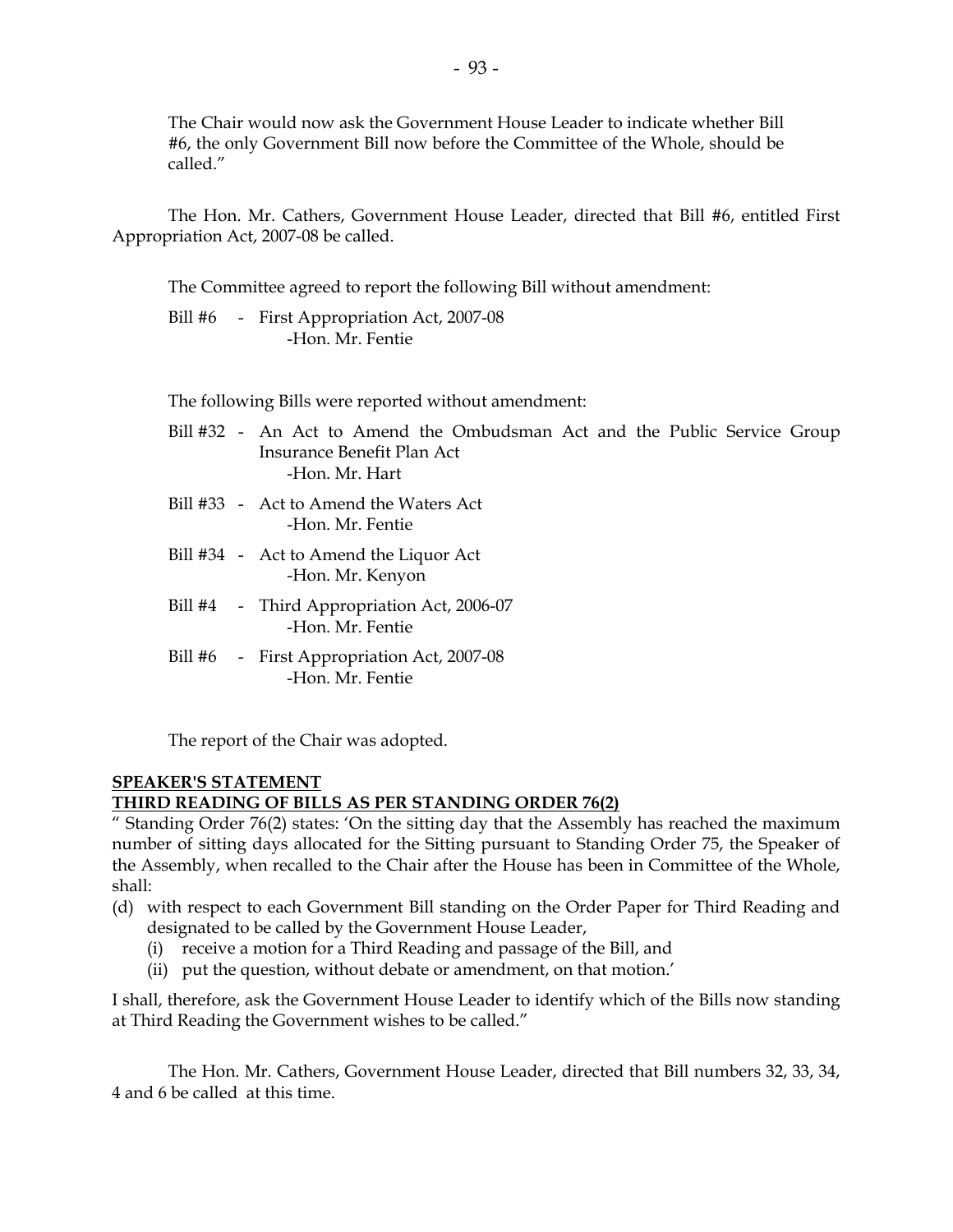#### **GOVERNMENT BILLS (Third Reading)**

The following Bills were read a third time and passed:

- Bill #32 An Act to Amend the Ombudsman Act and the Public Service Group Insurance Benefit Plan Act -Hon. Mr. Hart
- Bill #33 Act to Amend the Waters Act -Hon. Mr. Fentie
- Bill #34 Act to Amend the Liquor Act -Hon. Mr. Kenyon
- Bill #4 Third Appropriation Act, 2006-07 -Hon. Mr. Fentie

The following Bill was called for Third Reading:

Bill #6 - First Appropriation Act, 2007-08 -Hon. Mr. Fentie

 The question being put on the motion for Third Reading of Bill #6, it was agreed to on the following recorded Division:

|                             | YEA                               |                          |   |
|-----------------------------|-----------------------------------|--------------------------|---|
| Fentie<br>Cathers<br>Taylor | Kenyon<br>Rouble<br>Lang          | Horne<br>Hart<br>Nordick | 9 |
|                             | <b>NAY</b>                        |                          |   |
| Mitchell<br>McRobb<br>Elias | Fairclough<br>Inverarity<br>Hardy | Cardiff<br>Edzerza       | 8 |

Bill #6, entitled First Appropriation Act, 2007-08, accordingly, passed the House.

#### **ASSENT TO BILLS**

 The Assembly received the Commissioner, the Hon. Geraldine Van Bibber, in her capacity as Lieutenant-Governor, to give Assent to certain Bills passed by the House.

The Commissioner, having entered the Chamber, took her seat in the Speaker's chair.

The Speaker, the Hon. Ted Staffen, addressed the Commissioner:

 "Madam Commissioner, the Assembly has, at its present Session, passed certain Bills to which, in the name and on behalf of the Assembly, I respectfully request your Assent."

 The Clerk of the Assembly, Floyd McCormick, then read the titles of the Bills which had been passed severally as follows: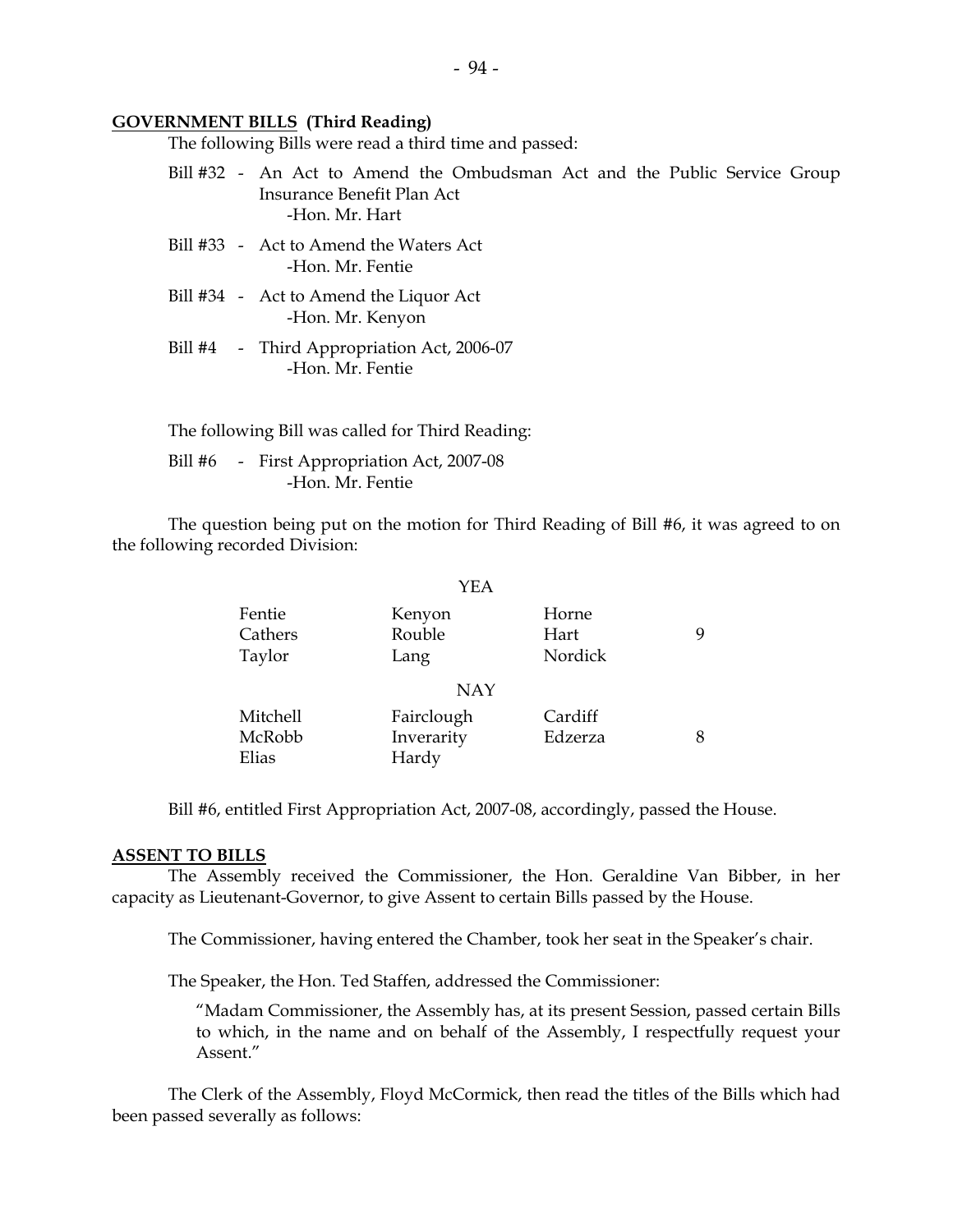An Act to Amend the Ombudsman Act and the Public Service Group Insurance Benefit Plan Act Act to Amend the Waters Act Act to Amend the Liquor Act Third Appropriation Act, 2006-07 First Appropriation Act, 2007-08

 The Commissioner assented the Bills: "I hereby Assent to the Bills as enumerated by the Clerk."

#### **ADJOURNMENT OF THE SITTING**

The Speaker called the House to order and stated:

 "As the House has reached the maximum number of days permitted for the Spring Sitting, as established pursuant to Standing Order 75(3), and the House has completed consideration of the designated legislation, it is the duty of the Chair to declare that this House now stands adjourned."

 $\frac{1}{2}$  ,  $\frac{1}{2}$  ,  $\frac{1}{2}$  ,  $\frac{1}{2}$  ,  $\frac{1}{2}$  ,  $\frac{1}{2}$  ,  $\frac{1}{2}$  ,  $\frac{1}{2}$  ,  $\frac{1}{2}$  ,  $\frac{1}{2}$  ,  $\frac{1}{2}$  ,  $\frac{1}{2}$  ,  $\frac{1}{2}$  ,  $\frac{1}{2}$  ,  $\frac{1}{2}$  ,  $\frac{1}{2}$  ,  $\frac{1}{2}$  ,  $\frac{1}{2}$  ,  $\frac{1$ 

The Assembly adjourned at 5:17 p.m.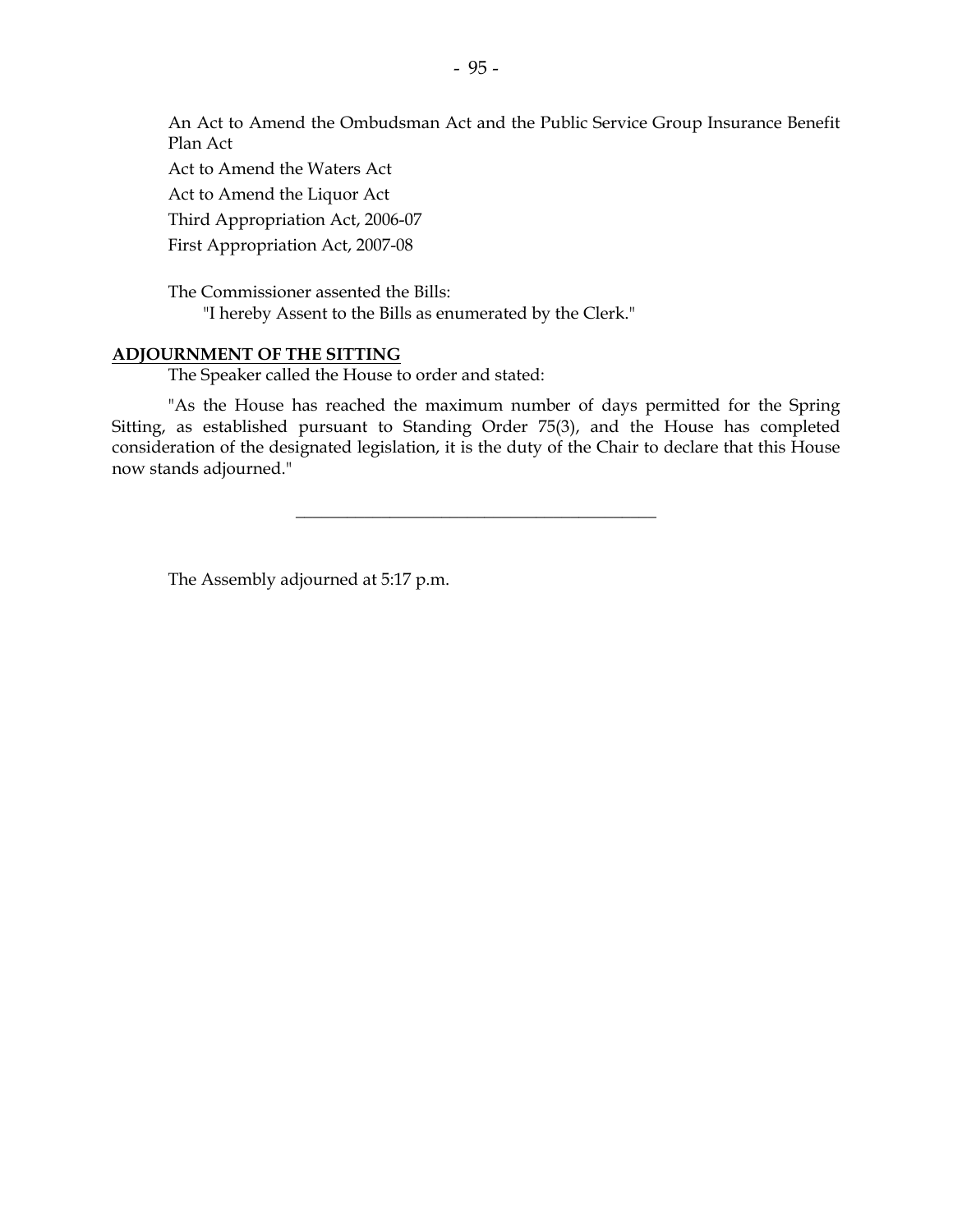### **INDEX TO JOURNALS**

### **First Session Contract Session Contract Session Contract Contract Contract Contract Contract Contract Contract Contract Contract Contract Contract Contract Contract Contract Contract Contract Contract Contract Contract Co**

#### **April 19, 2007 – June 14, 2007**

### **YUKON LEGISLATIVE ASSEMBLY**

| A                                                |                      |                                                          |                   |  |  |  |  |
|--------------------------------------------------|----------------------|----------------------------------------------------------|-------------------|--|--|--|--|
|                                                  |                      |                                                          | <b>PAGE</b>       |  |  |  |  |
| <b>ADJOURNMENT OF THE SITTING</b>                |                      |                                                          | .95               |  |  |  |  |
| <b>ADDRESS BY FORMER CLERK</b>                   |                      |                                                          |                   |  |  |  |  |
| <b>ASSENT TO BILLS</b>                           |                      |                                                          |                   |  |  |  |  |
| B                                                |                      |                                                          |                   |  |  |  |  |
|                                                  | <b>Abbreviations</b> |                                                          |                   |  |  |  |  |
| <b>1R</b> - First Reading of Bill                |                      | <b>C/W</b> - (Reported out of)<br>Committee of the Whole | <b>P</b> - Passed |  |  |  |  |
| 2R - Second Reading<br><b>3R</b> - Third Reading |                      |                                                          | A - Assent        |  |  |  |  |
|                                                  |                      |                                                          |                   |  |  |  |  |

#### **BILLS**

(For Progress of Bills chart see Appendix A)

#### **Bills, Government**

| Bill # | Title                                                                                         | 1R             | 2R             | C/W           | <b>3R&amp;P</b> | A              |
|--------|-----------------------------------------------------------------------------------------------|----------------|----------------|---------------|-----------------|----------------|
| 6      | First Appropriation Act, 2007-08                                                              | $07 - 04 - 19$ | 07-04-26       | $07 - 6 - 14$ | 07-06-14        | 07-06-14       |
| 5      | Interim Supply Appropriation Act,<br>2007-08                                                  | $07-04-19$     | $07-04-26$     | $07-04-26$    | $07 - 04 - 30$  | $07 - 04 - 30$ |
| 34     | Liquor Act, Act to Amend the                                                                  | 07-04-23       | $07 - 05 - 03$ | $07 - 6 - 14$ | $07 - 06 - 14$  | 07-06-14       |
| 32     | Ombudsman Act and the Public<br>Service Group Insurance Benefit<br>Plan Act, Act to Amend the | 07-04-23       | $07 - 05 - 03$ | $07 - 6 - 14$ | 07-06-14        | 07-06-14       |

**(continued)**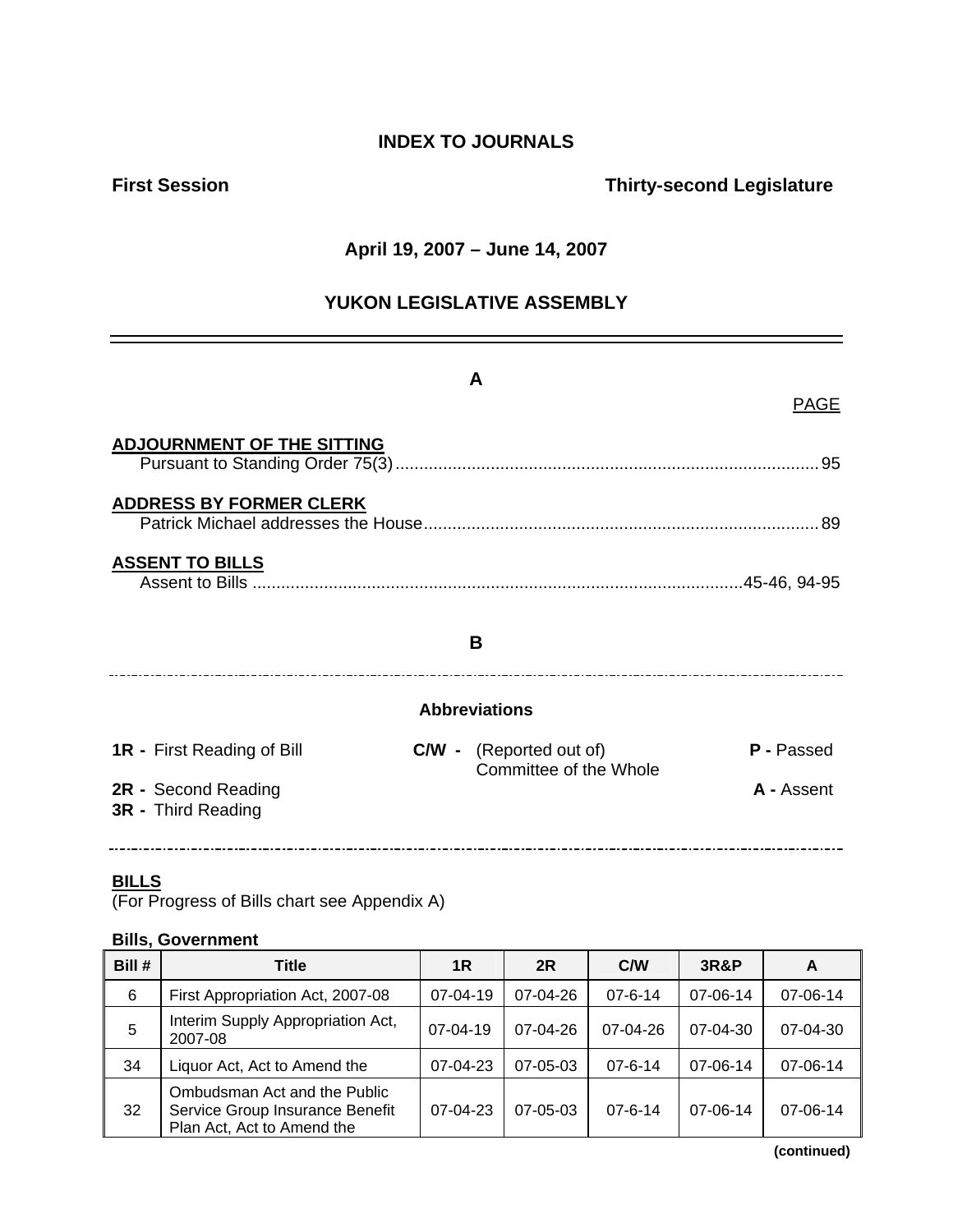| Bill # | Title                            | 1R                | 2R         | C/W           | <b>3R&amp;P</b> |          |
|--------|----------------------------------|-------------------|------------|---------------|-----------------|----------|
| 4      | Third Appropriation Act, 2006-07 | 07-04-19 07-04-30 |            | $07 - 6 - 14$ | 07-06-14        | 07-06-14 |
| 33     | Waters Act, Act to Amend the     | $07-04-23$        | $07-05-03$ | $07 - 6 - 14$ | 07-06-14        | 07-06-14 |

#### **Bills, Other Than Government**

| Bill # | Title                                               | 1R       | 2R       | C/W | <b>3R&amp;P</b> | A |
|--------|-----------------------------------------------------|----------|----------|-----|-----------------|---|
| 101    | Act to Perpetuate a Certain<br><b>Ancient Right</b> | 06-11-23 |          |     |                 |   |
| 102    | Human Rights Act, Act to Amend<br>the               | 07-04-23 |          |     |                 |   |
| 103    | Apology Act                                         | 07-04-24 |          |     |                 |   |
| 104    | Smoke-free Places Act                               | 07-04-30 | 07-05-09 |     |                 |   |

### **C**

#### **CHAIR, COMMITTEE OF THE WHOLE**

| Rulings                                                                    |  |
|----------------------------------------------------------------------------|--|
|                                                                            |  |
|                                                                            |  |
| <b>Statements</b>                                                          |  |
|                                                                            |  |
|                                                                            |  |
| Re: Termination of Committee Proceedings as per Standing Order 76(1) 92-93 |  |
|                                                                            |  |
| <b>CHANGES TO ORDER PAPER</b>                                              |  |
| Motion Nos. 3, 54 and 60 outdated and removed from the Order Paper36       |  |
|                                                                            |  |
|                                                                            |  |
|                                                                            |  |
| CLERK OF THE LEGISLATIVE ASSEMBLY (Floyd McCormick)                        |  |
|                                                                            |  |
|                                                                            |  |
| <b>COMMISSIONER (Hon. Geraldine Van Bibber)</b>                            |  |
|                                                                            |  |
|                                                                            |  |
| <b>COMMITTEES, STANDING</b>                                                |  |
| <b>Public Accounts</b>                                                     |  |
|                                                                            |  |
|                                                                            |  |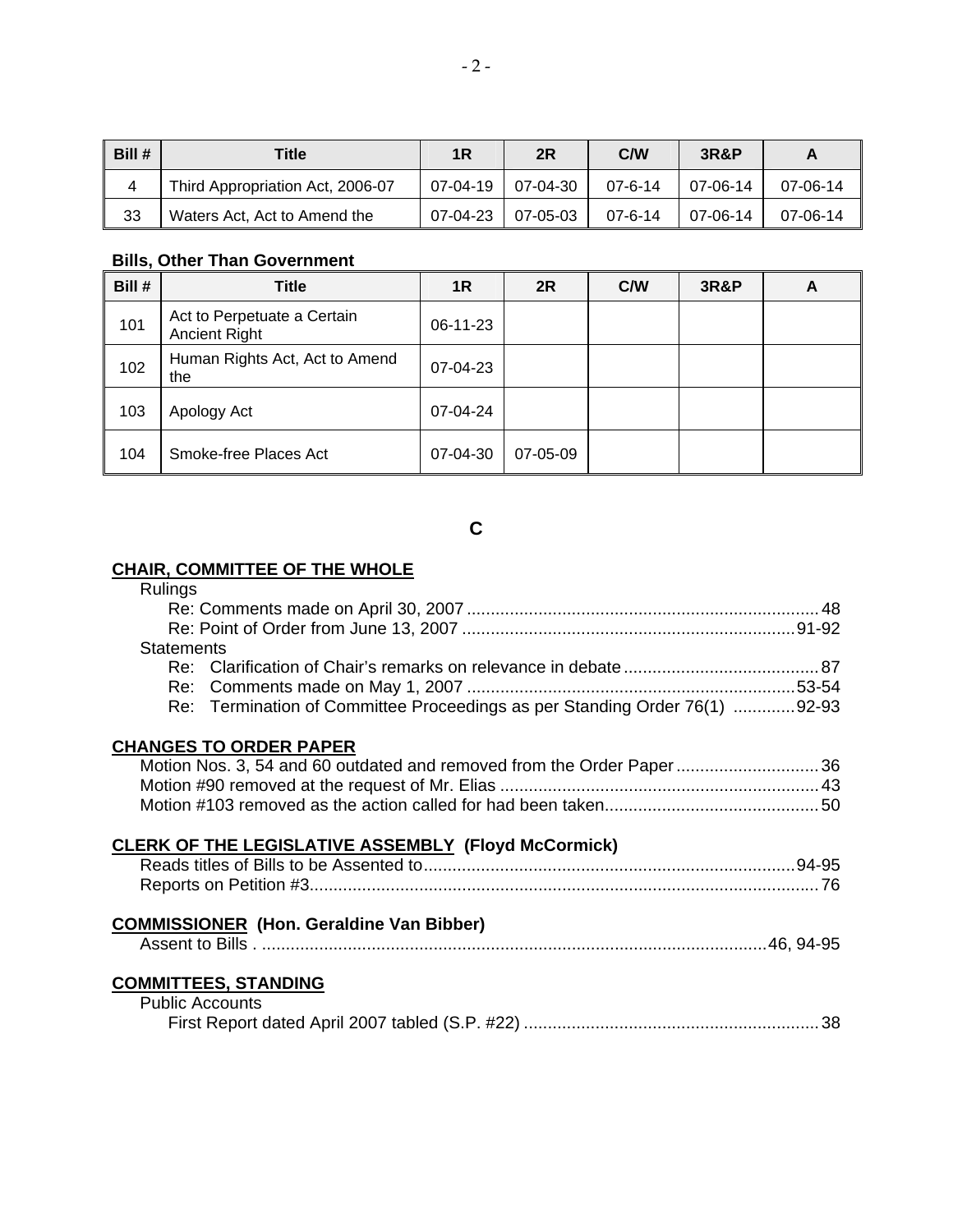#### **DEBATE**

| Adjourned:                                                                    |  |
|-------------------------------------------------------------------------------|--|
|                                                                               |  |
|                                                                               |  |
|                                                                               |  |
|                                                                               |  |
|                                                                               |  |
|                                                                               |  |
|                                                                               |  |
| Motion #113 amendment and motion – pursuant to Standing Order 2(2) (Horne) 79 |  |
|                                                                               |  |
|                                                                               |  |

### **DEPUTY CLERK, ACTING (Douglas Arnott)**

| Reports on Petition #2. |  |
|-------------------------|--|

### **DIVISION**

| Motion #96 (Division called by Speaker pursuant to Ombudsman Act)  48 |  |
|-----------------------------------------------------------------------|--|
|                                                                       |  |
|                                                                       |  |
|                                                                       |  |
|                                                                       |  |

### **F**

### **FILED DOCUMENTS**

| A Northern Vision: A Stronger North and a Better Canada (dated May 2007)<br>75                                                                                                                                                                               |  |
|--------------------------------------------------------------------------------------------------------------------------------------------------------------------------------------------------------------------------------------------------------------|--|
| Court recording service contract: Contract (dated March 4, 2004) between the<br>Government of Yukon and International Reporting Inc. (07-1-26) (Inverarity) 88                                                                                               |  |
| Court Recording Contract (dated March 4, 2004) between the Government of                                                                                                                                                                                     |  |
| Court recording service contract: letter dated (Feb. 13, 2004) from the Minister of<br>Justice, Hon. Elaine Taylor to Barry E. Prouse, International Reporting Inc., and<br>Joyce Bachli, Mega Reporting Inc. re awarding contract (07-1-24) (Inverarity) 88 |  |
| Court recording service contract: Proposal Form A (dated November 18, 2003)<br>from International Reporting Inc. and Mega Reporting Inc. (07-1-25) (Inverarity) 88                                                                                           |  |
| Dawson City Wastewater Treatment Plant Report (dated July 12, 2002): letter<br>re (dated June 1, 2007) from Andrea Yust, Municipal Solutions Developer<br>Western Canada, GE Water & Process Technologies to Mr. Mitchell, Leader<br>(continued)             |  |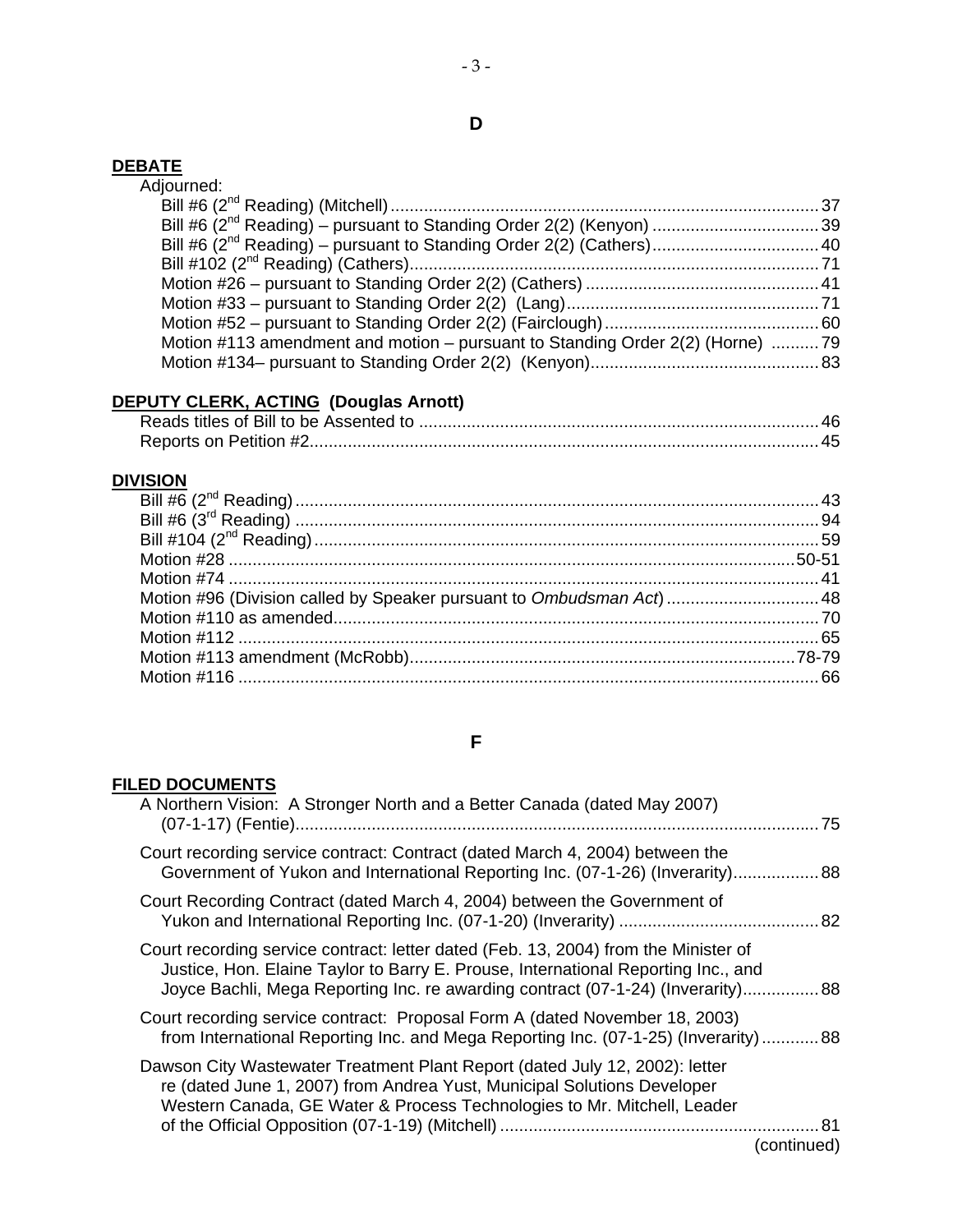#### **FILED DOCUMENTS (continued)**

| Education Reform Team: letter (dated March 16, 2007) to Mr. Ed Schulz,<br>CYFN Co-Chair, Education Reform, and Dr. Colin Kelly, YTG Co-Chair,<br>Education Reform, from Patrick Rouble, Minister of Education, Chief Joe<br>Linklater, Chair of the Chiefs, Committee on Education, and Chief Liard |  |
|-----------------------------------------------------------------------------------------------------------------------------------------------------------------------------------------------------------------------------------------------------------------------------------------------------|--|
|                                                                                                                                                                                                                                                                                                     |  |
| Social housing eligibility criteria: letter (dated May 1, 2007) from the<br>Hon. Mr. Kenyon, Minister responsible for Yukon Housing Corporation                                                                                                                                                     |  |
| Watson Lake Multi-Level Care Facility: Consultant Services Contract between<br>Northern Climate Engineering Ltd, and the Government of Yukon, Department                                                                                                                                            |  |
| Yukon Geographical Place Names Board 2005-2006 Annual Report                                                                                                                                                                                                                                        |  |
| Yukon Government, previous correspondence to: letter (dated May 15, 2007)<br>from Ruth Massie, Chief, Ta'an Kwach'an Council, to Hon. Dennis Fentie,                                                                                                                                                |  |
| Yukon Hospital Corporation, Board of Trustees: letter of resignation from Marny<br>Ryder (dated November 12, 2006) to the Minister of Health and Social Services,                                                                                                                                   |  |
| Yukon Lottery Commission 2005-06 Annual Report (07-1-15) (Kenyon)52                                                                                                                                                                                                                                 |  |

#### **I**

#### **INTRODUCTIONS**

#### **L**

#### **LEGISLATIVE ASSEMBLY**

**Sessional Summary** Divisions – 10 Filed Documents - 14 Government Bills Introduced this sitting - 6 Government Bills Passed - 6 Legislative Returns - 0 Motions Debated, Government - 6 Motions Passed, Government - 6 Motions Debated, Other than Government - 8 Motions Passed, Other than Government - 4 Petitions – 2 Sessional Papers - 14 Sitting Days -32 Written Questions - 0 **LENGTH OF SITTING**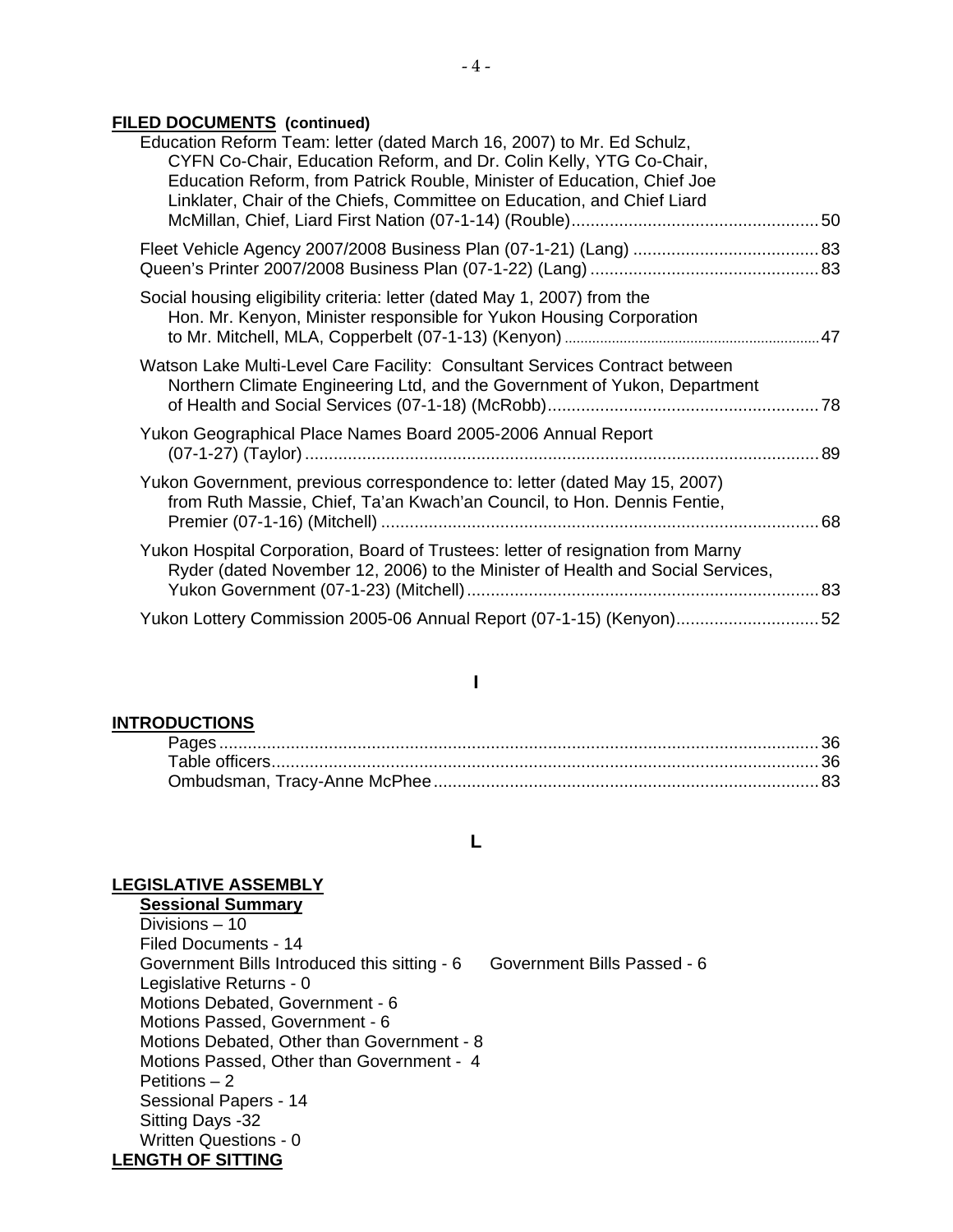| Aareed to on<br>Mav |  |  |
|---------------------|--|--|
|---------------------|--|--|

#### **M**

### **MINISTERIAL STATEMENTS**

| <b>Cathers</b>               |  |
|------------------------------|--|
| (Health and Social Services) |  |
|                              |  |
|                              |  |
| <b>MOMENT OF SILENCE</b>     |  |
|                              |  |

### **MONEY MESSAGE**

|--|

| <b>MOTIONS - GOVERNMENT</b>                                                                                                                               | <b>Member</b>  | Page  | <b>Amendment</b> | <b>Disposition</b>  |
|-----------------------------------------------------------------------------------------------------------------------------------------------------------|----------------|-------|------------------|---------------------|
| Anti-smoking legislation: establish an all-party<br>Select Committee on (#73)                                                                             | Cathers        | 72    |                  | Carried             |
| Appointments to Major Government Boards<br>and Committees, Standing Committee:<br>Cathers, Taylor, Nordick, Inverarity & Edzerza<br>be appointed $(\#70)$ | Cathers        | 72    |                  | Carried             |
| Appointments to and Mandate for Select<br>Committee on Anti-smoking legislation (#143)                                                                    | Cathers        | 89-90 |                  | Carried             |
| Ombudsman: appointment of Tracy-Anne<br>McPhee for a 5 year term effective April 9,<br>2007 (#96)                                                         | Fentie         | 47-48 |                  | Carried             |
| Whistle-blower Protection, Select Committee:<br>be established with Staffen, Kenyon, Nordick,<br>Fairclough & Cardiff be appointed (#125)                 | Cathers        | 72-73 |                  | Carried             |
| Labour pool entry-level jobs: incentives to<br>increase (#28)                                                                                             | Nordick        | 50-51 |                  | Carried             |
| <b>MOTIONS - OTHER THAN GOVERNMENT</b>                                                                                                                    | <b>Member</b>  | Page  | <b>Amendment</b> | <b>Disposition</b>  |
| Children's Act review: make a priority (#26)                                                                                                              | Edzerza        | 41    |                  | Adjourned<br>debate |
| Climate change: take action to address the<br>environmental and economic effects of (#74)                                                                 | Mitchell       | 41    |                  | Carried             |
| Correctional facility: construction of new facility<br>to incorporate treatment and programming<br>support $(#116)$                                       | <b>Nordick</b> | 65    |                  | Carried             |
| Education Reform Project report: tabling of in<br>the fall of 2007 after conclusion of public<br>consultation (#52)                                       | Fairclough     | 60    | 60 Carried       | Adjourned<br>debate |
|                                                                                                                                                           |                |       |                  | (continued)         |
| <b>MOTIONS - OTHER THAN GOVERNMENT</b>                                                                                                                    | <b>Member</b>  | Page  | <b>Amendment</b> | <b>Disposition</b>  |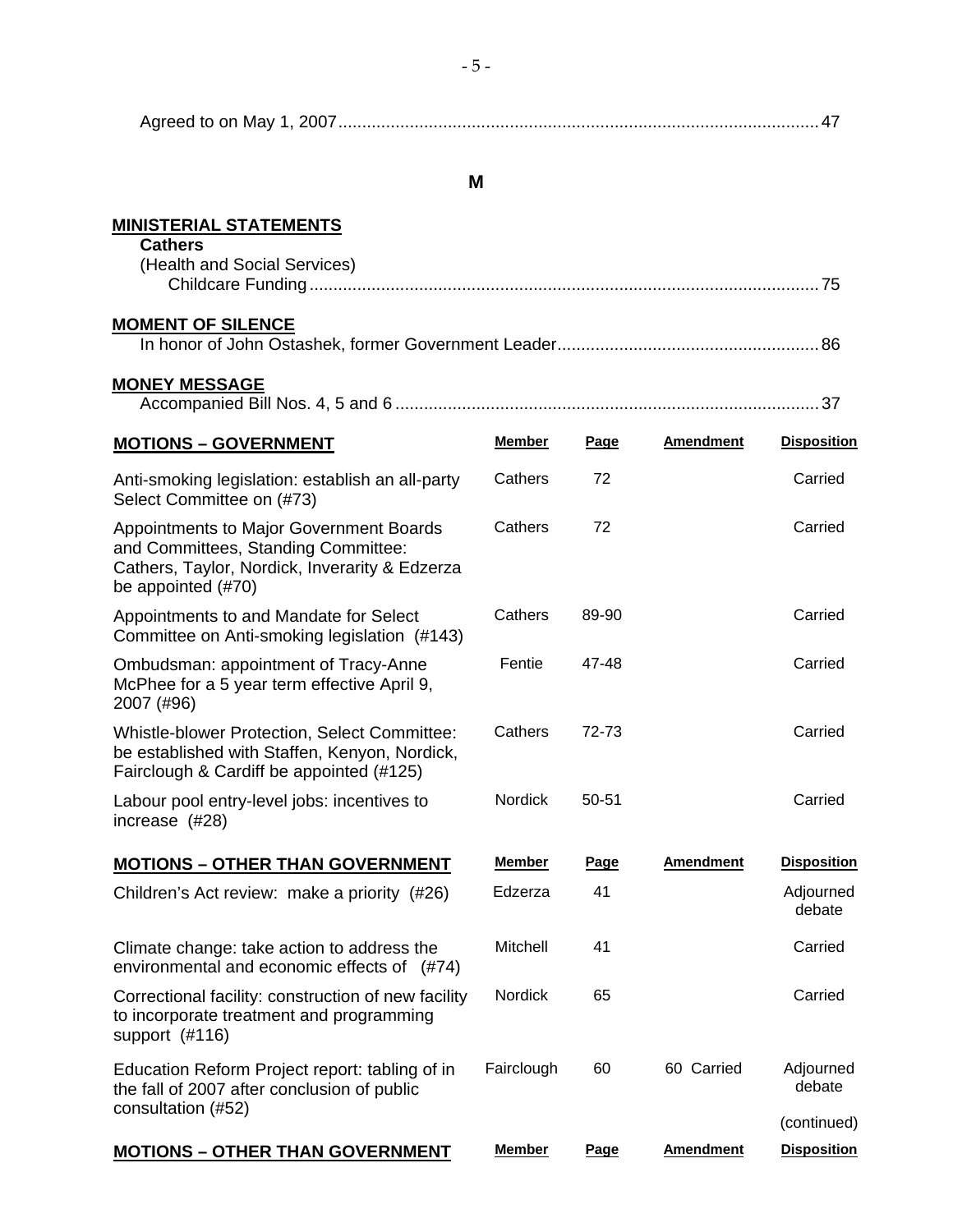| - <sub>/</sub>                                                                                                                                         |                |       |                                                                      |                       |
|--------------------------------------------------------------------------------------------------------------------------------------------------------|----------------|-------|----------------------------------------------------------------------|-----------------------|
| Electrical grid: Development of a territory-wide<br>grid $(\#113)$                                                                                     | <b>Nordick</b> | 78-79 | #1 - 78<br>Negatived<br>78 Sub-<br>amendment<br>(ruled out of order) | Adjourned<br>debate   |
|                                                                                                                                                        |                |       | #2 - 79<br>Adjourned<br>debate                                       |                       |
| Energy Policy: development of (#33)                                                                                                                    | McRobb         | 71    |                                                                      | Adjourned<br>debate   |
| Homeowner Protection Act, development and<br>implementation of (#134)                                                                                  | Hardy          | 83    |                                                                      | Adjourned<br>debate   |
| MLA remuneration: establish an independent,<br>non-partisan commission to review (#110)                                                                | Cardiff        | 70    | 70 Carried                                                           | Carried as<br>amended |
| Sport and Culture initiative and Best Ever<br>Program: continue to implement and expand<br>through the bilateral agreement with Sport<br>Canada (#112) | <b>Nordick</b> | 65    |                                                                      | Carried               |

**N** 

#### **NOTICE RE GOVERNMENT PRIVATE MEMBERS' BUSINESS**

|--|--|

#### **NOTICE RE OPPOSITION PRIVATE MEMBERS' BUSINESS**

|--|--|--|--|

#### **P**

# **PAGES**

|--|--|--|

#### **PETITIONS**

| New community and recreation centre in Old Crow (#2) |  |
|------------------------------------------------------|--|
|                                                      |  |
|                                                      |  |
|                                                      |  |
|                                                      |  |
| Rate Stabilization Fund (#3)                         |  |
|                                                      |  |
|                                                      |  |
|                                                      |  |
|                                                      |  |
|                                                      |  |

## **(continued)**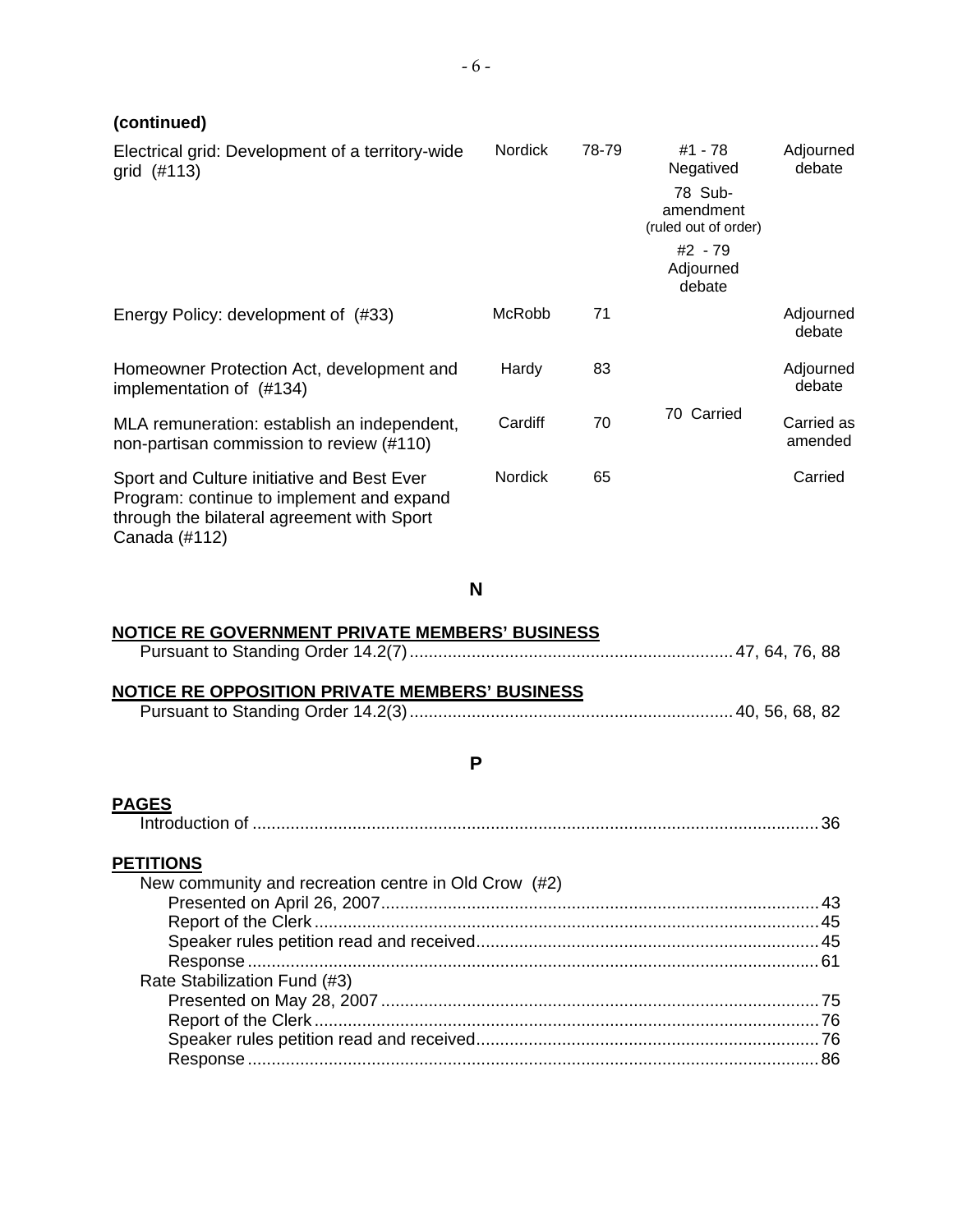### **QUORUM COUNT**

|  | (House adjourned due to lack of quorum) |  |  |  |
|--|-----------------------------------------|--|--|--|

### **S**

### **SESSIONAL PAPERS**

| Absence of Members from Sittings of the Legislative Assembly and its Committees:<br>Report of the Clerk of the Legislative Assembly (dated April 19, 2007)  |  |
|-------------------------------------------------------------------------------------------------------------------------------------------------------------|--|
| Auditor General of Canada, Office of the: Transportation Capital program and<br>Property Management, Department of Highways and Public Works (dated         |  |
| Crime Prevention and Victim Services Trust Fund 2005-06 Annual Report                                                                                       |  |
| Education, Department of: 2005-06 School Year Annual Report (Rouble)59                                                                                      |  |
| General Election 2006: the Report of the Chief Electoral Officer of Yukon                                                                                   |  |
| Ombudsman and Information and Privacy Commissioner 2006 Annual Report                                                                                       |  |
| Public Accounts, Standing Committee on: First Report (dated April 2007) (Vol. 17)                                                                           |  |
| Travel Expenses of Members of the Yukon Legislative Assembly 2006-2007,                                                                                     |  |
| Yukon Advisory Council on Women's Issues 2006-2007 Annual Report (07-1-28)                                                                                  |  |
| Yukon College 2005/2006 Annual Report and audited Financial Statements<br>(dated October 27, 2006) prepared by the Office of the Auditor General of         |  |
| Yukon Development Corporation: Protocol re Government of Yukon's interrelations                                                                             |  |
| Yukon Development Corporation & Yukon Energy Corporation: Shareholder letter<br>of expectations 2007-2008 between corporations and the Minister responsible |  |
| Yukon Energy Corporation: Protocol re Yukon Development Corporations' role as                                                                               |  |
| Yukon Mine Site Reclamation and Closure Policy (dated January 2006) and                                                                                     |  |
| <b>SPEAKER (Hon. Ted Staffen)</b>                                                                                                                           |  |
| Calls for Recorded Division - appointment of Ombudsman (May 1/07)  48                                                                                       |  |

### **Q**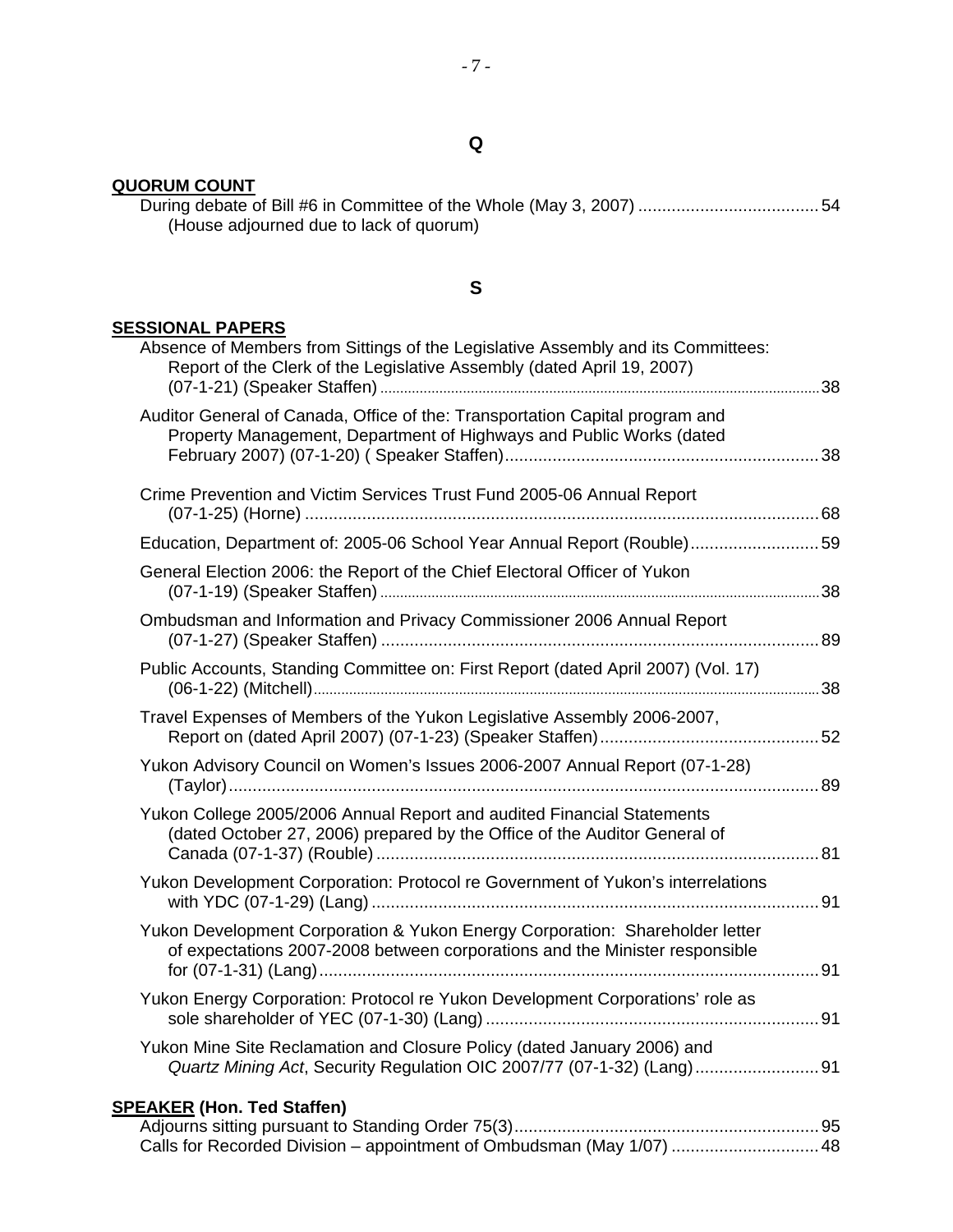### (continued)

### **SPEAKER (Hon. Ted Staffen) (continued)**

| Declares that the House shall sit a maximum of 32 days, last day being          |  |
|---------------------------------------------------------------------------------|--|
| Informs the House of the death of Emery Shilleto, former Sergeant-at-Arms 91    |  |
| Informs the House of the death of Frank Ursich, former Sergeant-at-Arms 65      |  |
| Informs the House of the death of John Ostashek, former Government Leader  86   |  |
|                                                                                 |  |
|                                                                                 |  |
|                                                                                 |  |
|                                                                                 |  |
|                                                                                 |  |
|                                                                                 |  |
| Rulings:                                                                        |  |
|                                                                                 |  |
| Re: Point of Order with regard to questions being within the purview of         |  |
|                                                                                 |  |
|                                                                                 |  |
| Re: Question of Privilege (raised in Committee of the Whole, May 7, 2007) 56-57 |  |
|                                                                                 |  |
| Statements:                                                                     |  |
|                                                                                 |  |
|                                                                                 |  |
|                                                                                 |  |
|                                                                                 |  |

### **T**

#### **TERMINATION OF SITTING (SO 76)**

#### **TRIBUTES**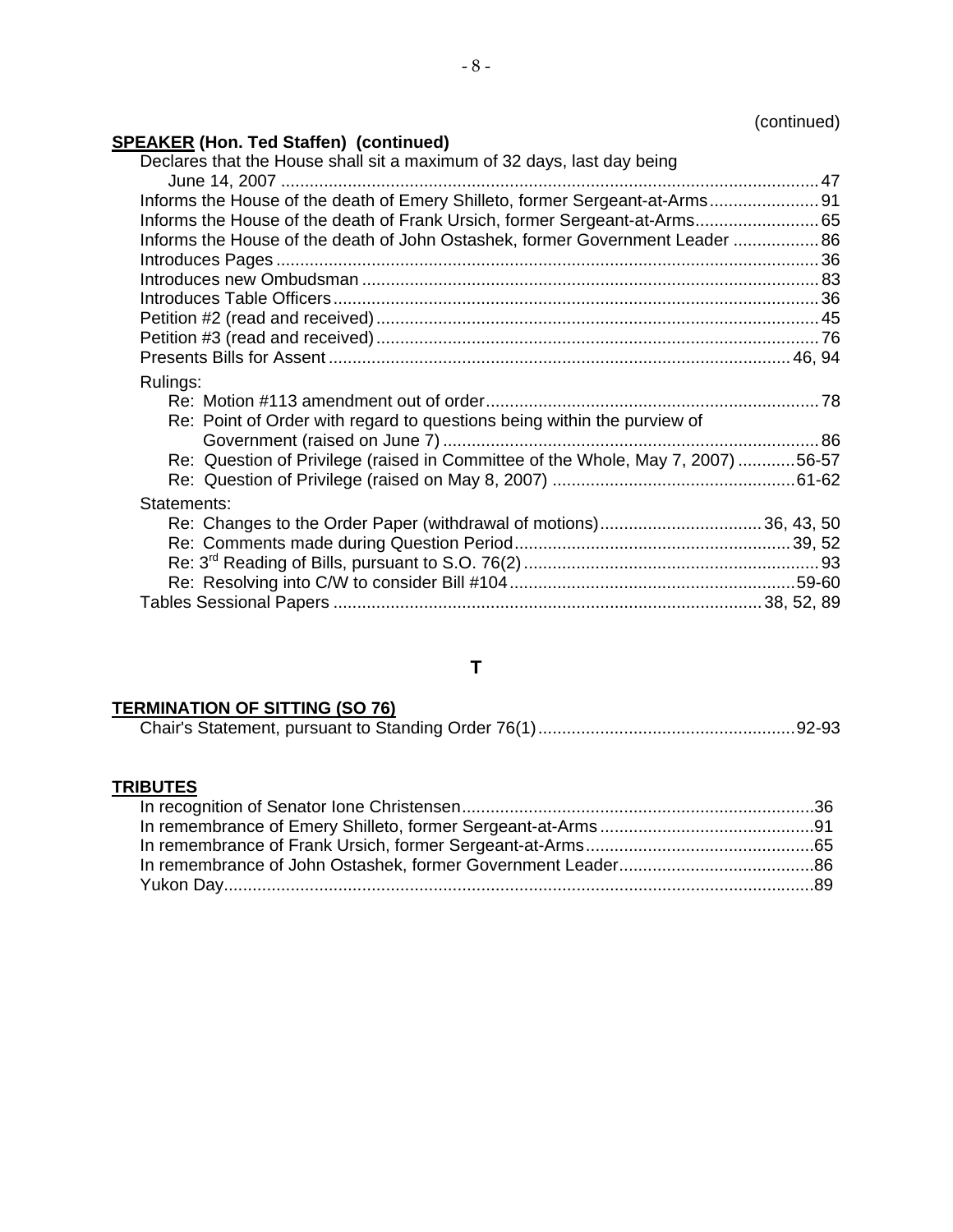### **YUKON LEGISLATIVE ASSEMBLY**

Motions adopted during the First Session of the 32nd Legislative Assembly

April 19, 2007 – June 14, 2007

 Note: The following is an unofficial consolidation of the substantive motions adopted during the time period noted above. If motions were amended before adoption, the amendment is incorporated in the text and a notation made that the motion was amended.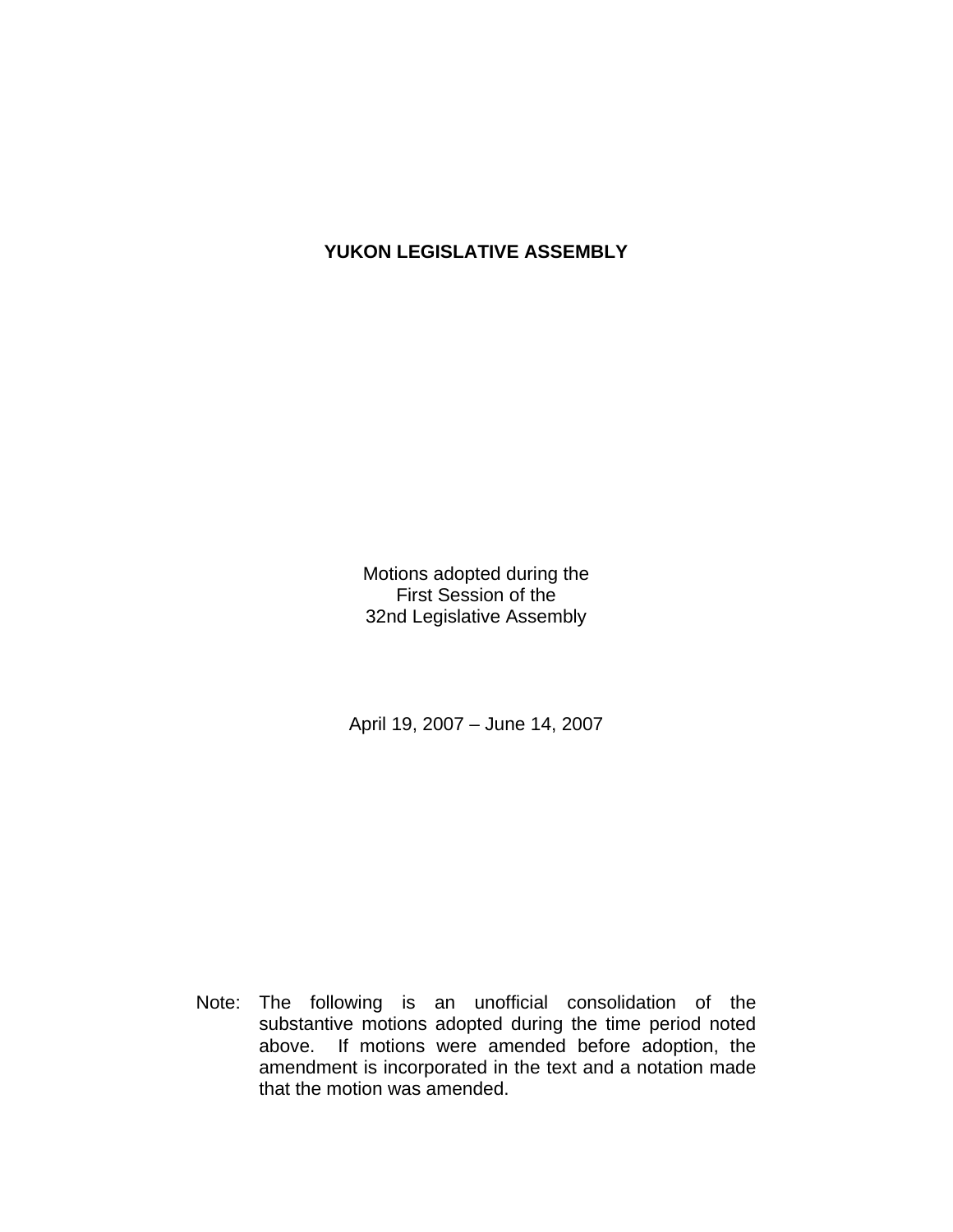**Consolidation of Motions adopted during the First Session of the 32nd Legislative Assembly** 

April 19, 2007 – June 14, 2007

# **INDEX**

|     | <b>SUBSTANTIVE MOTIONS (listed in chronological order)</b><br><b>Page</b><br><b>Subject Matter</b>                      |  |  |  |  |
|-----|-------------------------------------------------------------------------------------------------------------------------|--|--|--|--|
| 1.  | Climate change: take action to address the environmental and                                                            |  |  |  |  |
| 2.  |                                                                                                                         |  |  |  |  |
| 3.  |                                                                                                                         |  |  |  |  |
| 4.  |                                                                                                                         |  |  |  |  |
| 5.  |                                                                                                                         |  |  |  |  |
| 6.  | MLA remuneration: establishing an independent, non-partisan                                                             |  |  |  |  |
| 7.  | Anti-smoking legislation: establish an all-party Select Committee (#73) 1                                               |  |  |  |  |
| 8.  | Appointments to Major Government Boards and Committees,<br>Standing Committee: Cathers, Taylor, Nordick, Inverarity and |  |  |  |  |
| 9.  | Whistle-blower Protection, Select Committee: establish and Staffen,                                                     |  |  |  |  |
| 10. | Select Committee on Anti-smoking legislation: establish, mandate                                                        |  |  |  |  |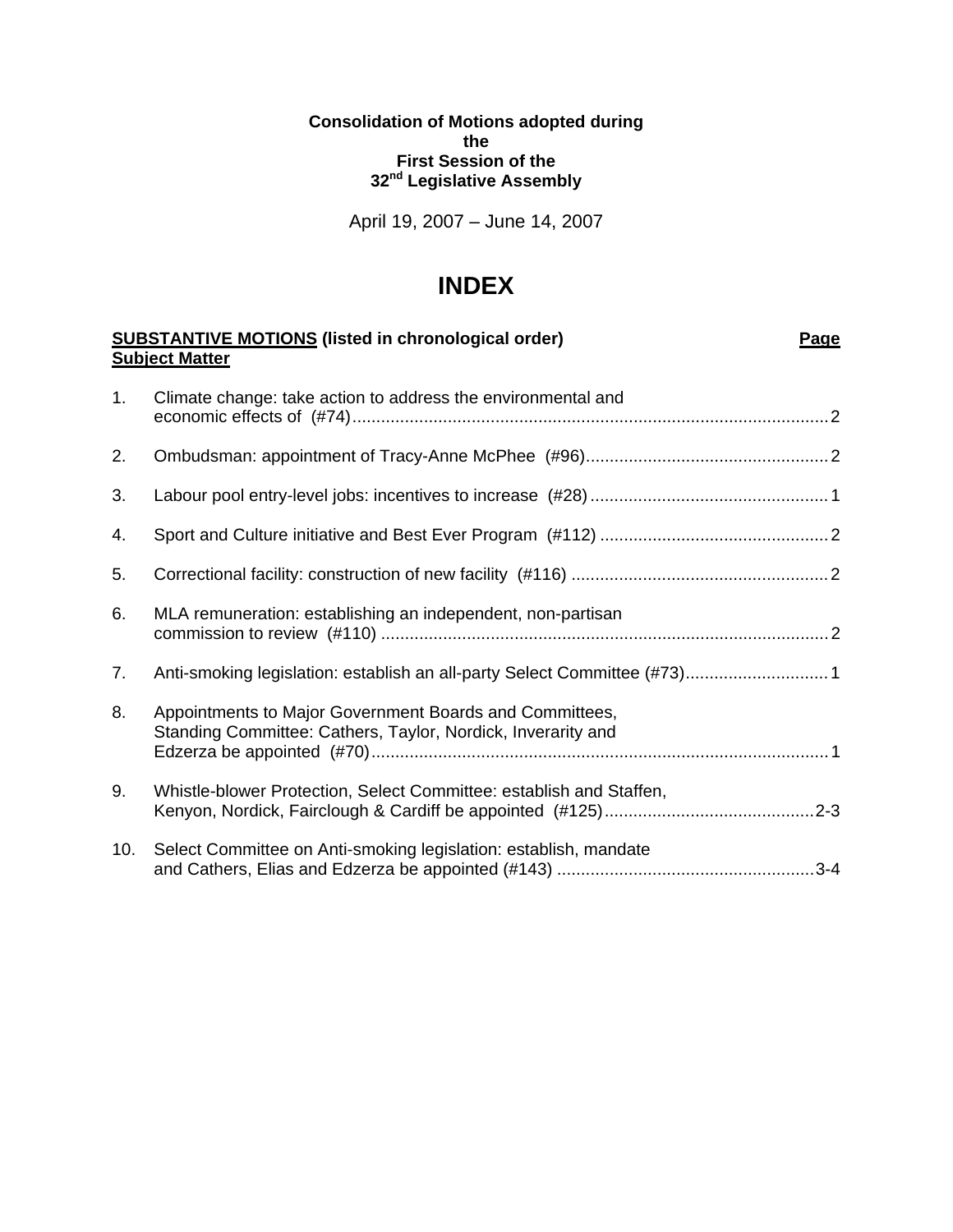#### **YUKON LEGISLATIVE ASSEMBLY**

Motions adopted during the First Session of the 32nd Legislative Assembly

April 19, 2007 – June 14, 2007

#### **Substantive Motions**

1. Motion #28 – Mr. Nordick, Member for Klondike Debated May 2, 2007 Carried May 2, 2007

 THAT this House urges the Government of Yukon to provide new incentives to increase the labour pool for entry-level jobs in the service and retail industries in the short-term:

- (1) for seniors who might wish to take on part-time or full-time work but are discouraged by the higher rates of income taxes they would then pay,
- (2) for stay-at-home parents who are unable to take on work due to the cost of childcare,
- (3) for those on social assistance who would like to supplement their income to help meet their needs, and
- (4) for students, where the cost of introducing these new entrants to the job market may be prohibitive to employers.
- 2. Motion #70 Hon. Mr. Cathers, Government House Leader Debated May 24, 2007 Carried May 24, 2007 THAT the honourable members Hon. Brad Cathers, Hon. Elaine Taylor, Steve Nordick, Don Inverarity and John Edzerza be appointed to the Standing Committee on Appointments to Major Government Boards and Committees, established pursuant to Standing Order 45.
- 3. Motion #73 Hon. Mr. Cathers, Government House Leader Debated May 24, 2007 Carried May 24, 2007

 THAT this House establish an all-party select committee on anti-smoking legislation, with a mandate including touring the Yukon to consult with the public on legislative options for banning smoking in public places; and

 THAT the motion establishing such a committee be tabled and called for debate during the 2007 Spring Sitting of the Legislative Assembly, thus enabling consultation to be carried out in 2007.

4. Motion #74 – Mr. Mitchell, Leader of the Official Opposition Debated April 25, 2007 Carried April 25, 2007

 THAT this House urges the Government of Yukon to take immediate action to address the serious environmental and economic effects of climate change on the Yukon.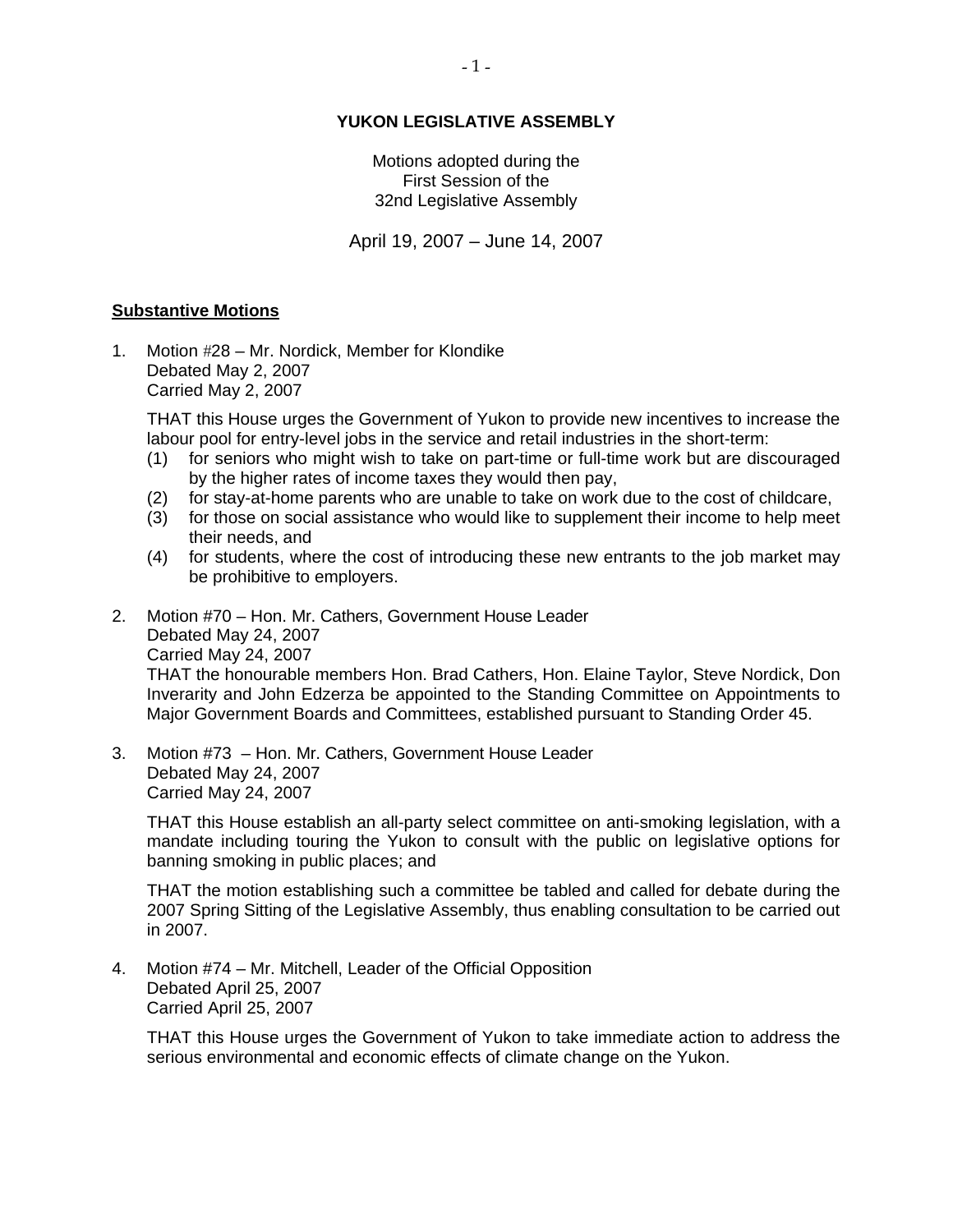5. Motion #96 – Hon. Mr. Fentie, Premier Debated May 1, 2007 Carried May 1, 2007

> THAT the Yukon Legislative Assembly, pursuant to section 2 of the *Ombudsman Act*, recommends that the Commissioner in Executive Council appoint Tracy-Anne McPhee as the Ombudsman of Yukon for a term of five years, effective April 9, 2007.

6. Motion #110 – Mr. Cardiff, Member for Mount Lorne Debated May 23, 2007 Carried May 23, 2007

 THAT this House establish an independent, non-partisan commission of Yukon citizens to conduct a review of MLA salaries and benefits in relation to those in other Canadian jurisdictions, and to report its findings and recommendations to the Yukon Legislative Assembly during the Fall 2007 sitting.

 **Amended** 

7. Motion #112 – Mr. Nordick, Member for Klondike Debated May 16, 2007 Carried May 16, 2007

 THAT this House urges the Government of Yukon to continue to implement and expand its very successful decade of sport and culture initiative and Best Ever program by increasing its investment through the bilateral agreement with Sport Canada to enhance:

- (1) athlete development;
- (2) rural and aboriginal participation;
- (3) coaching and development support; and
- (4) high performance and elite support.
- 8. Motion #116 Mr. Nordick, Member for Klondike Debated May 16, 2007 Carried May 16, 2007

THAT this House urges the Government of Yukon to build a new correctional facility that incorporates a correctional philosophy that emphasizes treatment and programming support for offenders.

9. Motion #125 – Hon. Mr. Cathers, Government House Leader Debated May 24, 2007 Carried May 24, 2007

THAT a Select Committee on Whistle-blower Protection be established;

 THAT the Speaker of the Legislative Assembly, Hon. Ted Staffen, be the chair of that committee;

 THAT the honourable members Hon. Jim Kenyon, Steve Nordick, Eric Fairclough and Steve Cardiff be appointed to the committee;

 THAT the committee report to the House its findings and recommendations respecting the central issues that should be addressed in whistle-blower protection legislation including:

 (1) whether all public institutions and private organizations performing "public", functions will be covered,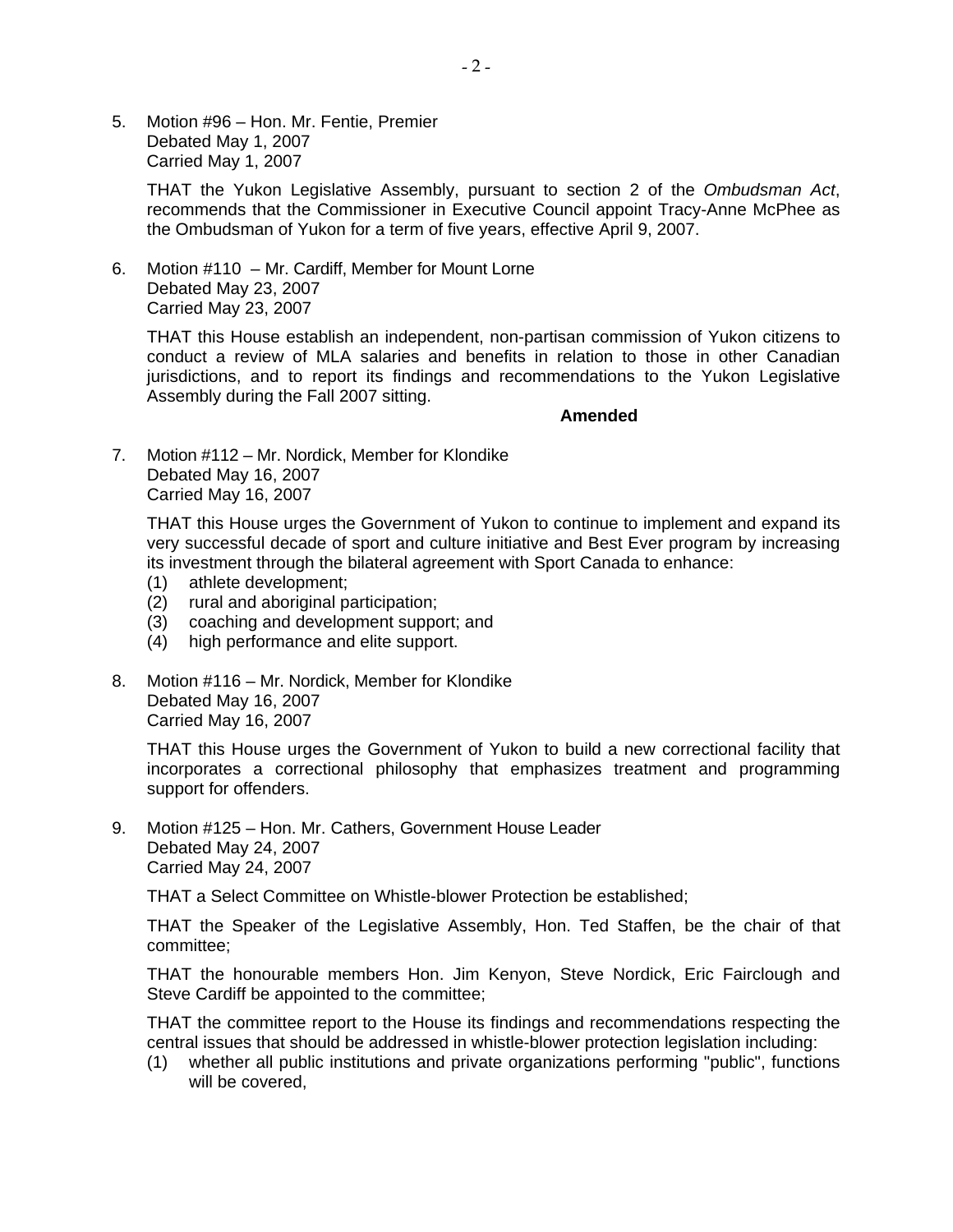- (2) whether only employees or others -- unions, advocacy groups, the media, citizens can use this legislation,
- (3) what types of wrongdoing will be covered,
- (4) whether the same office will conduct investigation, mediation and the protection of whistle-blowers,
- (5) whether employees will have to exhaust departmental procedures before approaching the whistle-blower protection office,
- (6) how retaliation against whistle-blowers will be defined and how long protection will exist,
- (7) whether there will be a reverse onus on the employer to demonstrate that adverse decisions on a whistle-blowing employee were not a reprisal,
- (8) what remedies for employees judged to be adversely affected will be specified in the legislation, and
- (9) what sorts of consequences there will be for employees who engage in reckless or malicious accusations of wrongdoing and for managers who engage in reprisal against employees who act in good faith;

 THAT the committee report to the House its recommendation as to whether whistle-blower protection legislation should include a sunset clause similar to that found in section 35 of the *Ombudsman Act*;

 THAT the committee have the power to call for persons, papers and records and to sit during inter-sessional periods,

 THAT the committee hold hearings for the purpose of receiving the views and opinions of Yukon citizens and interested groups on whistle-blower protection legislation;

 THAT the committee have the power to seek background information from experts and to be able to call and hear these experts as witnesses;

 THAT while all testimony provided to the committee shall be in a matter of public record, the committee have the power to hold in-camera meetings and to direct that the records of the committee, in specific instances, not contain details that could lead to the identification of an individual group, third party, or community;

 THAT if the House is not sitting at such time as the committee is prepared to present its report, the committee transmit its report to all Members of the Legislative Assembly and then, not more than one day later, release the report to the public; and

 THAT the Clerk of the Legislative Assembly be responsible for providing the necessary support services to the committee.

10. Motion #143 –Hon. Mr. Cathers, Government House Leader Debated June 13, 2007 Carried June 13, 2007

THAT a Select Committee on anti-smoking legislation be established;

THAT the Hon. Brad Cathers be the Chair of that Committee;

 THAT the honourable Members Darius Elias and John Edzerza be appointed to the Committee;

THAT Bill #104, entitled Smoke-free Places Act, be referred to the Committee;